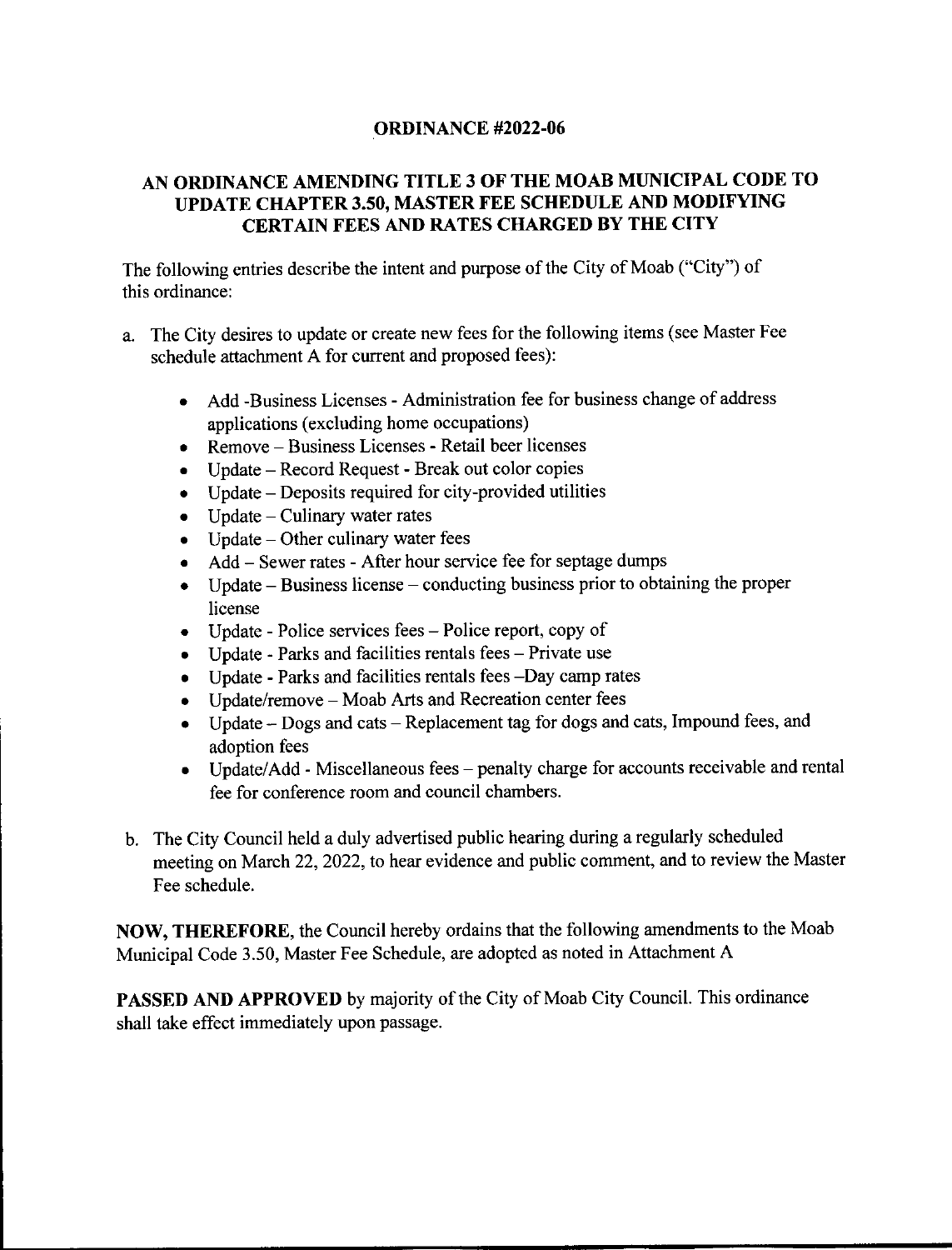SIGNED:

лин*и<sub>и</sub>* 

ortte Joette Langianese, Mayor

 $3|33|32$ Date

ATTEST:  $\mathbb{G}_0$ **NMATE** Sommar Johnson, Recorder Our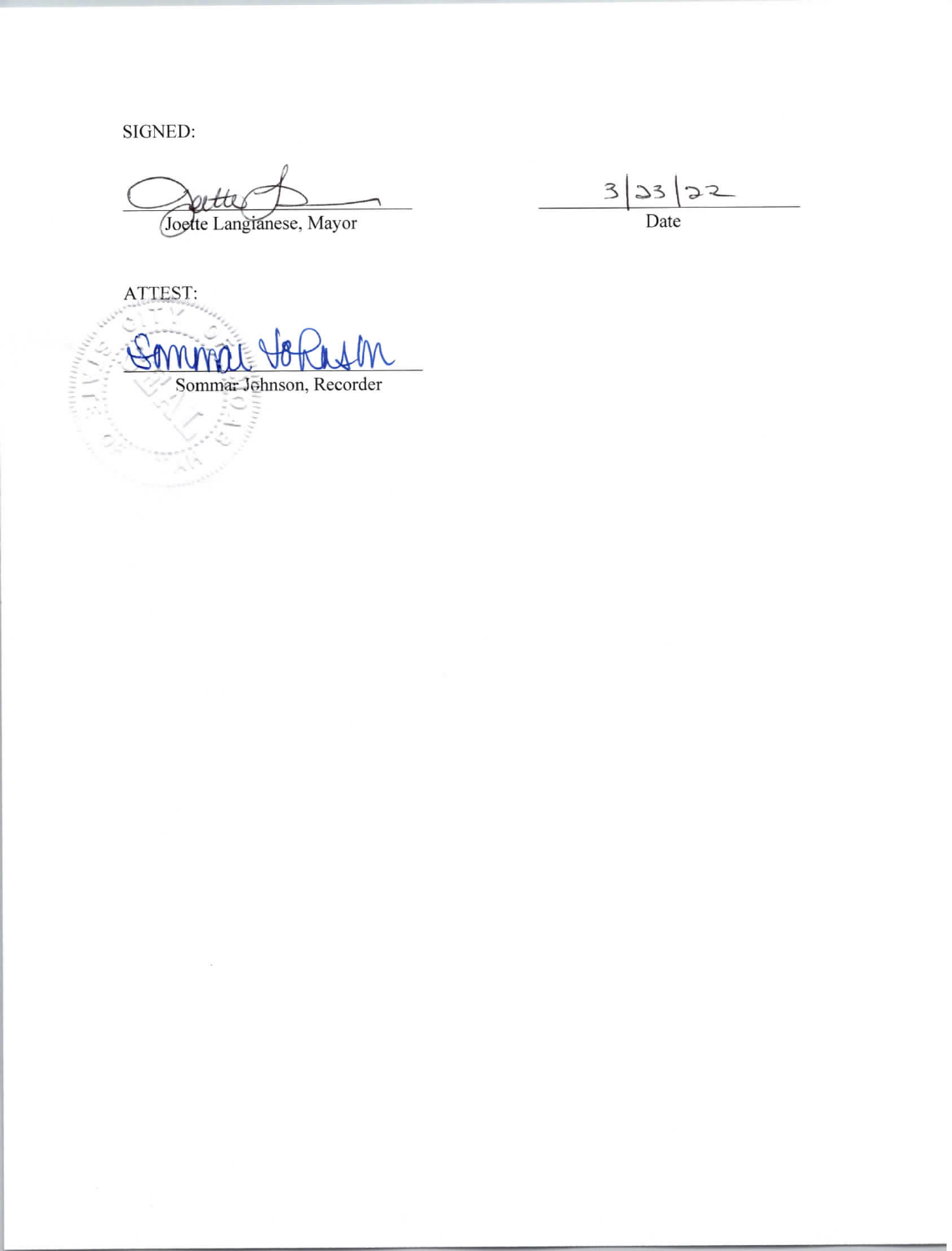# Chapter 3.50 MASTER FEE SCHEDULE

#### Sections:

- [3.50.050 Business licenses.](#page-3-0)
- [3.50.060 Special event and street performer permits.](#page-3-1)
- [3.50.070 Records requests.](#page-4-0)
- [3.50.080 Deposit required for City-provided utilities.](#page-4-1)
- [3.50.090 Culinary water rates.](#page-5-0)
- [3.50.100 Sanitary sewer rates.](#page-8-0)
- [3.50.110 Storm water rates.](#page-10-0)
- [3.50.120 Trash and recycling rates.](#page-10-1)
- [3.50.130 Culinary water connection fees.](#page-13-0)
- [3.50.140 Culinary water impact fees.](#page-14-0)
- [3.50.150 Sanitary Sewer Connection Fees.](#page-15-0)
- [3.50.160 Sanitary sewer impact fees.](#page-15-1)
- [3.50.165 Building Service Fees.](#page-17-0)
- [3.50.170 Planning and engineering service fees.](#page-19-0)
- [3.50.180 Civil code violation penalties \(maximum fines noted\).](#page-23-0)
- [3.50.190 Police services fees.](#page-25-0)
- [3.50.200 Public Works staff and equipment fees.](#page-26-0)
- [3.50.210 Parks and facilities rental fees.](#page-26-1)
- [3.50.220 Moab Arts and Recreation Center fees.](#page-29-0)
- [3.50.230 Moab Recreation and Aquatic Center fees.](#page-30-0)
- [3.50.240 City sports fees.](#page-36-0)
- [3.50.250 Dogs and cats.](#page-37-0)
- [3.50.260 Miscellaneous fees.](#page-39-0)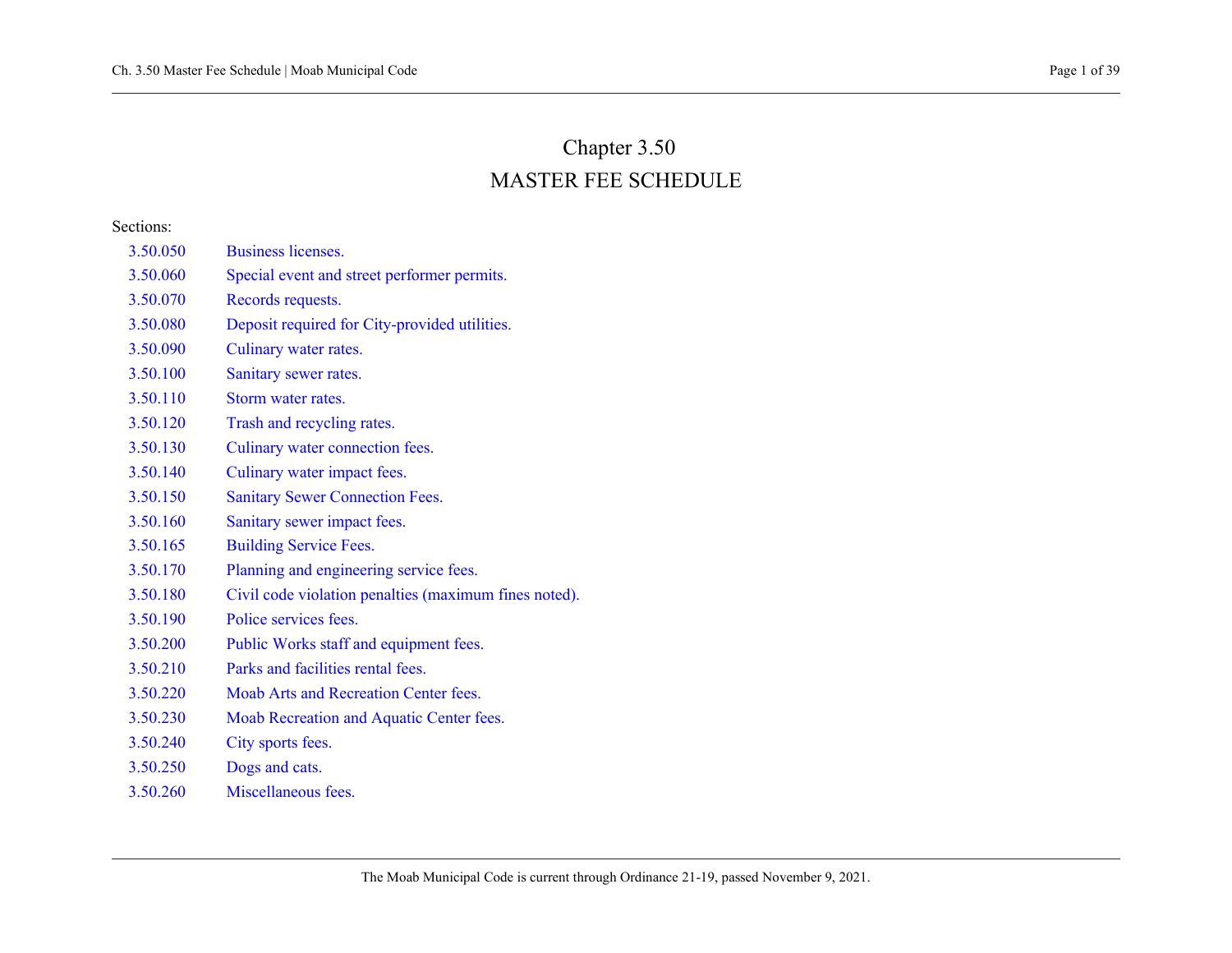### <span id="page-3-0"></span>3.50.050 Business licenses.

|                                                                                              | <b>Initial</b>       | Renewal |
|----------------------------------------------------------------------------------------------|----------------------|---------|
| General business                                                                             | \$99.00              | \$26.00 |
| Vendor                                                                                       | \$214.00             | \$52.00 |
| Vendor – ice cream truck                                                                     | \$222.00             | \$52.00 |
| Solicitor, peddler, merchant                                                                 | \$111.00             | \$52.00 |
| Nightly rentals, 3 units or less                                                             | \$116.00             | \$26.00 |
| Nightly rental, more than 3 units                                                            | \$145.00             | \$26.00 |
| Home occupation                                                                              | \$0                  | \$0     |
| Administration fee for business change of address application (excluding home<br>occupation) | \$25.00 each request |         |

<span id="page-3-1"></span>(Ord. 20-07 Att. A (part), 2020; Ord. 20-05 Att. A (part), 2020; Ord. 19-24 Att. A (part), 2019)

### 3.50.060 Special event and street performer permits.

| Event application fee                                                                                                                                                                                                                          | \$50.00  |
|------------------------------------------------------------------------------------------------------------------------------------------------------------------------------------------------------------------------------------------------|----------|
| Special event, Level 1*                                                                                                                                                                                                                        | \$466.00 |
| Special event, Level 2*<br>City may require a cash deposit or performance bond for Level II special events to cover estimated costs for<br>damages, cleanup, or loss to public property. Unexpended balance will be returned to event sponsor. | \$820.00 |
| Street performance permit fee                                                                                                                                                                                                                  | \$106.00 |
| Filming permit                                                                                                                                                                                                                                 | \$149.00 |

\* City may waive fees only for a free speech event (Sectio[n 4.13.050\)](https://moab.municipal.codes/Code/4.13.050).

(Ord. 20-07 Att. A (part), 2020; Ord. 19-24 Att. A (part), 2019)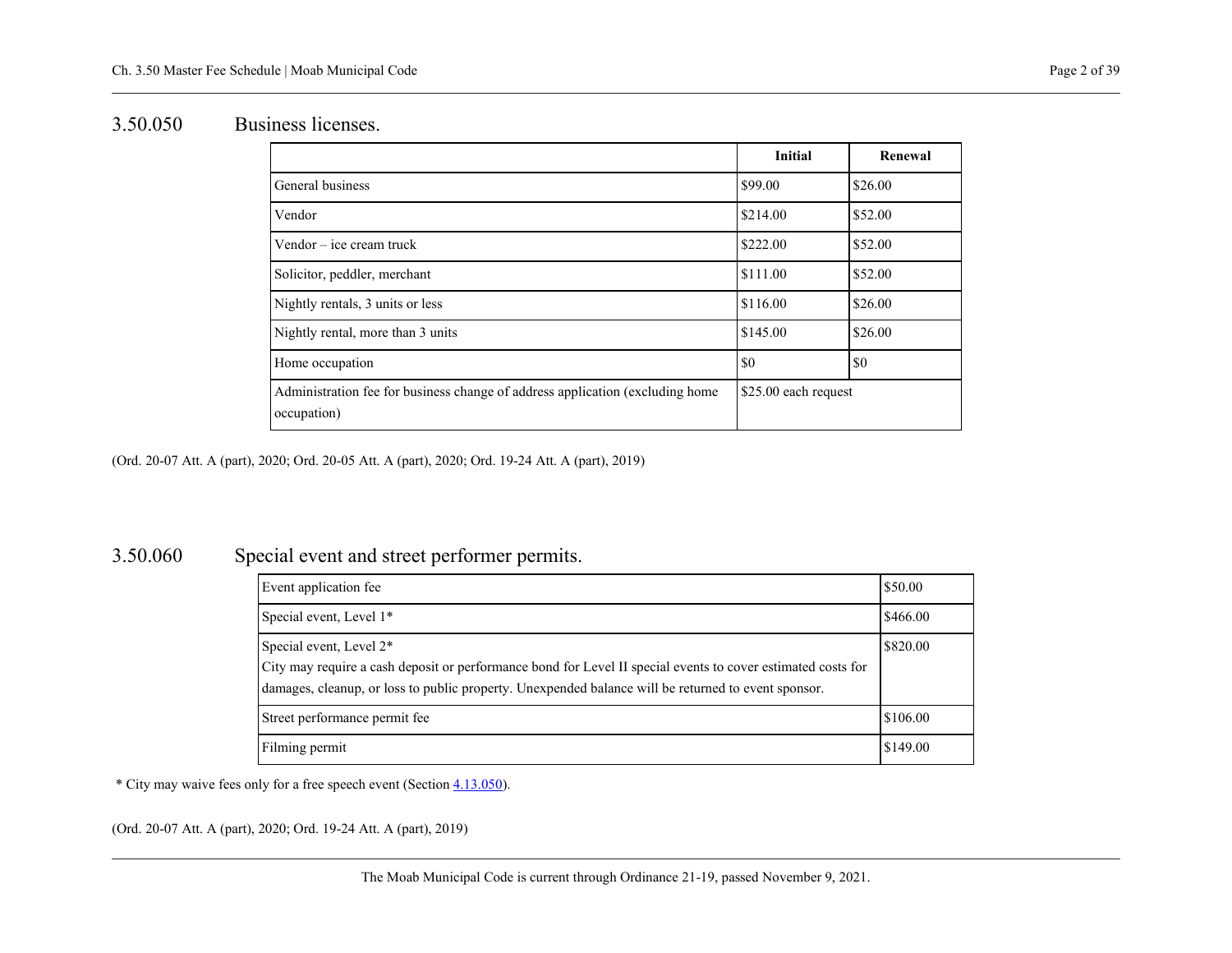### <span id="page-4-0"></span>3.50.070 Records requests.

| Record location, retrieval, research, and compilation                      | \$25.00/hr |
|----------------------------------------------------------------------------|------------|
| B&W photocopies for 8.5" x 11"                                             | \$0.15     |
| B&W photocopies for 8.5" x 11" double-sided                                | \$0.30     |
| B&W photocopies for 11" x 14"                                              | \$0.20     |
| B&W photocopies for 11" x 14" double-sided                                 | \$0.45     |
| B&W photocopies for 11" x 17"                                              | \$0.30     |
| B&W photocopies for 11" x 17" double-sided                                 | \$0.60     |
| Color photocopies for $8.5" \times 11"$                                    | \$0.50     |
| Color photocopies for $8.5" \times 11"$ double-sided                       | \$1.00     |
| Color photocopies for 11" x 14"                                            | \$0.75     |
| Color photocopies for 11" x 14" double-sided                               | \$1.50     |
| Color photocopies for 11" x 17"                                            | \$1.00     |
| Color photocopies for $11" x 17"$ double-sided                             | \$2.00     |
| Citizens requesting personal copies are to be charged at rate listed above |            |

<span id="page-4-1"></span>(Ord. 20-07 Att. A (part), 2020; Ord. 19-24 Att. A (part), 2019)

### 3.50.080 Deposit required for City-provided utilities.

This section applies to City water, sewer, garbage services.

A deposit may be required from any customer at any time if payment record requires one.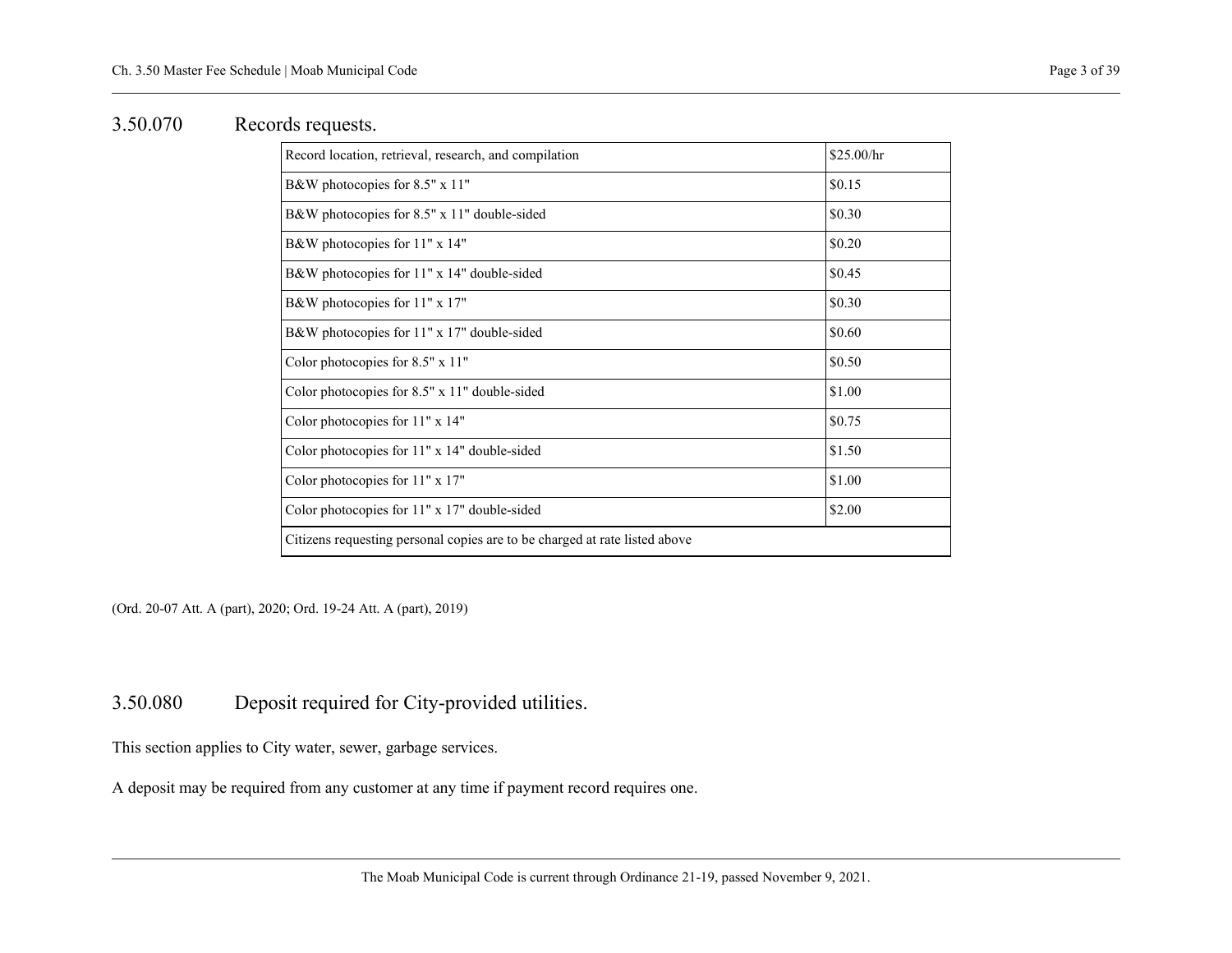All deposits made with the City are noninterest bearing. After one year the account will be reviewed and the deposit refunded if payment history shows twelve current consecutive payments. Deposit may be waived for existing customers in good-standing payment status at the discretion of the City Treasurer.

| Owners of single-family residential dwelling                                         | \$100.00                                               |
|--------------------------------------------------------------------------------------|--------------------------------------------------------|
| Small business and retail establishments having an average monthly service<br>charge | \$200.00                                               |
| Large commercial and industrial users                                                | 2 times the highest water bill for service<br>location |
| New Large commercial and industrial users                                            | \$2,000                                                |

<span id="page-5-0"></span>(Ord. 20-07 Att. A (part), 2020; Ord. 19-24 Att. A (part), 2019)

|                                                   | 2021    | 2022    | 2023    | 2024    | 2025    | 2026    | 2027    | 2028    | 2029    | 2030    |
|---------------------------------------------------|---------|---------|---------|---------|---------|---------|---------|---------|---------|---------|
| Residential, within the                           | \$13.00 | \$13.65 | \$14.33 | \$15.05 | \$15.80 | \$16.59 | \$17.42 | \$18.29 | \$19.21 | \$20.17 |
| City - minimum charge                             |         |         |         |         |         |         |         |         |         |         |
| (includes the first $3,000$                       |         |         |         |         |         |         |         |         |         |         |
| gallons)                                          |         |         |         |         |         |         |         |         |         |         |
| Per thousand for 3,001<br>to $10,000$ gallons     | \$1.13  | \$1.18  | \$1.24  | \$1.30  | \$1.37  | \$1.44  | \$1.51  | \$1.58  | \$1.66  | \$1.75  |
| Per thousand for<br>$10,001$ to 60,000<br>gallons | \$1.50  | \$1.58  | \$1.65  | \$1.74  | \$1.82  | \$1.91  | \$2.01  | \$2.11  | \$2.22  | \$2.33  |
| Per thousand for<br>60,001 or more gallons        | \$1.88  | \$1.97  | \$2.07  | \$2.17  | \$2.28  | \$2.39  | \$2.51  | \$2.64  | \$2.77  | \$2.91  |
| Residential, outside the                          | \$18.85 | \$19.79 | \$20.78 | \$21.82 | \$22.91 | \$24.06 | \$25.26 | \$26.52 | \$27.85 | \$29.24 |
| City - minimum charge                             |         |         |         |         |         |         |         |         |         |         |
| (includes the first $3,000$                       |         |         |         |         |         |         |         |         |         |         |
| gallons)                                          |         |         |         |         |         |         |         |         |         |         |
| Per thousand for 3,001                            | \$1.50  | \$1.58  | \$1.65  | \$1.74  | \$1.82  | \$1.91  | \$2.01  | \$2.11  | \$2.22  | \$2.33  |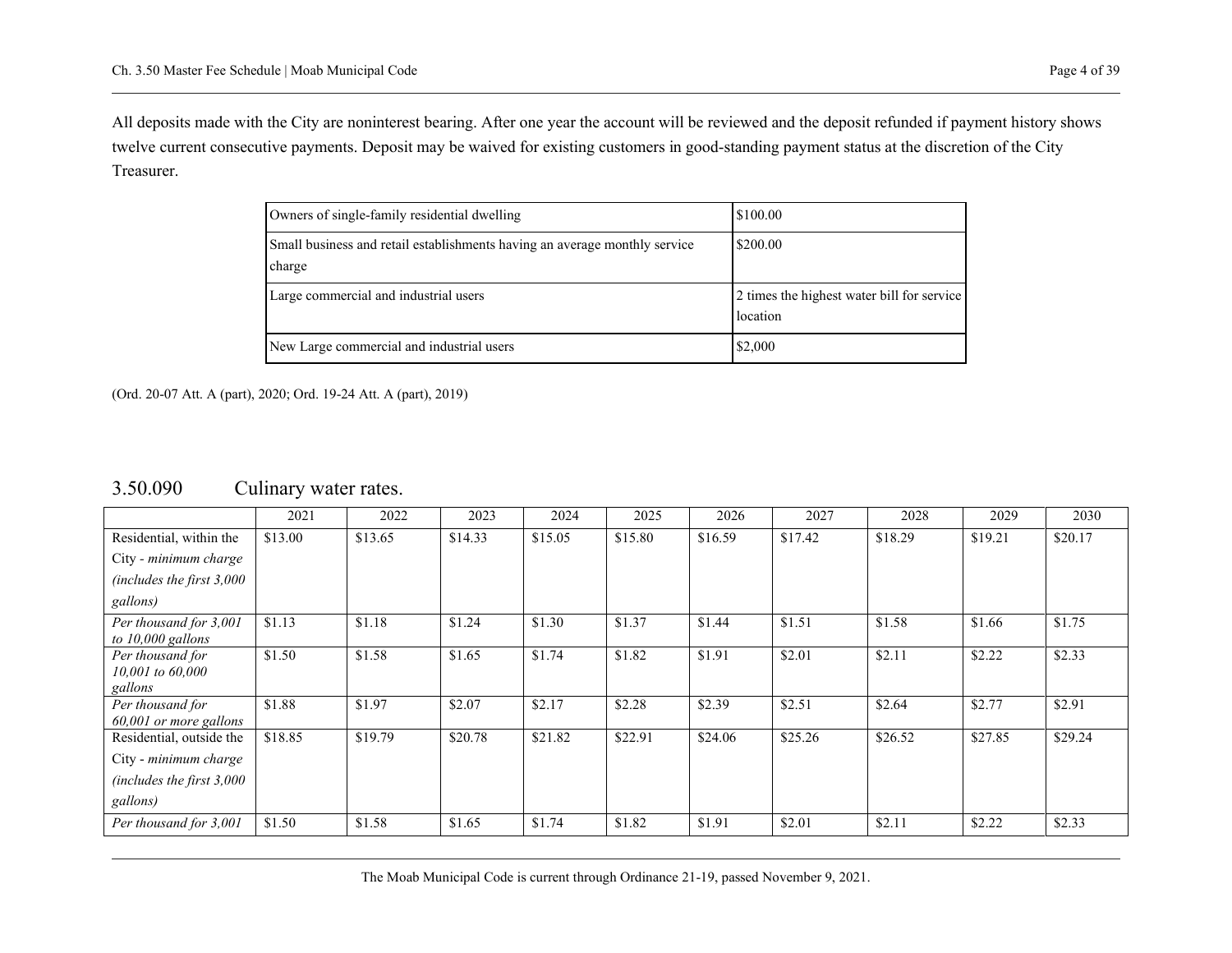| to $10,000$ gallons                           |         |         |         |         |                     |         |                     |         |         |         |
|-----------------------------------------------|---------|---------|---------|---------|---------------------|---------|---------------------|---------|---------|---------|
| Per thousand for                              | \$2.25  | \$2.36  | \$2.48  | \$2.60  | \$2.73              | \$2.87  | \$3.02              | \$3.17  | \$3.32  | \$3.49  |
| 10,001 to 60,000<br>gallons                   |         |         |         |         |                     |         |                     |         |         |         |
| Per thousand for                              | \$2.63  | \$2.76  | \$2.89  | \$3.04  | \$3.19              | \$3.35  | \$3.52              | \$3.69  | \$3.88  | \$4.07  |
| 60,001 or more gallons                        |         |         |         |         |                     |         |                     |         |         |         |
| Commercial, within the                        | \$37.50 | \$39.38 | \$41.34 | \$43.41 | \$45.58             | \$47.86 | \$50.25             | \$52.77 | \$55.40 | \$58.17 |
| City - minimum charge                         |         |         |         |         |                     |         |                     |         |         |         |
| (includes the first 2,000                     |         |         |         |         |                     |         |                     |         |         |         |
| gallons)                                      |         |         |         |         |                     |         |                     |         |         |         |
| Per thousand for 2,001                        | \$1.50. | \$1.58  | \$1.65  | \$1.74  | \$1.82              | \$1.91  | \$2.01              | \$2.11  | \$2.22  | \$2.33  |
| to 5,000 gallons                              |         |         |         |         |                     |         |                     |         |         |         |
| Per thousand for 5,001<br>to $10,000$ gallons | \$2.25  | \$2.36  | \$2.48  | \$2.60  | \$2.73              | \$2.87  | \$3.02              | \$3.17  | \$3.32  | \$3.49  |
| Per thousand for                              | \$3.40  | \$3.57  | \$3.75  | \$3.94  | \$4.13              | \$4.34  | \$4.56              | \$4.78  | \$5.02  | \$5.27  |
| 10,001 to 50,000                              |         |         |         |         |                     |         |                     |         |         |         |
| gallons<br>Per thousand for                   | \$4.25  | \$4.46  | \$4.69  | \$4.92  | \$5.17              | \$5.42  | \$5.70              | \$5.98  | \$6.28  | \$6.59  |
| 50,001 or more gallons                        |         |         |         |         |                     |         |                     |         |         |         |
| Commercial, outside                           | \$44.25 | \$46.46 | \$48.79 | \$51.22 | \$53.79             | \$56.48 | \$59.30             | \$62.26 | \$65.38 | \$68.65 |
| the City $-$ minimum                          |         |         |         |         |                     |         |                     |         |         |         |
| charge (includes the                          |         |         |         |         |                     |         |                     |         |         |         |
| first 2,000 gallons)                          |         |         |         |         |                     |         |                     |         |         |         |
| Per thousand for 2,001<br>to 5,000 gallons    | \$3.00  | \$3.15  | \$3.31  | \$3.47  | \$3.65              | \$3.83  | \$4.02              | \$4.22  | \$4.43  | \$4.65  |
| Per thousand for 5,001                        | \$3.38  | \$3.54  | \$3.72  | \$3.91  | $\sqrt{$4.10}$      | \$4.31  | \$4.52              | \$4.75  | \$4.99  | \$5.24  |
| to $10,000$ gallons                           |         |         |         |         |                     |         |                     |         |         |         |
| Per thousand for<br>10,001 to 50,000          | \$4.25  | \$4.46  | \$4.69  | \$4.92  | \$5.17              | \$5.42  | \$5.70              | \$5.98  | \$6.28  | \$6.59  |
| gallons                                       |         |         |         |         |                     |         |                     |         |         |         |
| Per thousand for                              | \$4.68  | \$4.91  | \$5.15  | \$5.41  | \$5.68              | \$5.97  | $\overline{$6.26}$  | \$6.58  | \$6.91  | \$7.25  |
| 50,001 or more gallons                        |         |         |         |         |                     |         |                     |         |         |         |
| Shop water retail fee                         | \$32.50 | \$34.13 | \$35.83 | \$37.62 | $\overline{$39.50}$ | \$41.48 | $\overline{$43.55}$ | \$45.73 | \$48.02 | \$50.42 |
| (City Public Works                            |         |         |         |         |                     |         |                     |         |         |         |
| Yard) – Includes the                          |         |         |         |         |                     |         |                     |         |         |         |
| first 2,000 gallons                           |         |         |         |         |                     |         |                     |         |         |         |
| Per 1,000 gallons for                         | \$12.75 | \$13.39 | \$14.06 | \$14.76 | \$15.50             | \$16.27 | \$17.09             | \$17.94 | \$18.84 | \$19.78 |
| 2,001 or more gallons                         |         |         |         |         |                     |         |                     |         |         |         |
| Shop water government                         | \$26.00 | \$27.30 | \$28.67 | \$30.10 | \$31.60             | \$33.18 | \$34.84             | \$36.58 | \$38.41 | \$40.33 |
|                                               |         |         |         |         |                     |         |                     |         |         |         |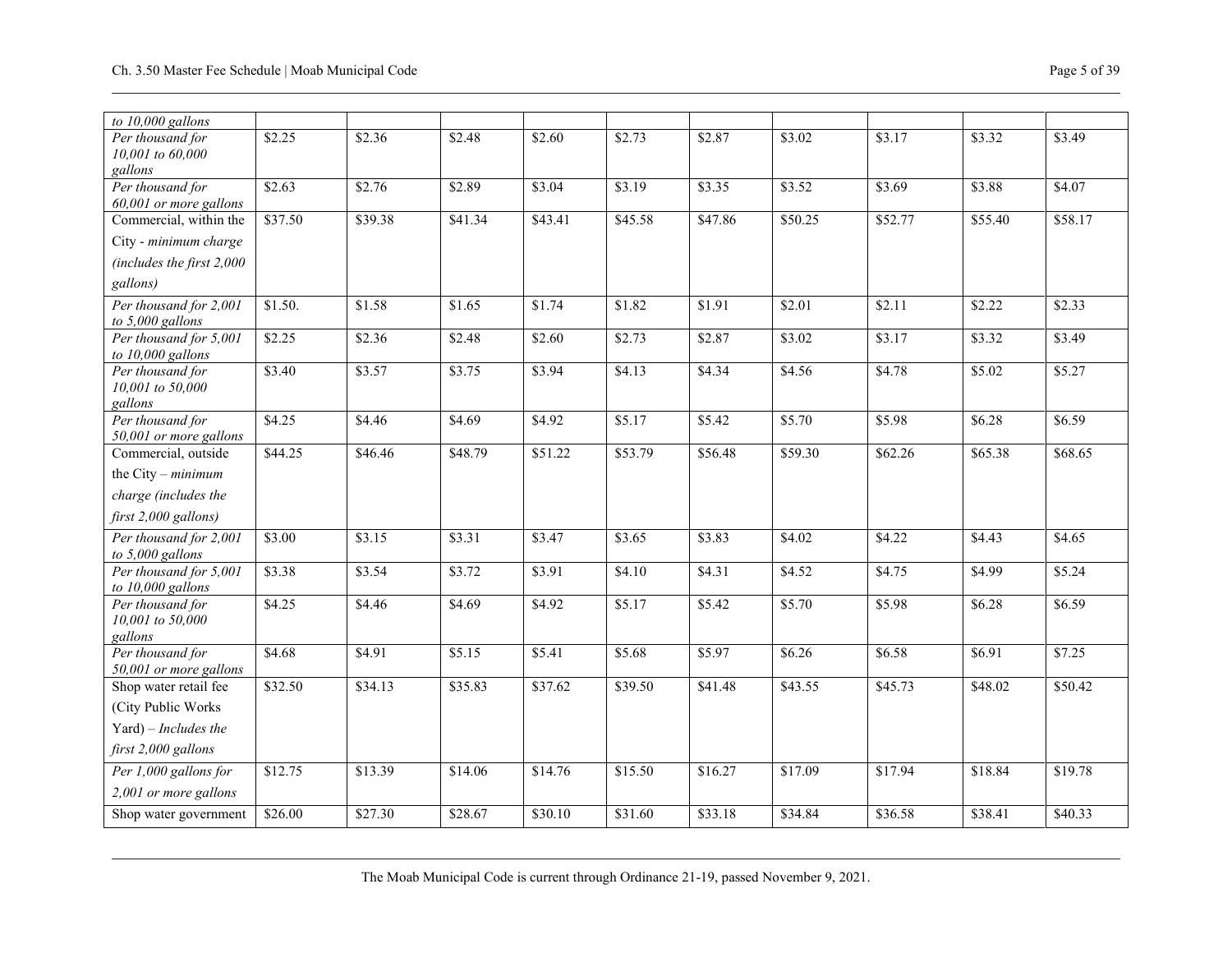| fee (City Public Works  |            |            |            |            |            |            |            |            |            |            |
|-------------------------|------------|------------|------------|------------|------------|------------|------------|------------|------------|------------|
| $Yard$ ) – Includes the |            |            |            |            |            |            |            |            |            |            |
| first 2,000 gallons     |            |            |            |            |            |            |            |            |            |            |
| Per thousand for 2,001  | \$9.38     | \$9.84     | \$10.34    | \$10.85    | \$11.40    | \$11.97    | \$12.56    | \$13.19    | \$13.85    | \$14.54    |
| or more gallons         |            |            |            |            |            |            |            |            |            |            |
| Construction fire       | \$32.50    | \$34.13    | \$35.83    | \$37.62    | \$39.50    | \$41.48    | \$43.55    | \$45.73    | \$48.02    | \$50.42    |
| hydrant fee - Includes  |            |            |            |            |            |            |            |            |            |            |
| the first 2,000 gallons |            |            |            |            |            |            |            |            |            |            |
| Per thousand for 2,001  | \$12.75    | \$13.39    | \$14.06    | \$14.76    | \$15.50    | \$16.27    | \$17.09    | \$17.94    | \$18.84    | \$19.78    |
| or more gallons         |            |            |            |            |            |            |            |            |            |            |
| Construction fire       | \$15.00    | \$15.75    | \$16.54    | \$17.36    | \$18.23    | \$19.14    | \$20.10    | \$21.11    | \$22.16    | \$23.27    |
| hydrant rental fee per  |            |            |            |            |            |            |            |            |            |            |
| day                     |            |            |            |            |            |            |            |            |            |            |
| City parks &            | \$0.81     | \$0.85     | \$0.89     | \$0.94     | \$0.98     | \$1.03     | \$1.09     | \$1.14     | \$1.20     | \$1.26     |
| cemeteries per 1,000    |            |            |            |            |            |            |            |            |            |            |
| gallons                 |            |            |            |            |            |            |            |            |            |            |
| Moab Golf Course        | Current    | Current    | Current    | Current    | Current    | Current    | Current    | Current    | Current    | Current    |
| Well #7                 | commercial | commercial | commercial | commercial | commercial | commercial | commercial | commercial | commercial | commercial |
|                         | rate       | rate       | rate       | rate       | rate       | rate       | rate       | rate       | rate       | rate       |

| Other Culinary Water Fees                      |                                                                  |
|------------------------------------------------|------------------------------------------------------------------|
|                                                |                                                                  |
| Water turn-on fee, after failure to pay City   | \$40.00 during normal working hours;                             |
| water/sewer charges                            | \$80.00 after normal working hours                               |
| Water meter re-read charges                    |                                                                  |
| The City crew will re-read the customer's      | \$49.00                                                          |
| meter.                                         |                                                                  |
| The City crew will test a customer's meter.    | \$49.00                                                          |
| The City crew will change a tested             | Actual labor costs with a 1-hour minimum                         |
| customer's meter, at the customer's request.   |                                                                  |
| The costs incurred for these requests will be  | During regular working hours, actual labor costs with a 1/2-hour |
| paid within 30 days. If that bill is not paid, | minimum                                                          |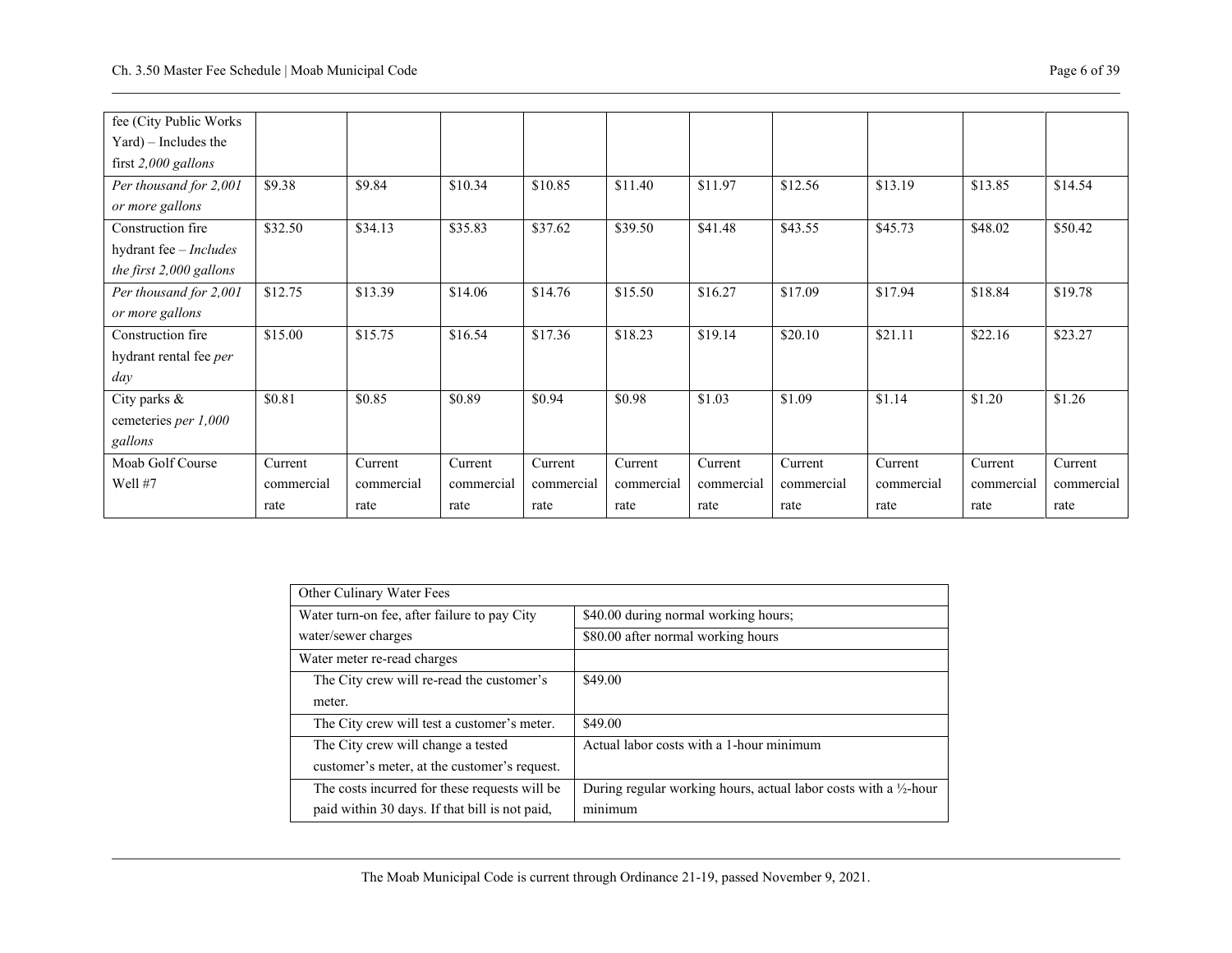| the water will be turned off until the debt is                                                  | After hours, actual labor costs with a 2-hour minimum |  |  |  |  |  |  |
|-------------------------------------------------------------------------------------------------|-------------------------------------------------------|--|--|--|--|--|--|
| satisfied, and a reconnect charge $(\frac{1}{2})$ -hour                                         |                                                       |  |  |  |  |  |  |
| minimum) during regular hours, or                                                               |                                                       |  |  |  |  |  |  |
| reconnect charge (2-hour minimum) after                                                         |                                                       |  |  |  |  |  |  |
| hours, will be applicable.                                                                      |                                                       |  |  |  |  |  |  |
| If the problem proves to be the City's responsibility, there will be no charge to the customer. |                                                       |  |  |  |  |  |  |

### <span id="page-8-0"></span>3.50.100 Sanitary sewer rates.

Rates shall be effective on the first full billing cycle of each calendar year.

| <b>Base Rate</b>                                           | 2021    | 2022    | 2023    | 2024    | 2025    | 2026    | 2027    | 2028    |
|------------------------------------------------------------|---------|---------|---------|---------|---------|---------|---------|---------|
| Single-Family                                              | \$21.60 | \$27.00 | \$29.70 | \$32.67 | \$35.94 | \$38.81 | \$40.75 | \$42.79 |
| Multifamily $+$ Overnight<br>Accommodations (1st)<br>Unit) | \$19.65 | \$24.56 | \$27.02 | \$29.72 | \$32.69 | \$35.31 | \$37.07 | \$38.93 |
| Charge per Additional<br>Unit                              | \$9.45  | \$11.81 | \$12.99 | \$14.29 | \$15.72 | \$16.98 | \$17.83 | \$18.72 |
| Restaurant/Fast Food and<br>Other Nonresidential 1"        | \$21.60 | \$27.00 | \$29.70 | \$32.67 | \$35.94 | \$38.81 | \$40.75 | \$42.79 |
| Restaurant/Fast Food and<br>Other Nonresidential 1.5"      | \$24.85 | \$31.06 | \$34.17 | \$37.59 | \$41.34 | \$44.65 | \$46.88 | \$49.23 |
| Restaurant/Fast Food and                                   | \$33.80 | \$42.25 | \$46.48 | \$51.12 | \$56.23 | \$60.73 | \$63.77 | \$66.96 |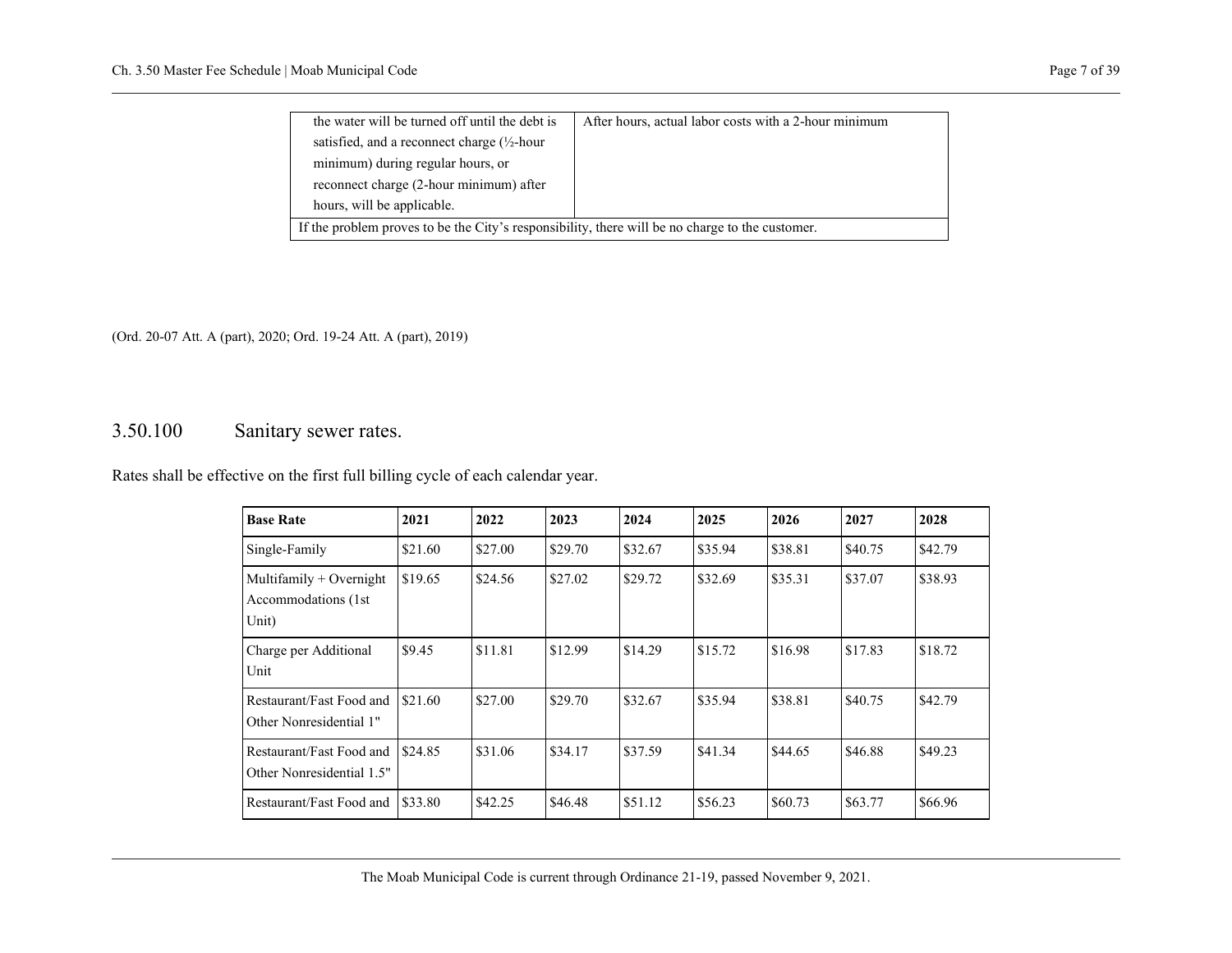| <b>Base Rate</b>                                                      | 2021     | 2022                   | 2023     | 2024     | 2025     | 2026     | 2027     | 2028     |
|-----------------------------------------------------------------------|----------|------------------------|----------|----------|----------|----------|----------|----------|
| Other Nonresidential 2"                                               |          |                        |          |          |          |          |          |          |
| Restaurant/Fast Food and<br>Other Nonresidential 3"                   | \$99.75  | \$124.69               | \$137.16 | \$150.87 | \$165.96 | \$179.24 | \$188.20 | \$197.61 |
| Restaurant/Fast Food and<br>Other Nonresidential 4"                   | \$124.20 | \$155.25               | \$170.78 | \$187.85 | \$206.64 | \$223.17 | \$234.33 | \$246.04 |
| Restaurant/Fast Food and<br>Other Nonresidential 5"                   | \$181.20 | \$226.50               | \$249.15 | \$274.07 | \$301.47 | \$325.59 | \$341.87 | \$358.96 |
| Restaurant/Fast Food and<br>Other Nonresidential 6"                   | \$246.35 | \$307.94               | \$338.73 | \$372.60 | \$409.86 | \$442.65 | \$464.79 | \$488.03 |
| Restaurant/Fast Food and<br>Other Nonresidential 8"                   | \$336.25 | \$420.31               | \$462.34 | \$508.58 | \$559.44 | \$604.19 | \$634.40 | \$666.12 |
| <b>Volume Rate</b>                                                    | 2021     | 2022                   | 2023     | 2024     | 2025     | 2026     | 2027     | 2028     |
| Single-Family                                                         | \$1.90   | \$2.38                 | \$2.61   | \$2.87   | \$3.16   | \$3.41   | \$3.58   | \$3.76   |
| Multifamily                                                           | \$2.22   | \$2.78                 | \$3.05   | \$3.36   | \$3.69   | \$3.99   | \$4.19   | \$4.40   |
| Overnight<br>Accommodations                                           | \$2.22   | \$2.78                 | \$3.05   | \$3.36   | \$3.69   | \$3.99   | \$4.19   | \$4.40   |
| Restaurant/Fast Food                                                  | \$3.41   | \$4.26                 | \$4.69   | \$5.16   | \$5.67   | \$6.13   | \$6.43   | \$6.76   |
| Other Nonresidential                                                  | \$2.22   | \$2.78                 | \$3.05   | \$3.36   | \$3.69   | \$3.99   | \$4.19   | \$4.40   |
| Wastewater and septage<br>discharge into municipal<br>treatment works |          | \$180.00/1,000 gallons |          |          |          |          |          |          |
| After our service fee for<br>septage dumps                            | \$150.00 |                        |          |          |          |          |          |          |

(Ord. 21-19 Exh. A (Option A), 2021; Ord. 20-07 Att. A (part), 2020; Ord. 19-24 Att. A (part), 2019)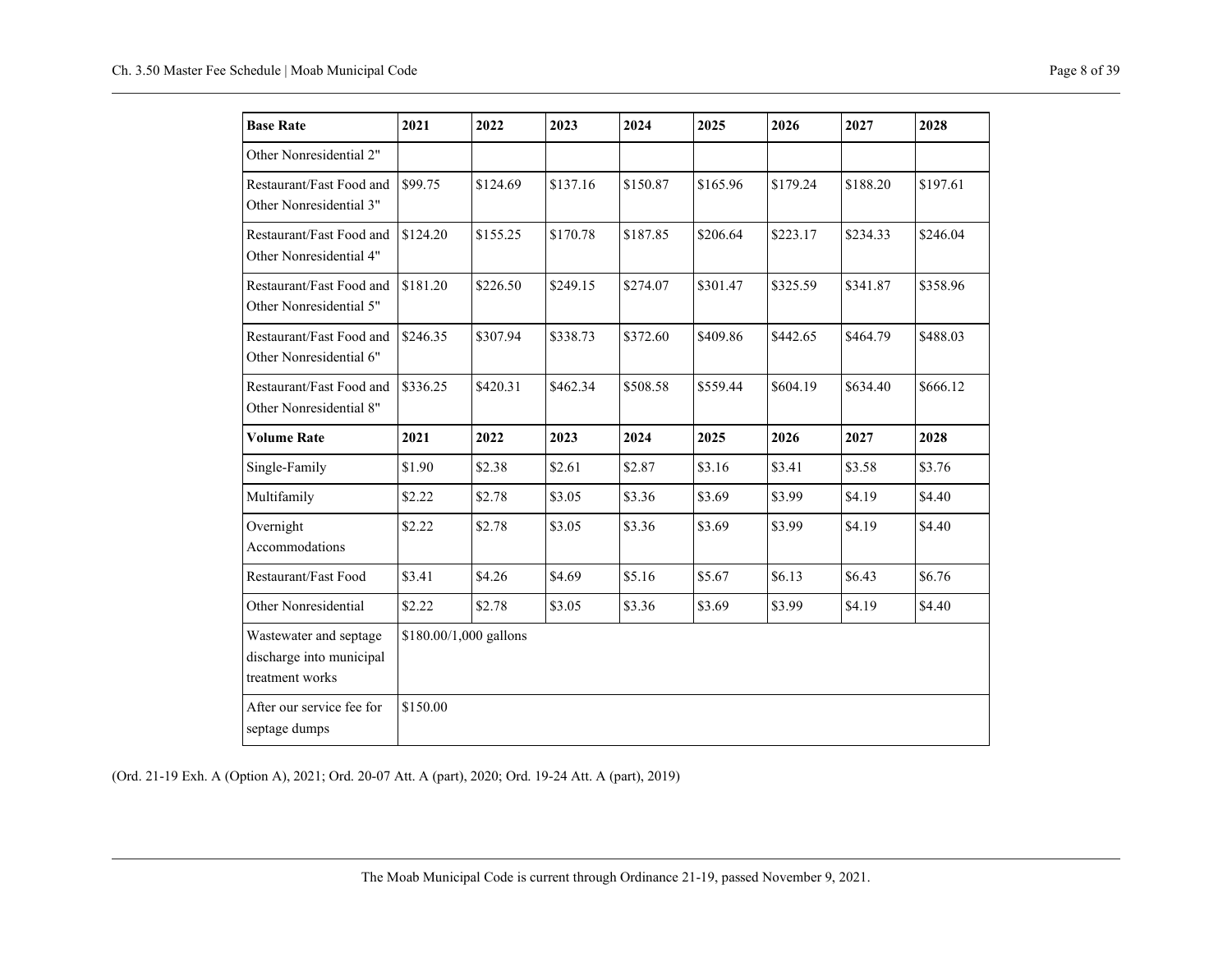#### <span id="page-10-0"></span>3.50.110 Storm water rates.

| Residential, month for single- and two-household homes on a single lot                  | \$4.50 |
|-----------------------------------------------------------------------------------------|--------|
| All other uses (commercial or residential)/month/storm water ERU.* One (1) ERU minimum. | \$4.50 |

\* Every 3,000 ft<sup>2</sup> of impervious surface =1 ERU; every 6,000 ft<sup>2</sup> of semi-impervious surface area = 1 ERU

<span id="page-10-1"></span>(Ord. 20-07 Att. A (part), 2020; Ord. 19-24 Att. A (part), 2019)

### 3.50.120 Trash and recycling rates.

| Residential Service (monthly) |                             |          |           |  |
|-------------------------------|-----------------------------|----------|-----------|--|
| Trash cart size               | Frequency                   |          |           |  |
| 65 gal.                       | Every other week            |          | \$12.00   |  |
| 95 gal.                       | Every other week            |          | \$14.00   |  |
| 65 gal.                       | Weekly                      |          | \$16.00   |  |
| 95 gal.                       | Weekly                      | \$18.00  |           |  |
| Extra 95 gal.                 | \$18.00<br>Weekly only      |          |           |  |
| Recycling cart size           | Frequency                   |          |           |  |
| 95 gal.                       | \$12.00<br>Every other week |          |           |  |
| Extra 95 gal.                 | \$12.00<br>Every other week |          |           |  |
| Commercial Service (monthly)  |                             |          |           |  |
| Trash cart size               | Frequency<br>Base rate      |          | Extra bin |  |
| 2 yd.                         | Every other week            | \$40.00  | \$34.00   |  |
|                               | 1 x a week                  | \$64.00  | \$54.00   |  |
|                               | 2 x a week                  | \$120.00 | \$102.00  |  |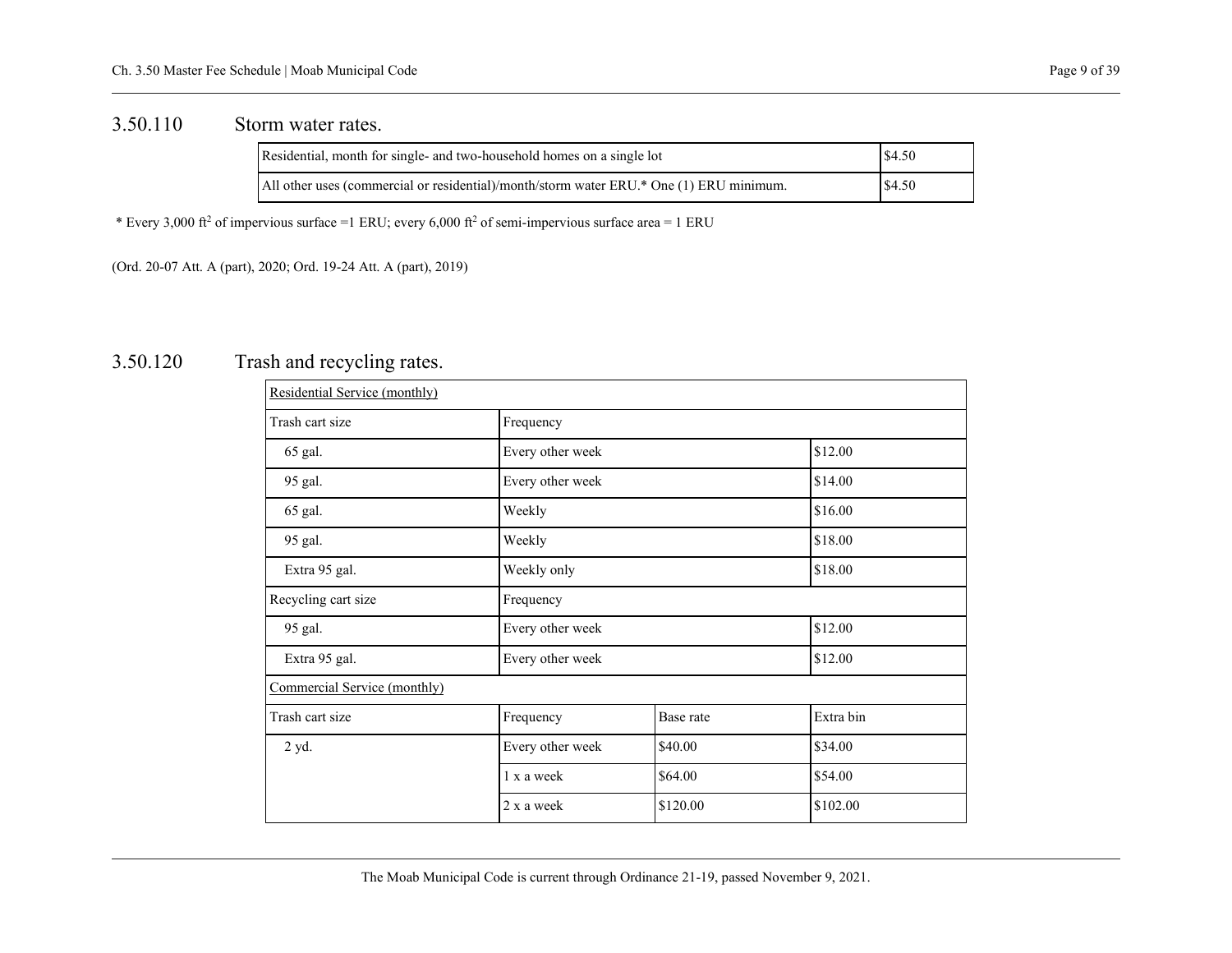|       | 3 x a week       | \$182.00 | \$154.00 |
|-------|------------------|----------|----------|
|       | 4 x a week       | \$243.00 | \$207.00 |
|       | 5 x a week       | \$307.00 | \$261.00 |
|       | 6 x a week       | \$387.00 | \$329.00 |
|       | 7 x a week       | \$482.00 | \$410.00 |
| 3 yd. | Every other week | \$47.00  | \$40.00  |
|       | 1 x a week       | \$79.00  | \$67.00  |
|       | 2 x a week       | \$149.00 | \$126.00 |
|       | 3 x a week       | \$223.00 | \$189.00 |
|       | 4 x a week       | \$296.00 | \$252.00 |
|       | 5 x a week       | \$370.00 | \$315.00 |
|       | 6 x a week       | \$460.00 | \$391.00 |
|       | 7 x a week       | \$566.00 | \$481.00 |
| 4 yd. | Every other week | \$56.00  | \$48.00  |
|       | 1 x a week       | \$94.00  | \$80.00  |
|       | 2 x a week       | \$177.00 | \$150.00 |
|       | 3 x a week       | \$262.00 | \$222.00 |
|       | 4 x a week       | \$348.00 | \$296.00 |
|       | 5 x a week       | \$435.00 | \$370.00 |
|       | 6 x a week       | \$537.00 | \$457.00 |
|       | 7 x a week       | \$656.00 | \$557.00 |
| 6 yd. | Every other week | \$74.00  | \$63.00  |
|       | 1 x a week       | \$124.00 | \$105.00 |
|       | 2 x a week       | \$233.00 | \$198.00 |
|       |                  |          |          |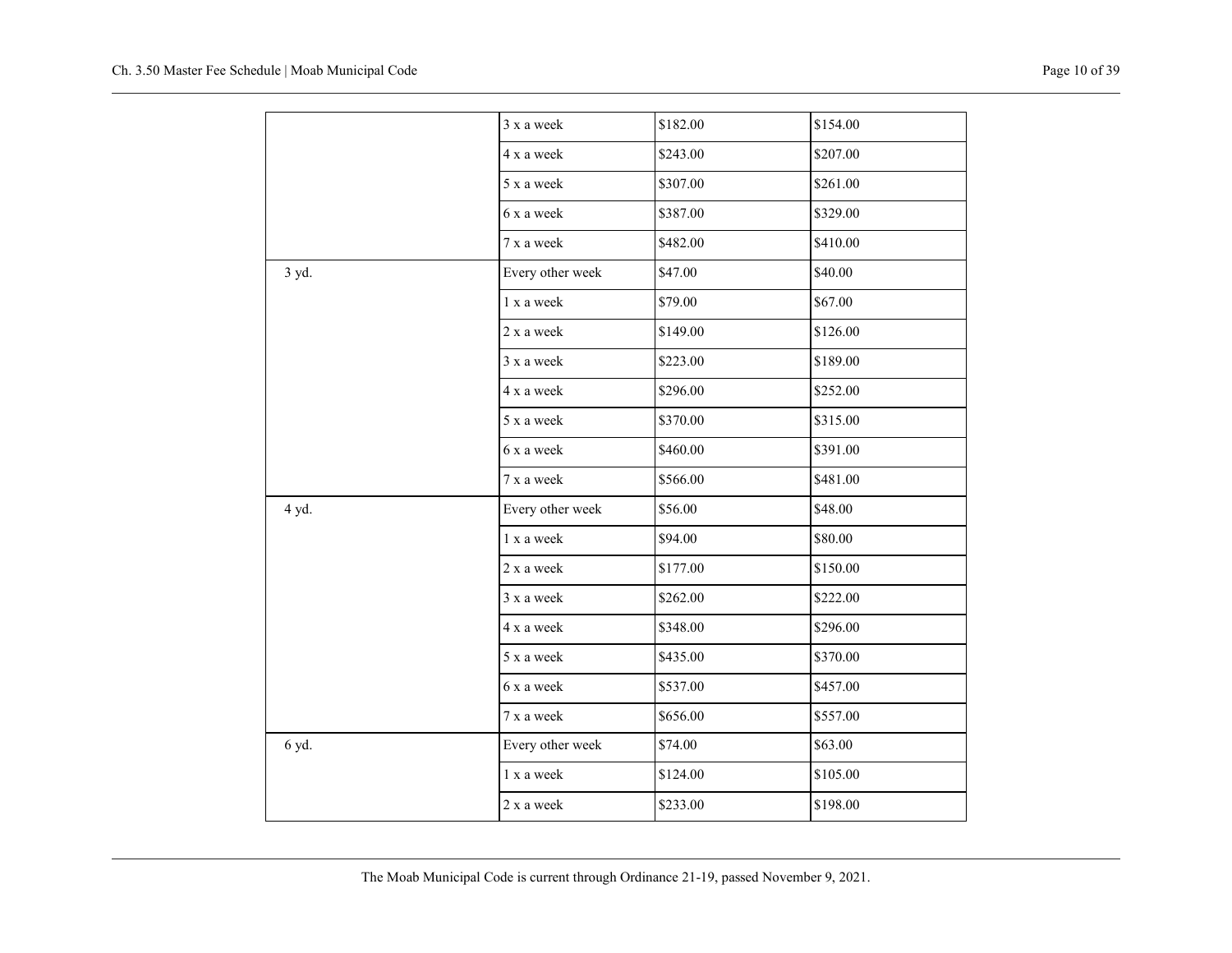|                                   | 3 x a week       | \$343.00   | \$291.00        |
|-----------------------------------|------------------|------------|-----------------|
|                                   | 4 x a week       | \$454.00   | \$386.00        |
|                                   | 5 x a week       | \$565.00   | \$481.00        |
|                                   | 6 x a week       | \$692.00   | \$589.00        |
|                                   | 7 x a week       | \$836.00   | \$710.00        |
| 8 yd.                             | Every other week | \$92.00    | \$79.00         |
|                                   | 1 x a week       | \$154.00   | \$131.00        |
|                                   | 2 x a week       | \$290.00   | \$246.00        |
|                                   | 3 x a week       | \$427.00   | \$363.00        |
|                                   | 4 x a week       | \$566.00   | \$481.00        |
|                                   | 5 x a week       | \$704.00   | \$599.00        |
|                                   | 6 x a week       | \$859.00   | \$731.00        |
|                                   | 7 x a week       | \$1,030.00 | \$876.00        |
| Misc. Services                    |                  |            |                 |
| Trash or recycling cart servicing |                  | Reload     | Special pick-up |
| 65 gal.                           |                  | \$5.00     | \$10.00         |
| 95 gal.                           |                  | \$5.00     | \$10.00         |
| 2 yd.                             |                  | \$20.00    | \$30.00         |
| 3 yd.                             |                  | \$30.00    | \$40.00         |
| 4 yd.                             |                  | \$40.00    | \$50.00         |
| 6 yd.                             |                  | \$60.00    | \$70.00         |
| 8 yd.                             |                  | \$80.00    | \$90.00         |
|                                   |                  |            |                 |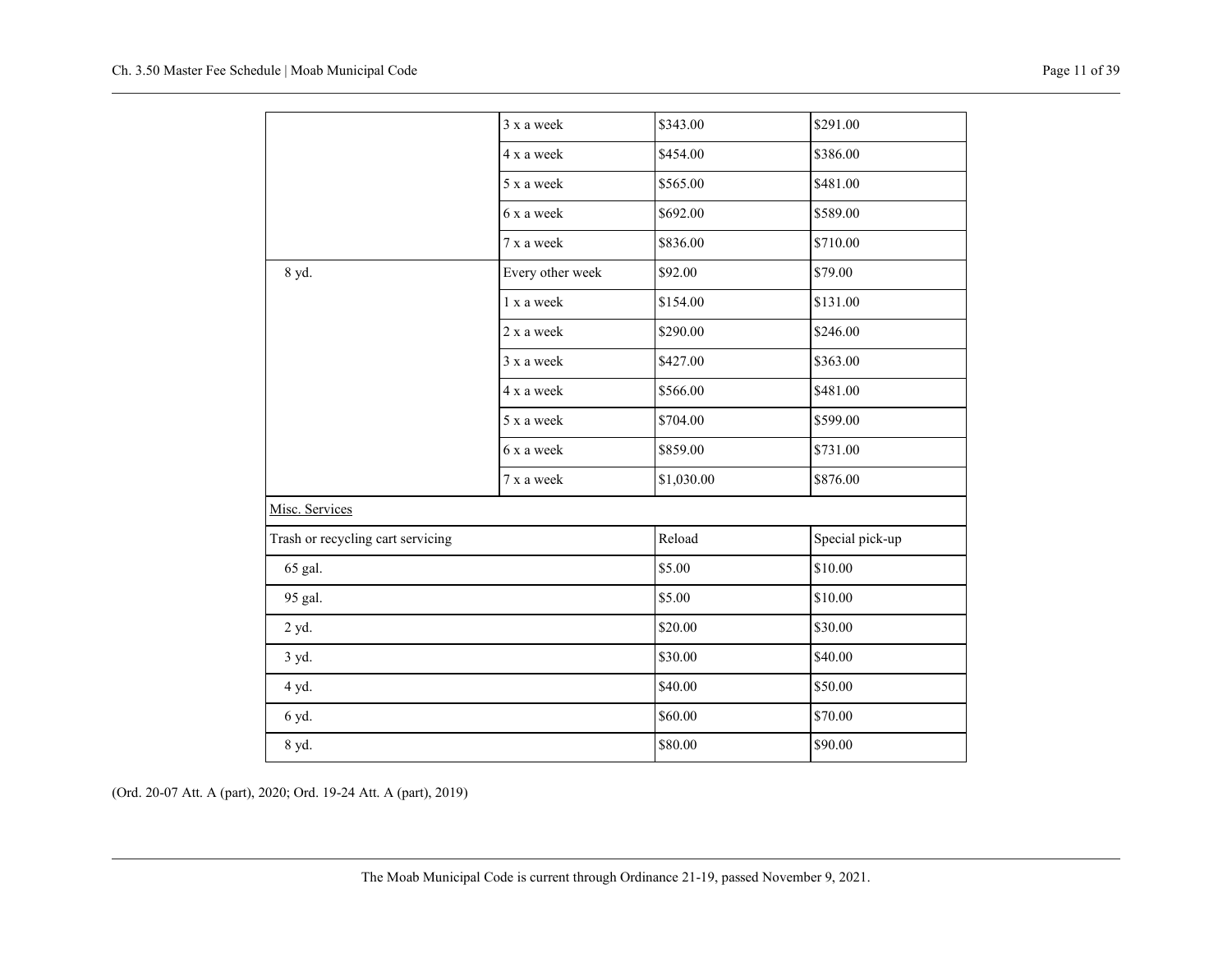## <span id="page-13-0"></span>3.50.130 Culinary water connection fees.

Connection fees do not include the labor and materials required to complete any asphalt repairs. Owner/requester is responsible for completing this work in accordance with City standards and is subject to final inspection by the City.

| Within the City (meter size/ERU capacity)                       | Meter provided by City                   | Meter provided by customer |
|-----------------------------------------------------------------|------------------------------------------|----------------------------|
| $5/8$ " x $3/4$ "                                               | \$1,746.60                               | \$1,114.00                 |
| 1"                                                              | \$1,932.50                               | \$1,114.00                 |
| $1\frac{1}{2}$ "                                                | \$2,339.20                               | \$1,212.00                 |
| 2"                                                              | \$2,577.40                               | \$1,212.00                 |
| 3"                                                              | \$4,828.80                               | \$1,506.00                 |
| 4"                                                              | \$5,500.90                               | \$1,506.00                 |
| 6"                                                              | \$7,501.60                               | \$1,506.00                 |
| Outside City Limit - additional 5% (meter size/ERU<br>capacity) | Meter provided by City                   | Meter provided by customer |
| $5/8$ " x $3/4$ "                                               | \$1,833.93                               | \$1,169.70                 |
| 1"                                                              | \$2,029.13                               | \$1,169.70                 |
| $1\frac{1}{2}$                                                  | \$2,456.16                               | \$1,272.60                 |
| 2"                                                              | \$2,706.27                               | \$1,272.60                 |
| 3"                                                              | \$5,070.24                               | \$1,581.30                 |
| 4"                                                              | \$5,775.95                               | \$1,581.30                 |
| 6" (includes the meter)                                         | \$7,876.68                               | \$1,581.30                 |
| Fire sprinkler system connection fee                            | Actual cost to perform the<br>connection |                            |
| Fire hydrant connection fee                                     | Actual cost of installation              |                            |
| Fire hydrant meter deposit                                      | \$2,000.00                               | \$2,000.00                 |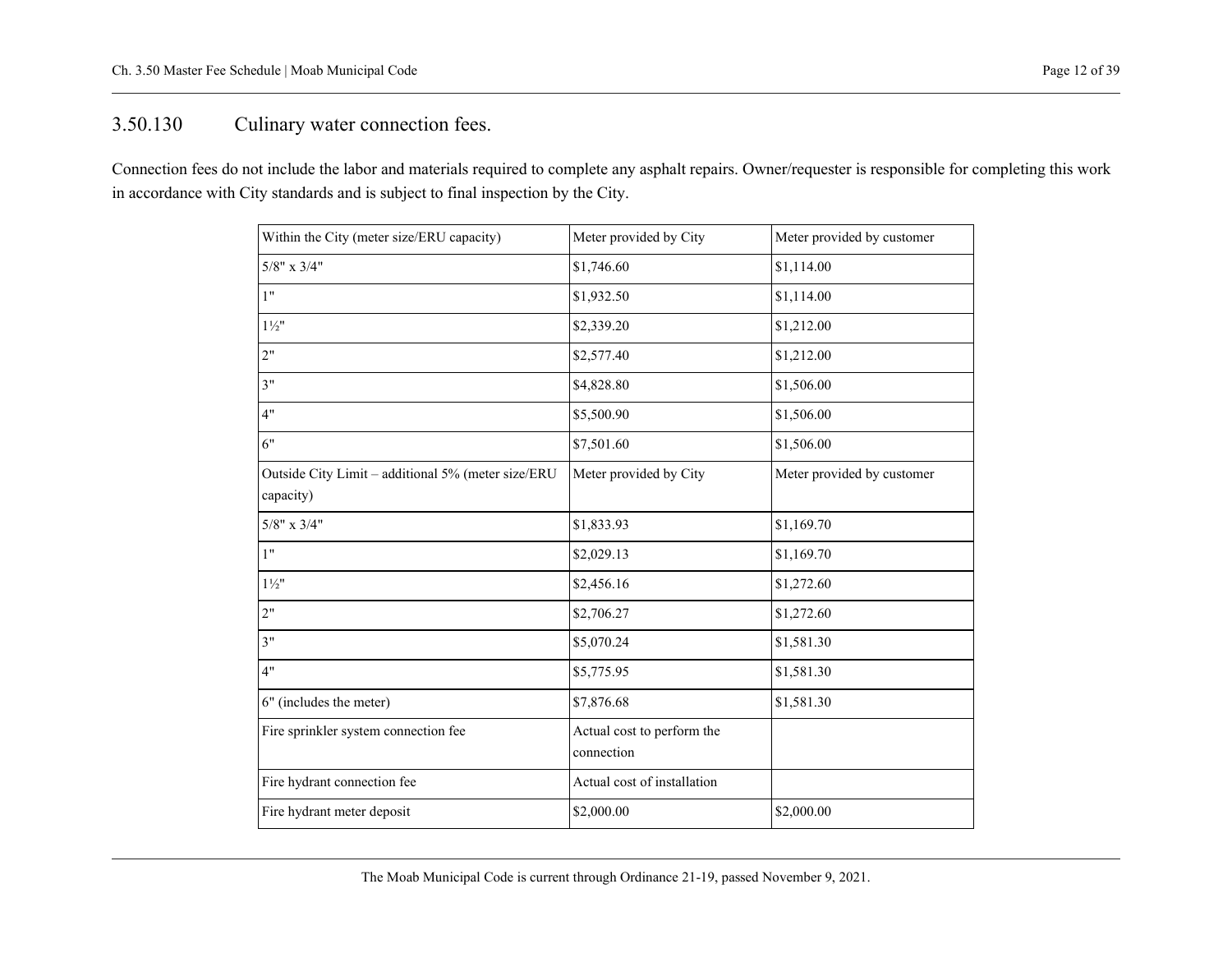## <span id="page-14-0"></span>3.50.140 Culinary water impact fees.

| Within the City (meter size/ERU capacity)                                                                                                                               |                                          |  |  |  |
|-------------------------------------------------------------------------------------------------------------------------------------------------------------------------|------------------------------------------|--|--|--|
| $5/8$ " x $3/4$ "/1.0                                                                                                                                                   | \$478.00                                 |  |  |  |
| 1''/3.7                                                                                                                                                                 | \$1,769.00                               |  |  |  |
| $1\frac{1}{2}$ "/11.0                                                                                                                                                   | \$5,528.00                               |  |  |  |
| 2" / 22.9                                                                                                                                                               | \$10,946.00                              |  |  |  |
| 4"/n-a                                                                                                                                                                  | Calculated under lodging rate, see below |  |  |  |
| Outside City Limit (meter size/ERU capacity)                                                                                                                            |                                          |  |  |  |
| $5/8$ " x $3/4$ "/1.0                                                                                                                                                   | \$478.00                                 |  |  |  |
| 1" / 3.7                                                                                                                                                                | \$1,769.00                               |  |  |  |
| $1\frac{1}{2}$ "/11.0                                                                                                                                                   | \$5,528.00                               |  |  |  |
| 2"/22.9                                                                                                                                                                 | \$10,946.00                              |  |  |  |
| 4"/n-a                                                                                                                                                                  | Calculated under lodging rate, see below |  |  |  |
| Water impact fees for overnight lodging including motels, inns, bed and breakfast establishments, and hotels shall be<br>calculated pursuant to the following schedule: |                                          |  |  |  |
| Impact fee/room for lodging without a restaurant: Number of rooms x \$229.00                                                                                            |                                          |  |  |  |
| Impact fee/room for lodging with a restaurant: Number of rooms x \$330.00                                                                                               |                                          |  |  |  |
|                                                                                                                                                                         |                                          |  |  |  |

(Ord. 20-07 Att. A (part), 2020; Ord. 19-24 Att. A (part), 2019)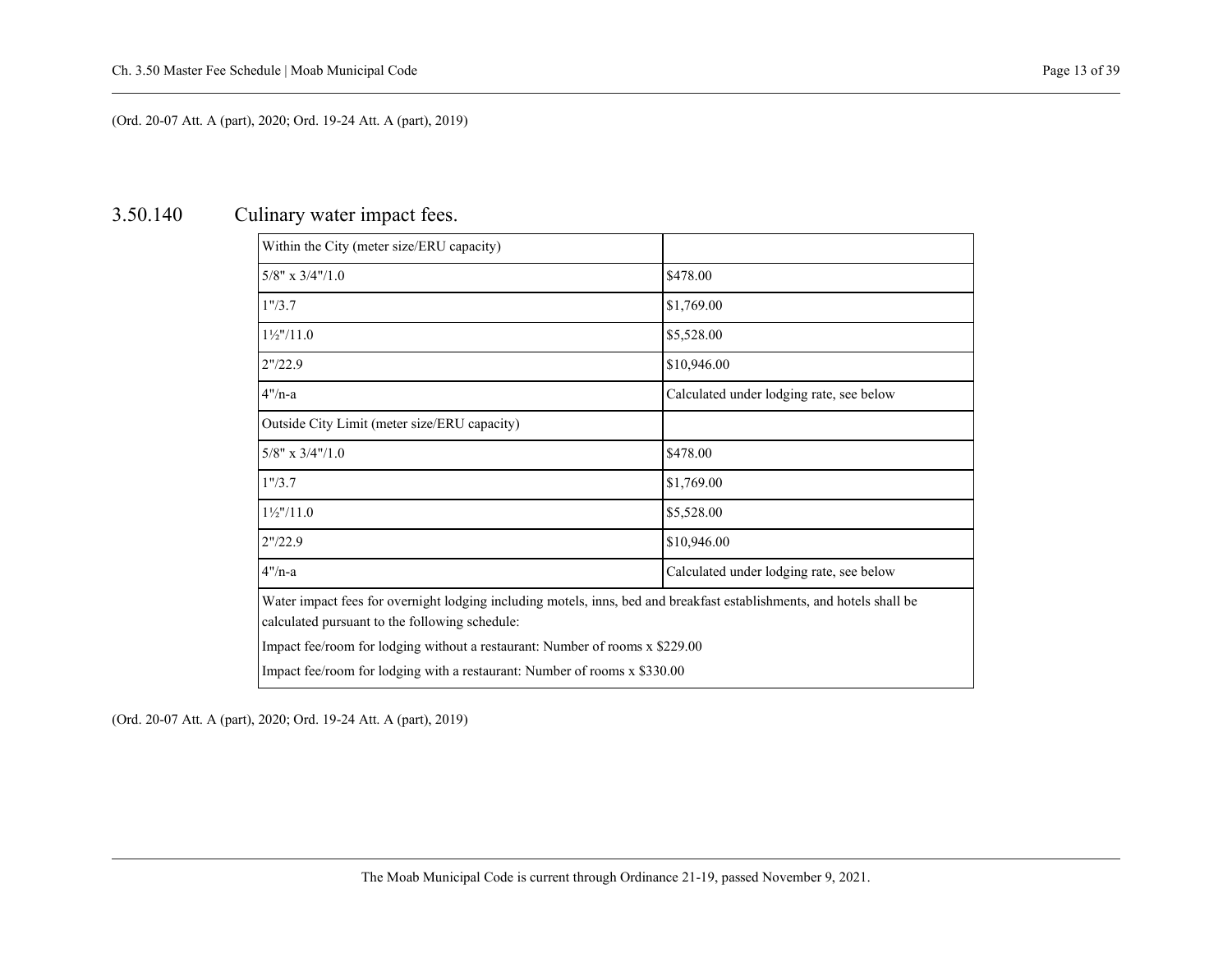## <span id="page-15-0"></span>3.50.150 Sanitary Sewer Connection Fees.

| Within the City:  |          |
|-------------------|----------|
| 4" line           | \$680.00 |
| 6" line           | \$844.00 |
| Outside the City: |          |
| 4" line           | \$714.00 |
| 6" line           | \$886.20 |

<span id="page-15-1"></span>(Ord. 20-07 Att. A (part), 2020; Ord. 19-24 Att. A (part), 2019)

## 3.50.160 Sanitary sewer impact fees.

|                                                         |                                      | Within City Limits |                                      | <b>Outside of City Limits</b> |                                      |
|---------------------------------------------------------|--------------------------------------|--------------------|--------------------------------------|-------------------------------|--------------------------------------|
|                                                         | Allowable units<br>under minimum fee | Minimum fee        | Fee/additional unit<br>above minimum | Minimum fee                   | Fee/additional unit<br>above minimum |
| Residential dwellings                                   |                                      |                    |                                      |                               |                                      |
| Single-family (residence)                               | 1 residence                          | \$1,566.00         | \$1,566.00/<br>residence             | \$1,361.00                    | \$1,361.00/<br>residence             |
| Multifamily, 2 bedrooms or<br>larger (residential unit) | 2 units                              | \$3,132.00         | \$1,566.00/unit                      | \$2,721.00                    | \$1,361.00/unit                      |
| Multifamily, 1 bedroom or<br>smaller (residential unit) | 2 units                              | \$1,754.00         | \$877.00/unit                        | \$1,524.00                    | \$762.00/unit                        |
| Nightly rental dwellings                                |                                      |                    |                                      |                               |                                      |
| 2 bedrooms or larger with<br>kitchen (residential unit) | 1 unit                               | \$1,879.00         | \$1,879.00/unit                      | \$1,633.00                    | $$1,633.00/$ unit                    |
| 1 bedroom or smaller with                               | 1 unit                               | \$1,566.00         | \$1,566.00/unit                      | \$1,361.00                    | $$1,361.00/$ unit                    |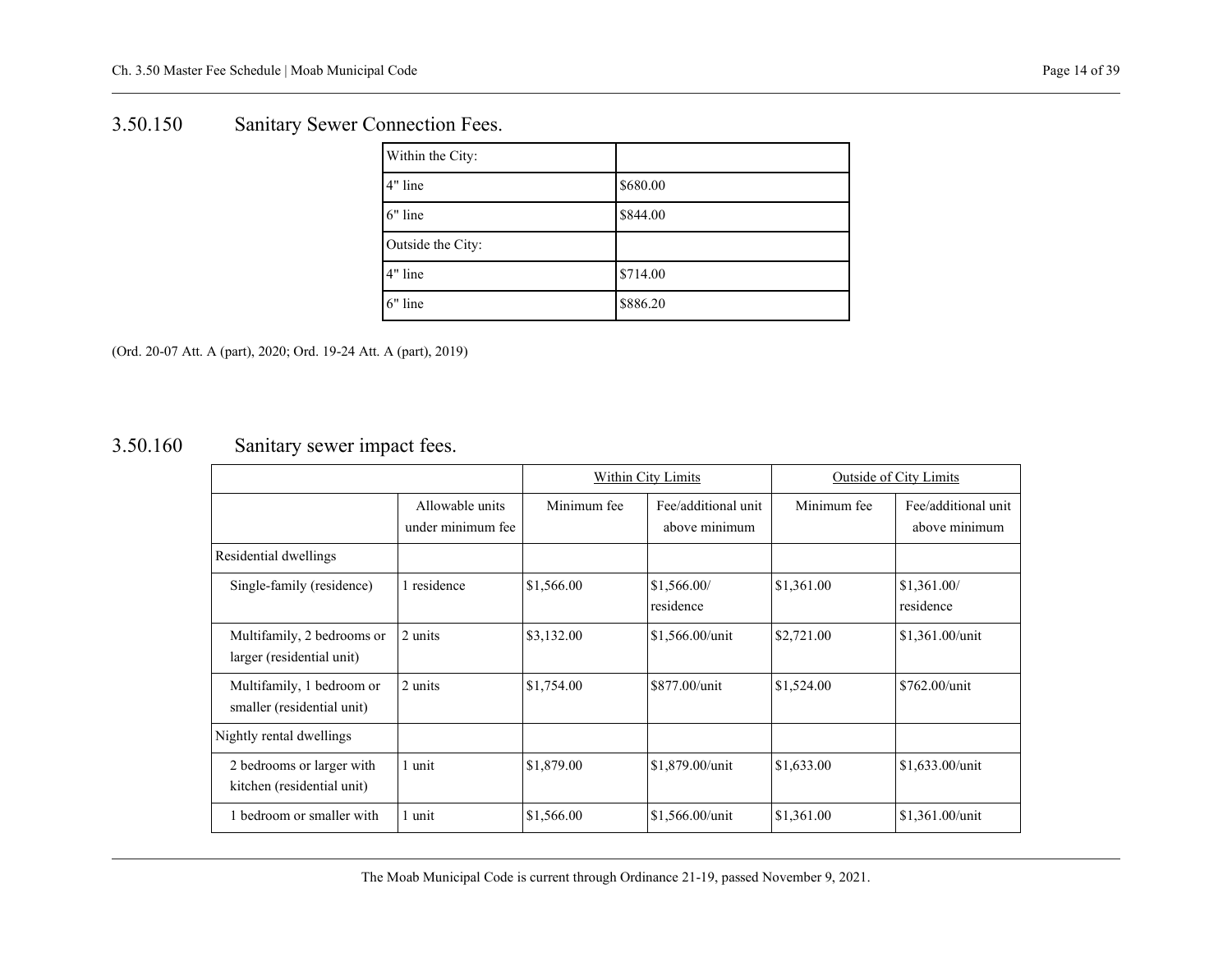|                                                         |                                      |             | Within City Limits                   |             | Outside of City Limits               |
|---------------------------------------------------------|--------------------------------------|-------------|--------------------------------------|-------------|--------------------------------------|
|                                                         | Allowable units<br>under minimum fee | Minimum fee | Fee/additional unit<br>above minimum | Minimum fee | Fee/additional unit<br>above minimum |
| kitchen (residential unit)                              |                                      |             |                                      |             |                                      |
| Hotel/motel, no kitchen<br>(residential unit)           | 2 units                              | \$2,452.00  | \$1,226.00/unit                      | \$2,130.00  | \$1,065.00/unit                      |
| Auto repair $(1,000 \text{ ft}^2)$                      | $7,000 \text{ ft}^2$                 | \$1,768.00  | \$253.00/<br>$1,000 \text{ ft}^2$    | \$1,536.00  | \$219.00/<br>$1,000 \text{ ft}^2$    |
| Bakery $(1,000 \text{ ft}^2)$                           | $500 \text{ ft}^2$                   | \$1,793.00  | \$3,585.00/<br>$1,000 \text{ ft}^2$  | \$2,190.00  | \$4,380.00/<br>$1,000 \text{ ft}^2$  |
| Bank $(1,000 \text{ ft}^2)$                             | $2,000 \text{ ft}^2$                 | \$1,566.00  | \$783.00/1,000 ft <sup>2</sup>       | \$1,361.00  | $$680.00/1,000$ ft <sup>2</sup>      |
| Beauty/barber shop (chair)                              | 4 chairs                             | \$1,566.00  | \$392.00/chair                       | \$1,361.00  | \$340.00/chair                       |
| Campground (campsite)                                   | 2 campsites                          | \$2,463.00  | \$1,231.00/<br>campsite              | \$2,139.00  | \$1,070.00/<br>campsite              |
| Car wash - automatic (each)                             | 1 each                               | \$12,575.00 | \$12,575.00/<br>each                 | \$9,510.00  | \$9,510.00/each                      |
| $Car wash - wand (wands)$                               | 1 wand                               | \$6,288.00  | \$6,288.00/<br>wand                  | \$4,755.00  | \$4,755.00/<br>wand                  |
| Commercial $(1,000 \text{ ft}^2)$                       | 7,000 $ft^2$                         | \$1,687.00  | \$241.00/1,000 ft <sup>2</sup>       | \$1,465.00  | \$209.00/1,000 ft <sup>2</sup>       |
| Dry cleaner $(1,000 \text{ ft}^2)$                      | $2,000 \text{ ft}^2$                 | \$1,574.00  | \$787.00/1,000 ft <sup>2</sup>       | \$1,866.00  | \$622.00/1,000 ft <sup>2</sup>       |
| Fast food $(1,000 \text{ ft}^2)$                        | 500 $ft^2$                           | \$2,825.00  | \$5,650.00/<br>$1,000 \text{ ft}^2$  | \$2,724.00  | \$5,447.00/<br>$1,000 \text{ ft}^2$  |
| Gas station/convenience store<br>$(1,000 \text{ ft}^2)$ | 4,000 ft <sup>2</sup>                | \$1,740.00  | \$435.00/1,000 ft <sup>2</sup>       | \$1,512.00  | \$378.00/1,000 ft <sup>2</sup>       |
| Grocery store $(1,000 \text{ ft}^2)$                    | 4,000 ft <sup>2</sup>                | \$2,021.00  | \$505.00/1,000 ft <sup>2</sup>       | \$1,756.00  | \$439.00/1,000 ft <sup>2</sup>       |
| Laundromat (washers)                                    | 2 washers                            | \$1,767.00  | \$884.00/washer                      | \$1,320.00  | \$660.00/washer                      |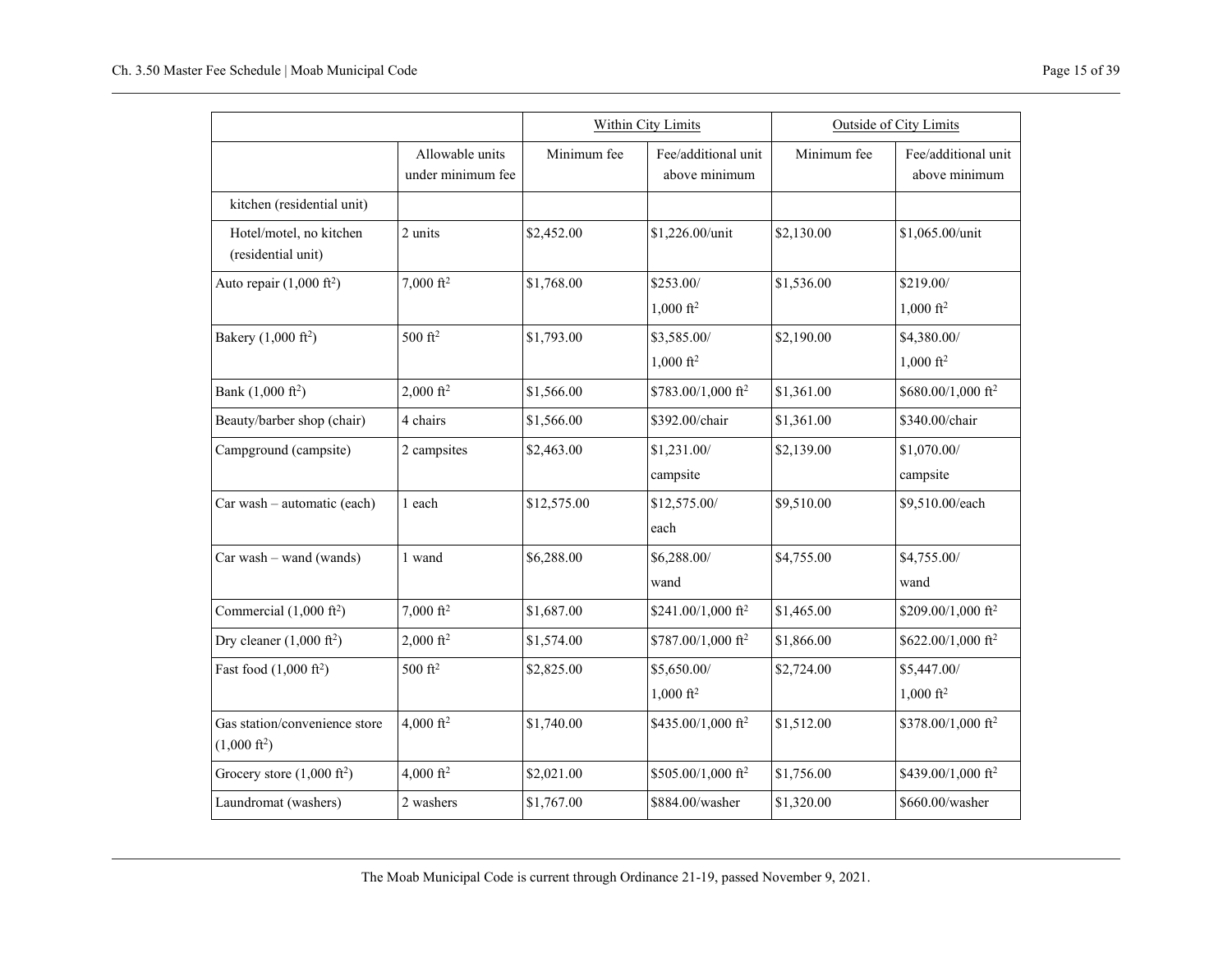|                                  |                                      | Within City Limits |                                      |             | <b>Outside of City Limits</b>        |
|----------------------------------|--------------------------------------|--------------------|--------------------------------------|-------------|--------------------------------------|
|                                  | Allowable units<br>under minimum fee | Minimum fee        | Fee/additional unit<br>above minimum | Minimum fee | Fee/additional unit<br>above minimum |
| Office $(1,000 \text{ ft}^2)$    | 4,000 ft <sup>2</sup>                | \$1,566.00         | $$392.00/1,000$ ft <sup>2</sup>      | \$1,361.00  | \$340.00/1,000 ft <sup>2</sup>       |
| Restaurant (seats)               | 12 seats                             | \$2,650.00         | $$221.00/\text{seat}$                | \$2,704.00  | \$225,00/seat                        |
| Retail $(1,000 \text{ ft}^2)$    | 7,000 ft <sup>2</sup>                | \$1,687.00         | \$241.00/1.000 ft <sup>2</sup>       | \$1,465.00  | \$209.00/1,000 ft <sup>2</sup>       |
| School (students)                | 15 students                          | \$1,566.00         | \$104.00/student                     | \$1,361.00  | \$91.00/student                      |
| Theater (seats)                  | $150$ seats                          | \$1,620.00         | $$11.00$ /seat                       | \$1,407.00  | $$9.00/\text{seat}$                  |
| Warehouse $(1,000 \text{ ft}^2)$ | $10,000 \text{ ft}^2$                | \$1,649.00         | $$165.00/1,000$ ft <sup>2</sup>      | \$1,432.00  | $$143.00/1,000$ ft <sup>2</sup>      |

# <span id="page-17-0"></span>3.50.165 Building Service Fees.

| Building, temporary, during construction on a lot – bond | RV: \$200.00                                                                                                                            |
|----------------------------------------------------------|-----------------------------------------------------------------------------------------------------------------------------------------|
|                                                          | Mobile home: \$500.00                                                                                                                   |
| Building permit (by total valuation)                     |                                                                                                                                         |
| \$1.00 to \$500.00                                       | \$65.00                                                                                                                                 |
| \$501.00 to \$2,000.00                                   | \$65.00 for the first \$500.00 plus \$3.66 for each additional<br>\$100.00, or fraction thereof, to and including \$2,000.00            |
| $\frac{1}{2}$ \$2,001.00 to \$25,000.00                  | \$119.90 for the first \$2,000.00 plus \$16.80 for each additional<br>$$1,000.00$ , or fraction thereof, to and including $$25,000.00$  |
| \$25,001.00 to \$50,000.00                               | \$506.30 for the first \$25,000.00 plus \$12.12 for each<br>additional \$1,000.00, or fraction thereof, to and including<br>\$50,000.00 |
| \$50,001.00 to \$100,000.00                              | \$809.30 for the first \$50,000.00 plus \$8.40 for each additional                                                                      |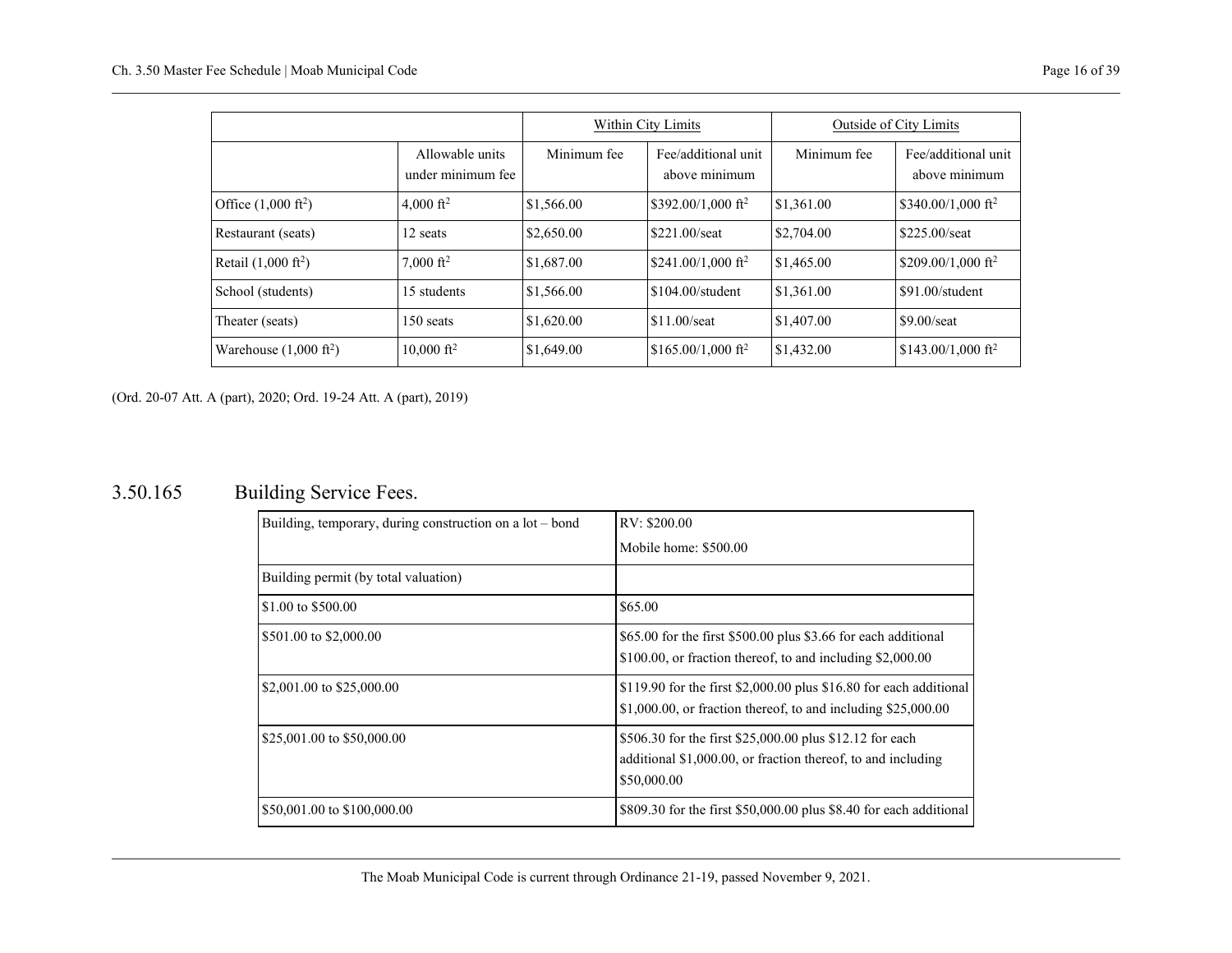|                                                                                                     | \$1,000.00, or fraction thereof, to and including \$100,000.00                                                                               |
|-----------------------------------------------------------------------------------------------------|----------------------------------------------------------------------------------------------------------------------------------------------|
| \$100,001.00 to \$500,000.00                                                                        | \$1,229.30 for the first \$100,000.00 plus \$6.72 for each<br>additional \$1,000.00, or fraction thereof, to and including<br>\$500,000.00   |
| \$500,001.00 to \$1,000,000.00                                                                      | \$3,917.30 for the first \$500,000.00 plus \$6.72 for each<br>additional \$1,000.00, or fraction thereof, to and including<br>\$1,000,000.00 |
| \$1,000,001.00 and up                                                                               | \$7,277.30 for the first \$1,000,000.00 plus \$6.72 for each<br>additional \$1,000.00, or fraction thereof                                   |
| Building permit, miscellaneous                                                                      |                                                                                                                                              |
| Demo permit                                                                                         | \$25.00/unit                                                                                                                                 |
| Garage up to 600 sq feet (plus plan review)                                                         | \$195.00/permit                                                                                                                              |
| Manufactured or mobile home into park                                                               | \$195.00/unit                                                                                                                                |
| Manufactured home on private property (not into park)                                               | \$260.00/unit                                                                                                                                |
| Modular home (plus plan review; requires third-party ICC<br>inspections to be performed at factory) | \$455.00/unit                                                                                                                                |
| Residential swimming pool (plus plan review)                                                        | \$260.00/permit                                                                                                                              |
| Roofing permit                                                                                      | \$1.00 per 100 sq feet with \$65.00 minimum fee                                                                                              |
| RV park infrastructure                                                                              | \$195.00/5 sites                                                                                                                             |
| Separate mechanical, electrical, and/or plumbing permits                                            | \$65.00/inspection                                                                                                                           |
| Solar – roof mount (plus plan review)                                                               | \$130.00/permit                                                                                                                              |
| Solar - ground mount (plus plan review)                                                             | \$195.00/permit                                                                                                                              |
| Inspections                                                                                         |                                                                                                                                              |
| Inspections for which no fee is specifically listed                                                 | \$65.00/inspection                                                                                                                           |
| Inspections outside of normal business hours                                                        | Actual costs plus 10%                                                                                                                        |
| Re-inspection fees assessed under provisions of Section 305.8                                       | Actual costs plus 10%                                                                                                                        |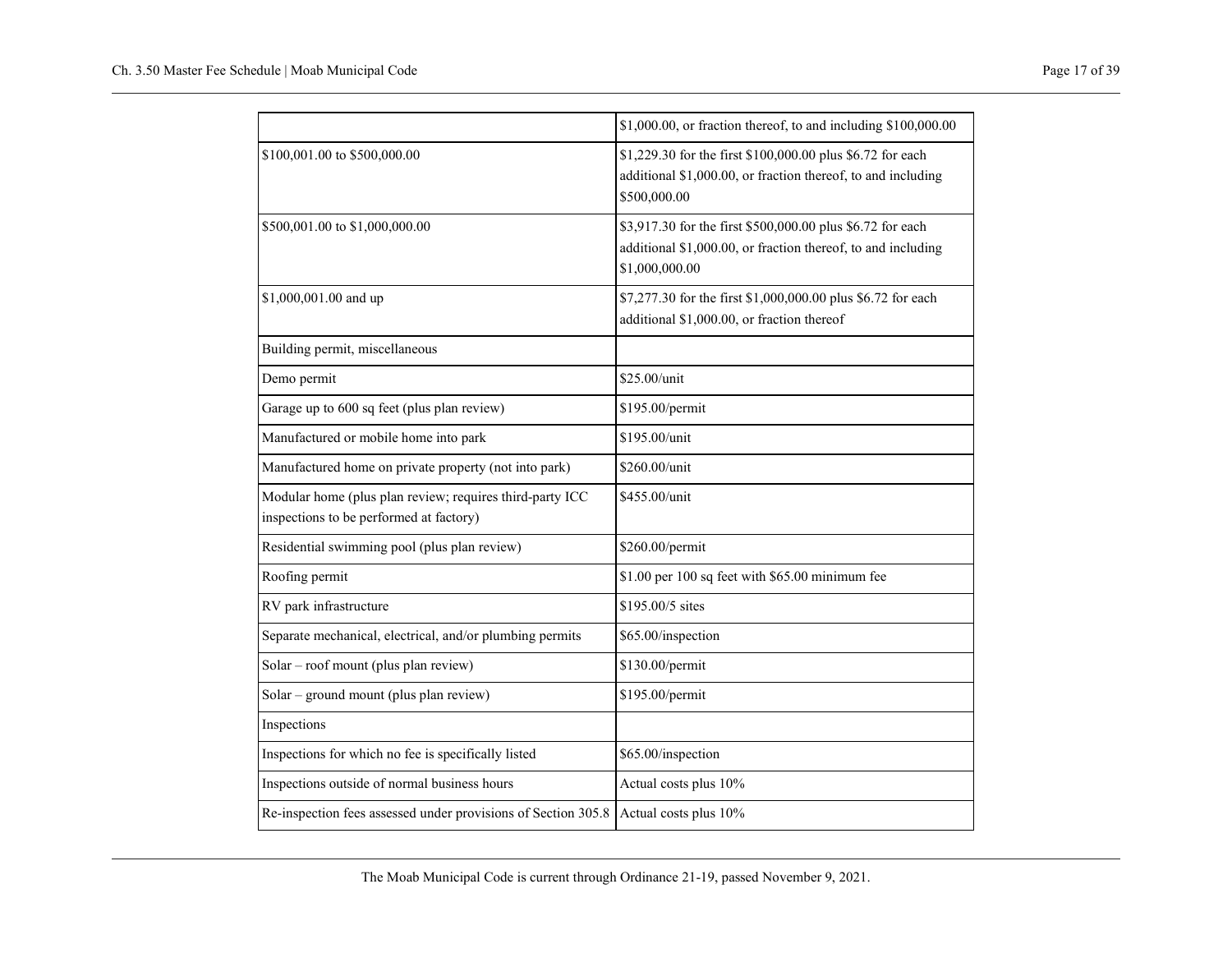| due prior to the re-inspection                                                                                                                                                     |                                                                                |
|------------------------------------------------------------------------------------------------------------------------------------------------------------------------------------|--------------------------------------------------------------------------------|
| Plan review – commercial                                                                                                                                                           |                                                                                |
| Nonrefundable commercial plan deposit for initial plan review                                                                                                                      | 10% building permit fee;                                                       |
| only for new construction, tenant finish, and/or major remodel                                                                                                                     | $$260.00$ minimum                                                              |
| Commercial plan review and additional plan review $(s)$<br>required due to changes, corrections, additions, and/or<br>revisions to plans                                           | \$65.00/hr; 1-hour minimum charge                                              |
| Deferred submittal (prior approval by the Building Official<br>required)                                                                                                           | \$130.00/submittal                                                             |
| Outside consultants (plan review and/or inspections)                                                                                                                               | Actual costs plus 10%                                                          |
| Plan review – residential                                                                                                                                                          |                                                                                |
| Nonrefundable residential plan review deposit (new<br>construction only)                                                                                                           | \$130.00/permit                                                                |
| Residential plan review and additional plan review required<br>for changes, corrections, additions, change of contractor,<br>owner or other information, and/or revisions to plans | \$65.00/hr; 1-hour minimum                                                     |
|                                                                                                                                                                                    | Actual costs calculated by including 10% administrative and<br>overhead costs. |

## <span id="page-19-0"></span>3.50.170 Planning and engineering service fees.

| Administrative costs (research)     | \$50.00/hr                                   |
|-------------------------------------|----------------------------------------------|
| Amended plats (boundary adjustment) | \$250.00 plus \$25.00/amended lot or unit    |
| Annexation                          | $$600.00$ (flat rate)                        |
| Appeal authority submittal          | \$450.00                                     |
| Application withdrawal fee          | 50% of collected fee if prior to advertising |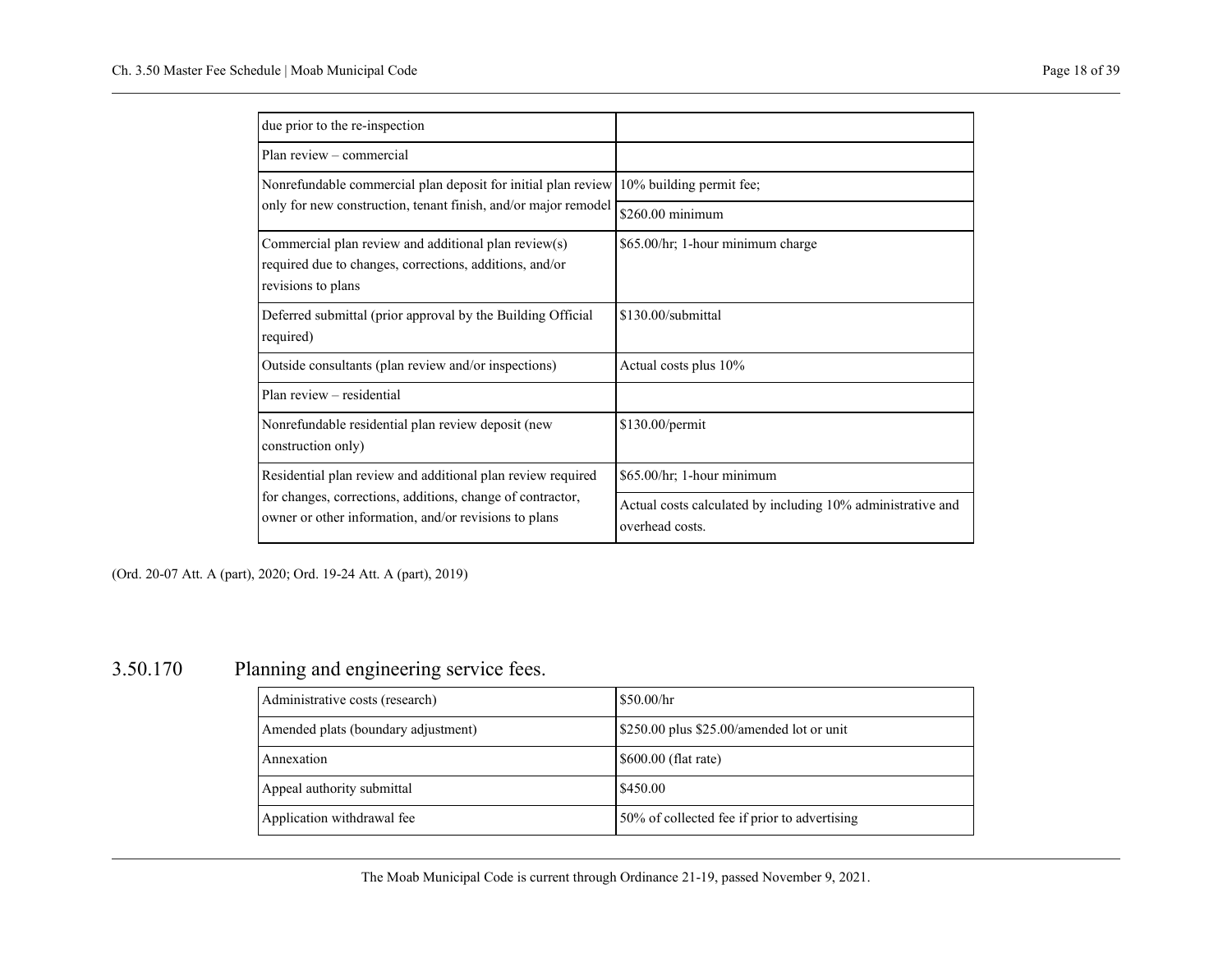| Cemetery application fee                                                                                          | \$100.00                                                                                                                                                                                                                                                                                                                                                                                                                                                                                                                                                                                                                                                                                                |
|-------------------------------------------------------------------------------------------------------------------|---------------------------------------------------------------------------------------------------------------------------------------------------------------------------------------------------------------------------------------------------------------------------------------------------------------------------------------------------------------------------------------------------------------------------------------------------------------------------------------------------------------------------------------------------------------------------------------------------------------------------------------------------------------------------------------------------------|
| Cemetery bond                                                                                                     | 150% of total cost of improvements                                                                                                                                                                                                                                                                                                                                                                                                                                                                                                                                                                                                                                                                      |
| Condominiums and condominium conversions                                                                          | \$350.00 plus \$50.00/unit                                                                                                                                                                                                                                                                                                                                                                                                                                                                                                                                                                                                                                                                              |
| Code amendment application                                                                                        | \$350.00                                                                                                                                                                                                                                                                                                                                                                                                                                                                                                                                                                                                                                                                                                |
| Construction bond                                                                                                 | In every construction contract where there is a modification of<br>bonding requirements, or where no bonding is required (e.g.,<br>contracts under<br>\$50,000.00 in value), the construction contract shall contain<br>one or more alternative security mechanisms to secure<br>performance by the contractor and/or payment to<br>subcontractors, laborers, and material suppliers. Alternative<br>security mechanisms may include: (1) an irrevocable letter of<br>credit payable to the City; (2) a first position deed of trust on<br>real property; (3) a cash deposit to be held by the City; or (4)<br>other collateral, contract, or security instruments as approved<br>by the City Attorney. |
| Floodplain development permits and elevation certificates                                                         | \$90.00                                                                                                                                                                                                                                                                                                                                                                                                                                                                                                                                                                                                                                                                                                 |
| Floodplain reviews - for floodway and floodplain<br>interpretations, delineations and reviews that exceed 1 hour. | \$50.00/hr                                                                                                                                                                                                                                                                                                                                                                                                                                                                                                                                                                                                                                                                                              |
| Grading/excavation permit<br>Required for >50 cubic yards or cuts or fills exceeding 10'<br>deep or height        | \$50.00/each 100 cubic yards                                                                                                                                                                                                                                                                                                                                                                                                                                                                                                                                                                                                                                                                            |
| General plan amendment                                                                                            | \$350.00                                                                                                                                                                                                                                                                                                                                                                                                                                                                                                                                                                                                                                                                                                |
| Hillside development permits                                                                                      | $$300.00 + $50.00/hr$ of staff review time that exceeds 10<br>hours                                                                                                                                                                                                                                                                                                                                                                                                                                                                                                                                                                                                                                     |
| Hillside development - improvements and restoration bond                                                          | Amount reasonably calculated to cover anticipated costs for<br>improvements, as determined by City Planning Director                                                                                                                                                                                                                                                                                                                                                                                                                                                                                                                                                                                    |
| Improvements agreement                                                                                            |                                                                                                                                                                                                                                                                                                                                                                                                                                                                                                                                                                                                                                                                                                         |
| Financial assurance                                                                                               | 110% of the approved construction costs                                                                                                                                                                                                                                                                                                                                                                                                                                                                                                                                                                                                                                                                 |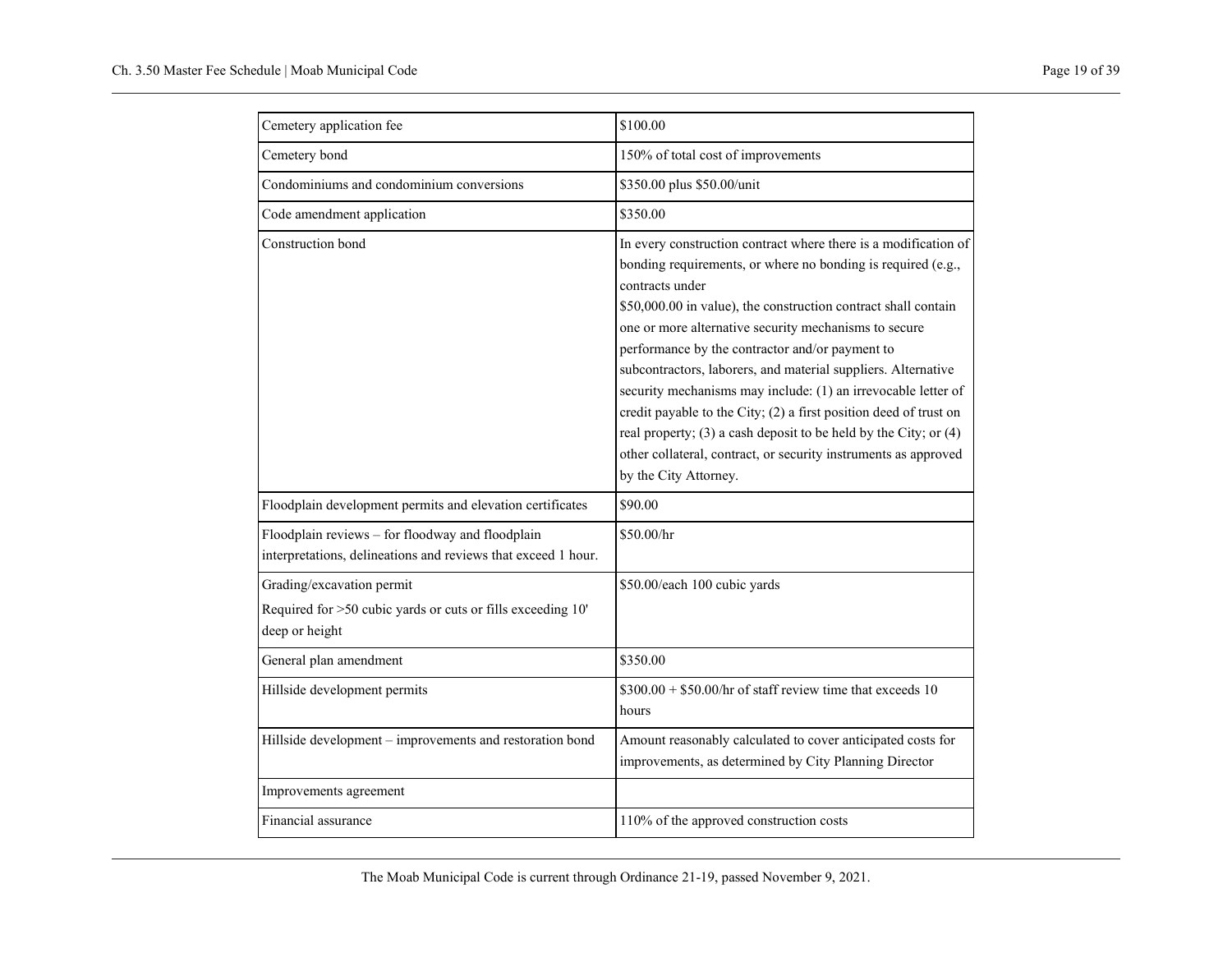| Warranty deposit                                                                                                                                                                                                                     | 10% of the approved construction costs                                                                                                                                                                                               |
|--------------------------------------------------------------------------------------------------------------------------------------------------------------------------------------------------------------------------------------|--------------------------------------------------------------------------------------------------------------------------------------------------------------------------------------------------------------------------------------|
| Landscaping - bond for new developments in summer and<br>winter months                                                                                                                                                               | Amount reasonably calculated to cover anticipated costs for<br>improvements, as determined by City Planning Director                                                                                                                 |
| Large-scale projects - dee structure for developers to<br>underwrite City staff expenses                                                                                                                                             | Amount reasonably calculated to cover anticipated costs for<br>improvements, as determined by City Planning Director                                                                                                                 |
| Large-scale projects – over 30,000 $ft^2$ – landscaping deposit<br>For completion of landscaping, in the event corrections cannot<br>be made or installation cannot be completed prior to issuance<br>of a certificate of occupancy. | 11/2 the cost of the landscaping project                                                                                                                                                                                             |
| Maps                                                                                                                                                                                                                                 | D or E size $(>2')$ : \$25.00<br>Digital files: \$20.00                                                                                                                                                                              |
| Master planned developments and planned unit<br>development - application<br>(A separate fee is to be collected for preliminary and final<br>plats)                                                                                  | \$200.00 plus \$25.00/dwelling unit or \$25.00/<br>3,000 ft <sup>2</sup> of floor area for commercial buildings                                                                                                                      |
| Master planned developments and planned unit<br>development - bond                                                                                                                                                                   | As required on a case by case basis by the City Planning<br>Director                                                                                                                                                                 |
| Mobile, manufactured or modular home parks and/or<br>subdivisions - application                                                                                                                                                      | \$200.00 plus \$25.00/unit or lot                                                                                                                                                                                                    |
| Mobile home parks - bond                                                                                                                                                                                                             | Amount equal to the estimated cost, plus 50% of constructing<br>all landscaping, roads, lighting, pedestrian ways,<br>hard-surfacing, water and sewer lines, storage enclosures and<br>common facilities as shown on the final plan. |
| Occupancy - cash-only bond if given permission by City<br>Planner or designee to occupy prior to completion of building                                                                                                              | 150% of the cost of completing all required work, plus all<br>administrative costs as determined by the governing body.                                                                                                              |
| Parking, fee-in-lieu. Due prior to issuance of a building<br>permit.                                                                                                                                                                 | \$8,500.00/parking space                                                                                                                                                                                                             |
| Plan check fee                                                                                                                                                                                                                       | 65% of the building permit fee for plans that are sent out to a<br>professional plan checker; or \$30.00/hour for plans that are                                                                                                     |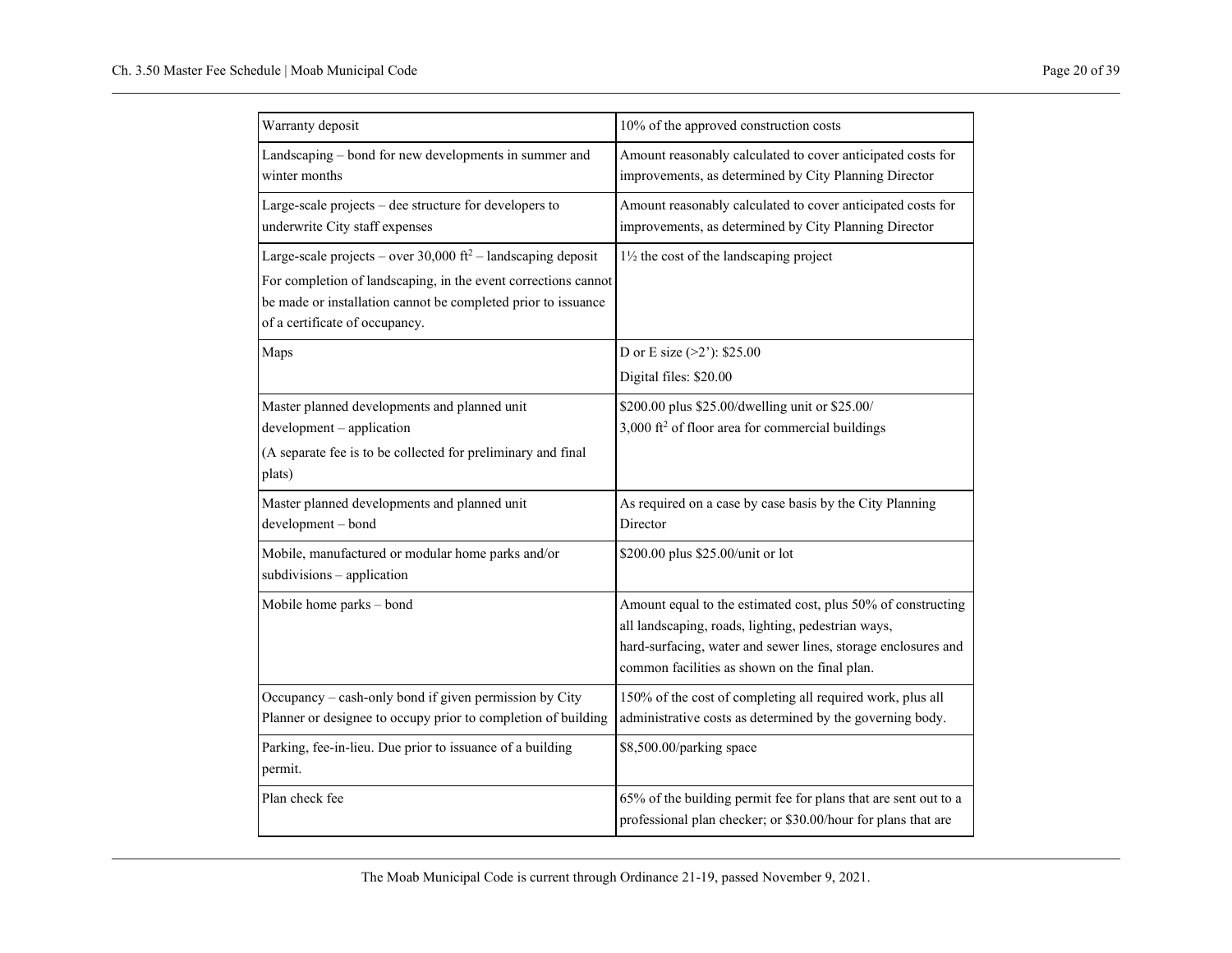|                                                                                                                                        | checked by staff, with a \$30.00 minimum.                                                                                                                                                 |  |
|----------------------------------------------------------------------------------------------------------------------------------------|-------------------------------------------------------------------------------------------------------------------------------------------------------------------------------------------|--|
| Planned affordable development (PAD)                                                                                                   | \$50.00/1,000 ft <sup>2</sup> of building floor area                                                                                                                                      |  |
| Planning applications - miscellaneous                                                                                                  | \$100.00                                                                                                                                                                                  |  |
| Pre-application conference (sketch plan reviews)                                                                                       | \$100.00 to be credited toward application fee                                                                                                                                            |  |
| Professional services                                                                                                                  | Actual costs plus 10%                                                                                                                                                                     |  |
| Reapplication fee                                                                                                                      | \$300.00 plus appropriate subdivision plat fees                                                                                                                                           |  |
| Recording fee                                                                                                                          | Actual costs                                                                                                                                                                              |  |
| Recreational vehicle court                                                                                                             | \$200.00 plus \$25.00/RV space                                                                                                                                                            |  |
| Right-of-way construction permit                                                                                                       | \$50.00                                                                                                                                                                                   |  |
| Sidewalks, curbs, gutters, and street paving, fee-in-lieu.<br>The City Engineer shall calculate by consulting licensed<br>contractors. | 110% of the estimated cost of constructing 200 lineal feet of<br>the required improvements.                                                                                               |  |
| Sign permit                                                                                                                            | \$25.00 plus \$0.50 for each $ft^2$ above 30 $ft^2$                                                                                                                                       |  |
| Sign, temporary - Political campaign signs                                                                                             | \$15.00 permit                                                                                                                                                                            |  |
| Site plan review                                                                                                                       | \$50.00/1,000 ft <sup>2</sup> of building floor area                                                                                                                                      |  |
| Site plan review appeal                                                                                                                | If the record is voluminous, appellant must pay the reasonable<br>costs of assembly and copying of the record.                                                                            |  |
| Special exception                                                                                                                      | \$100.00                                                                                                                                                                                  |  |
| Street numbers, if City has to install                                                                                                 | \$20.00                                                                                                                                                                                   |  |
| Subdivisions<br>(A separate fee is to be collected for preliminary and final<br>plats.)                                                | \$200.00 plus \$25.00/lot                                                                                                                                                                 |  |
| Subdivisions - bond                                                                                                                    | 11/2 times the cost of improvements not previously installed.                                                                                                                             |  |
| Trees - removing or damaging City-owned trees without<br>permission                                                                    | The basal area formula and the cost to buy, plant and water<br>replacement trees shall be the basis for the urban forester to<br>determine the replacement cost of the removed or damaged |  |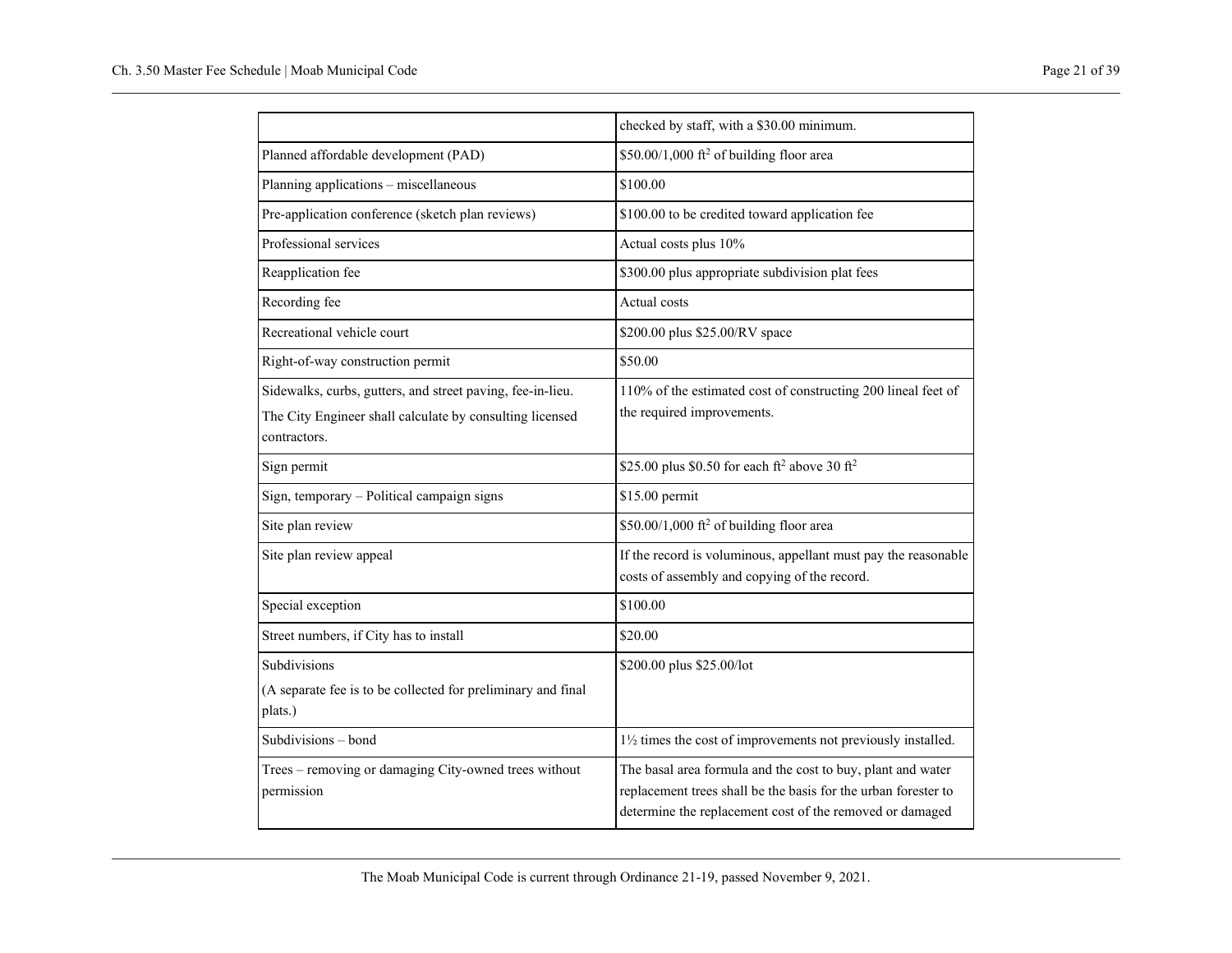|                                                                                                                                                                                                                                                                                                                                                                                                                                                                                                                                                                                                         | trees.                                             |
|---------------------------------------------------------------------------------------------------------------------------------------------------------------------------------------------------------------------------------------------------------------------------------------------------------------------------------------------------------------------------------------------------------------------------------------------------------------------------------------------------------------------------------------------------------------------------------------------------------|----------------------------------------------------|
| Water $\&$ sewer master plan mains extensions - deposit                                                                                                                                                                                                                                                                                                                                                                                                                                                                                                                                                 | Amount equal to the estimated cost of construction |
| Wireless telecommunications facility $-$ application fee (for<br>each separate monopole, lattice tower, or antenna)                                                                                                                                                                                                                                                                                                                                                                                                                                                                                     | \$350.00                                           |
| Zone change application                                                                                                                                                                                                                                                                                                                                                                                                                                                                                                                                                                                 | \$500.00                                           |
| Zoning confirmation letter                                                                                                                                                                                                                                                                                                                                                                                                                                                                                                                                                                              | \$100.00                                           |
| *Square foot construction costs are established using the International Code Council's Building Valuation Data which is<br>$\mathbf{1} \times \mathbf{1} \times \mathbf{2} = \mathbf{1} \times \mathbf{1} \times \mathbf{1} = \mathbf{1} \times \mathbf{1} = \mathbf{1} \times \mathbf{1} = \mathbf{1} \times \mathbf{1} = \mathbf{1} \times \mathbf{1} = \mathbf{1} \times \mathbf{1} = \mathbf{1} \times \mathbf{1} = \mathbf{1} \times \mathbf{1} = \mathbf{1} \times \mathbf{1} = \mathbf{1} \times \mathbf{1} = \mathbf{1} \times \mathbf{1} = \mathbf{1} \times \mathbf{1} = \mathbf{1} \times \$ |                                                    |

updated at 6-month intervals (February and August). Refunds for building permits issued will be limited to 80% of the permit costs, not later than 90 days after the date of fee payment.

<span id="page-23-0"></span>(Ord. 20-07 Att. A (part), 2020; Ord. 19-24 Att. A (part), 2019)

### 3.50.180 Civil code violation penalties (maximum fines noted).

| Building code violation                                  | \$500.00/infraction                                                         |
|----------------------------------------------------------|-----------------------------------------------------------------------------|
| Illegal use of vehicle as dwelling                       | \$650.00/day/infraction                                                     |
| Nuisances $-$ generally                                  | \$500.00/day/infraction                                                     |
| Solid waste                                              | \$500.00/infraction and all costs associated with legal fees and<br>cleanup |
| Weed abatement                                           | \$500.00/day/infraction                                                     |
| Unlawful parking, idling, or camping                     | \$120.00/infraction or 24-hour period                                       |
| Illegal storm water system dumping                       | \$1,000.00/day/Class B misdemeanor                                          |
| Grease trap – installation and/or maintenance compliance | \$500.00/day/Class B misdemeanor                                            |
| Violation – building code                                | \$1,000.00/day/Class B misdemeanor                                          |
| Signs – number of freestanding signs/lot                 | \$250.00/infraction                                                         |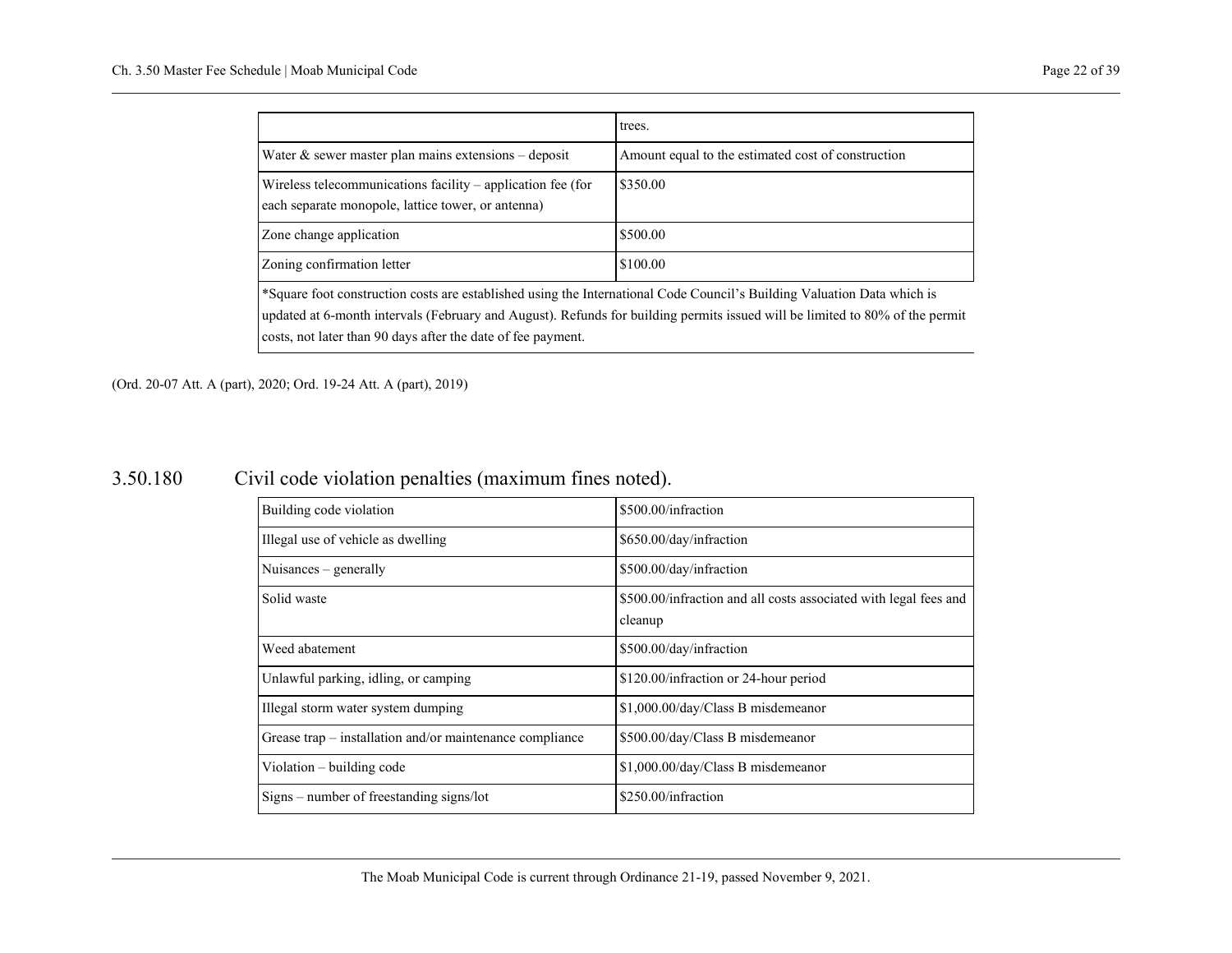| Signs - setbacks                                                                          | \$350.00/infraction                                                                                                                                                                   |  |
|-------------------------------------------------------------------------------------------|---------------------------------------------------------------------------------------------------------------------------------------------------------------------------------------|--|
| Signs - prohibited signs                                                                  | \$250.00/infraction                                                                                                                                                                   |  |
| Signs – temporary signs                                                                   | \$250.00/infraction                                                                                                                                                                   |  |
| Signs - Permit                                                                            | \$250.00/infraction                                                                                                                                                                   |  |
| Illegal subdivision                                                                       | \$650.00/infraction                                                                                                                                                                   |  |
| Debris abatement                                                                          | \$500.00/infraction                                                                                                                                                                   |  |
| Chickens - prohibited uses                                                                | \$250/infraction                                                                                                                                                                      |  |
| Chickens - application for permit                                                         | \$15.00                                                                                                                                                                               |  |
| Construction without permit, investigation fee                                            | \$500/infraction                                                                                                                                                                      |  |
| Storage of junk and debris                                                                | \$650.00/day/infraction                                                                                                                                                               |  |
| Mobile home parks - failure to maintain common areas,<br>landscaping, and/or improvements | City and its contractors may complete this work and charge<br>all costs (plus 10% administration) to property owner<br>including, but not limited to, labor costs and attorney's fees |  |
| Land use violations                                                                       | \$650.00/day/infraction                                                                                                                                                               |  |
| Noise                                                                                     | \$650.00/day/infraction                                                                                                                                                               |  |
| Residential area regulations                                                              | \$650.00/day/infraction                                                                                                                                                               |  |
| Zoning violations generally                                                               | Class B misdemeanor                                                                                                                                                                   |  |
| Business license - conducting business prior to obtaining the<br>proper licensing;        | 200% of license fee                                                                                                                                                                   |  |
| Business license - operating long-term rental prior to<br>obtaining the proper licensing  | 200% of license fee                                                                                                                                                                   |  |
| Business license – operating short-term rental prior to<br>obtaining the proper licensing | 200% of license fee                                                                                                                                                                   |  |
| Business license - conducting home occupation prior to<br>obtaining the proper licensing  | \$50 fee                                                                                                                                                                              |  |
| Business license - expired or changed name and/or address                                 | 200% of license fee                                                                                                                                                                   |  |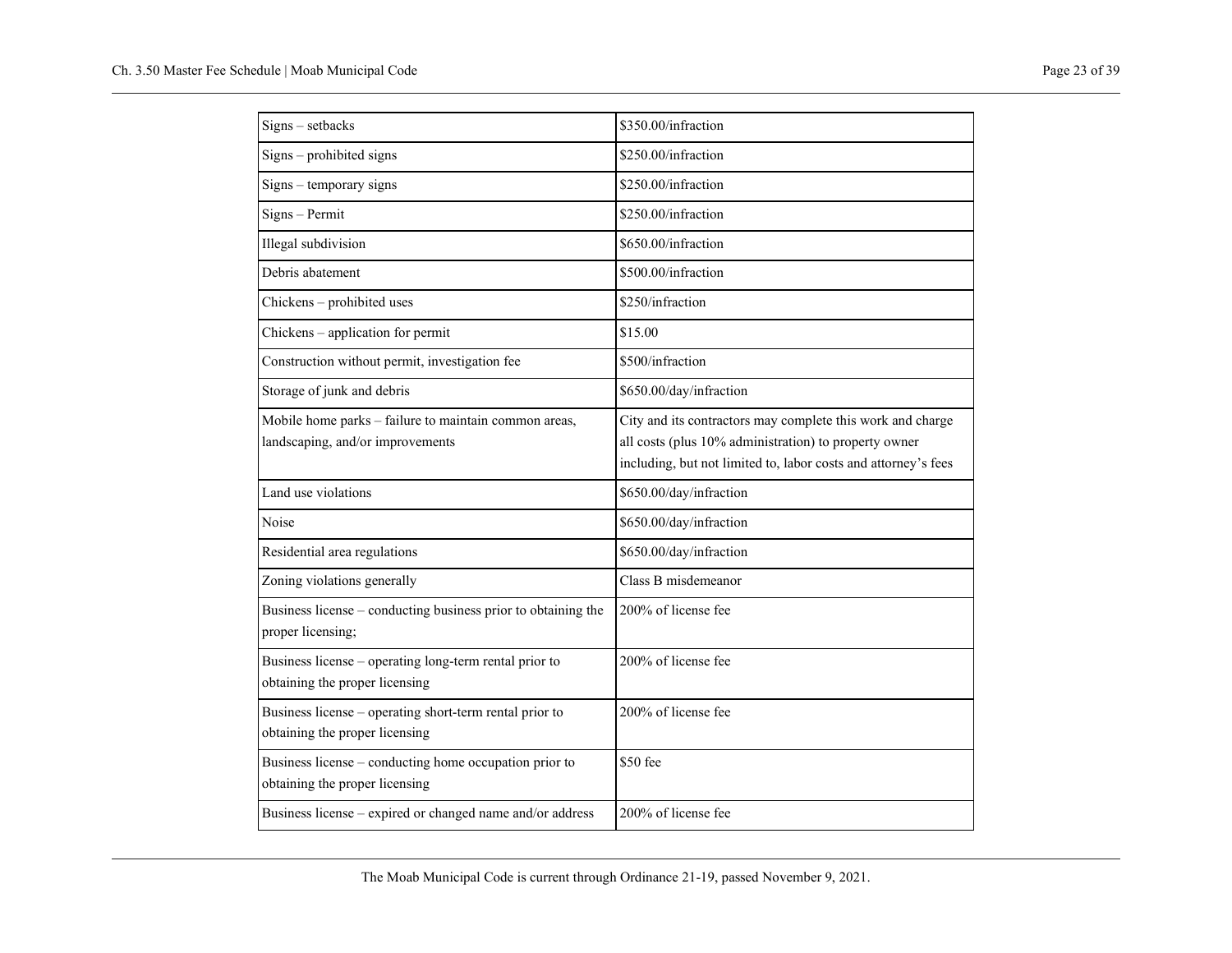| Illegal short-term rental            | \$750.00/day/infraction                                                                                                                                                               |
|--------------------------------------|---------------------------------------------------------------------------------------------------------------------------------------------------------------------------------------|
| $Sigma - off$ premises               | \$250.00/infraction                                                                                                                                                                   |
| Burning prohibited                   | \$500.00/infraction                                                                                                                                                                   |
| Nuisance – abate                     | City and its contractors may abate the nuisance and charge all<br>costs (plus 10% administration) to property owner including,<br>but not limited to, labor costs and attorney's fees |
| Miscellaneous fines and/or penalties | As directed in specific code sections (to be used until code<br>revision is completed and adopted)                                                                                    |

#### <span id="page-25-0"></span>3.50.190 Police services fees.

| Fingerprinting                                                                                                                                                                                                                                                             | \$10.00                         |
|----------------------------------------------------------------------------------------------------------------------------------------------------------------------------------------------------------------------------------------------------------------------------|---------------------------------|
| Police report, copy of                                                                                                                                                                                                                                                     | \$7.50                          |
| Driver privilege card digital fingerprints and background check                                                                                                                                                                                                            | \$30.00                         |
| Police officers                                                                                                                                                                                                                                                            | \$65.00/hr; 4-hour minimum/day  |
| (Time charged begins when the officer leaves his/her residence and ends when<br>he/she returns to his/her residence. If 12-hour notice is not given for cancellation,<br>there is a minimum charge of four hours for each officer requested, plus police<br>vehicle time.) |                                 |
| Police vehicles                                                                                                                                                                                                                                                            | $$100.00$ /dav                  |
| Evidence disposal                                                                                                                                                                                                                                                          | \$100.00/hour w/ 4-hour minimum |

(Ord. 20-07 Att. A (part), 2020; Ord. 19-24 Att. A (part), 2019)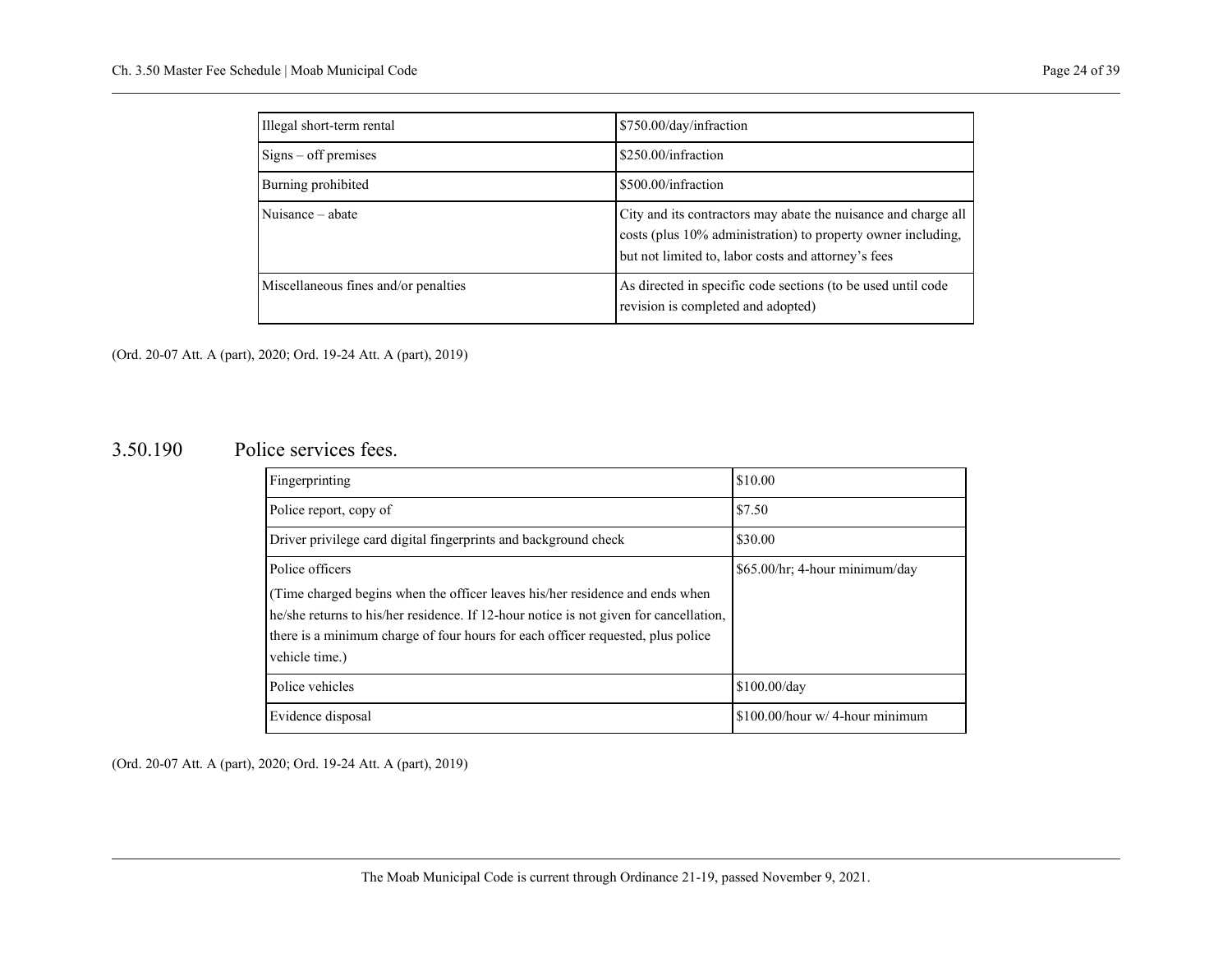# <span id="page-26-0"></span>3.50.200 Public Works staff and equipment fees.

| Public Works Superintendent                                                                         | \$56.00/hr             |
|-----------------------------------------------------------------------------------------------------|------------------------|
| Parks worker                                                                                        | \$46.00/hr             |
| Sewer service worker                                                                                | \$47.00/hr             |
| Water worker                                                                                        | \$49.00/hr             |
| Street/storm water worker                                                                           | \$47.00/hr             |
| Other Public Works staff. Includes the time for loading or unloading prior to and<br>after an event | Actual cost            |
| Overtime service fee                                                                                | 11/2 times hourly rate |
| Traffic control and safety equipment                                                                |                        |
| 36" cone                                                                                            | \$0.40/day             |
| Vertical flats                                                                                      | \$0.60/day             |
| Signs w/ stand                                                                                      | \$2.50/day             |
| <b>Barrels</b>                                                                                      | \$0.60/day             |
| Candle stick                                                                                        | \$0.50/day             |
| Slide top                                                                                           | \$5.50/day             |
| <b>Barricades</b>                                                                                   | \$3.00/day             |
| Other items and equipment                                                                           | Assessed as needed     |

<span id="page-26-1"></span>(Ord. 20-07 Att. A (part), 2020; Ord. 19-24 Att. A (part), 2019)

### 3.50.210 Parks and facilities rental fees.

| <b>Rotary Park</b>                    |         |
|---------------------------------------|---------|
| Pavilion reservation, 4 hours or less | \$35.00 |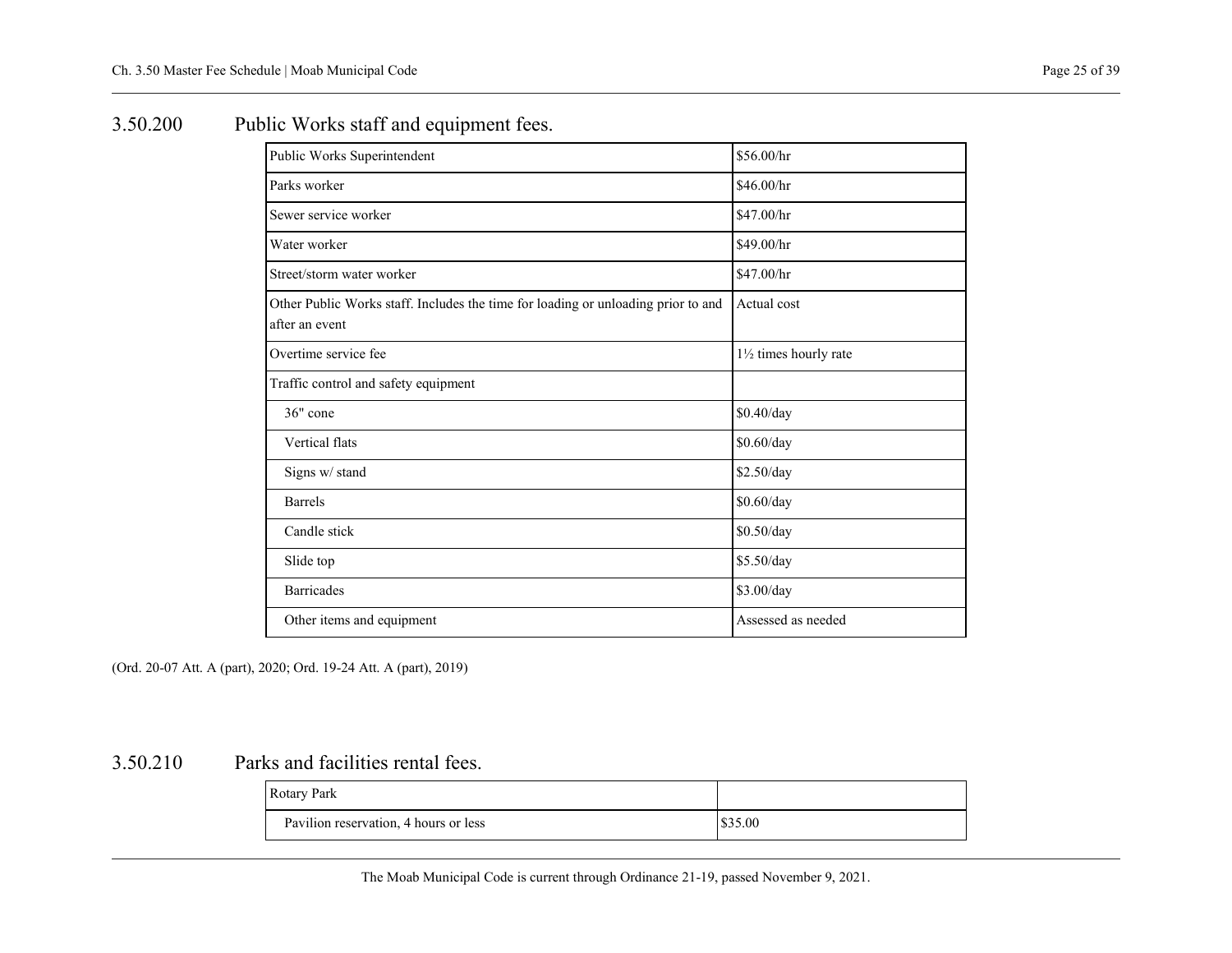| Pavilion reservation, more than 4 hours         | \$85.00             |             |
|-------------------------------------------------|---------------------|-------------|
| Damage and cleanup deposit (100-300 people)     | \$150.00            |             |
| Damage and cleanup deposit (300+ people)        | \$300.00            |             |
| Old City Park                                   |                     |             |
| Reservation, 4 hours or less                    | \$35.00             |             |
| Reservation, more than 4 hours                  | \$85.00             |             |
| Damage and cleanup deposit (100-300 people)     | \$150.00            |             |
| Damage and cleanup deposit (300+ people)        | \$300.00            |             |
| Amplified music                                 | \$30.00             |             |
| <b>Lions Park</b>                               |                     |             |
| Pavilion reservation, 4 hours or less           | \$35.00             |             |
| Pavilion reservation, more than 4 hours         | \$85.00             |             |
| Damage and cleanup deposit (100-300 people)     | \$150.00            |             |
| Damage and cleanup deposit (300+ people)        | \$300.00            |             |
| Amplified music                                 | \$30.00             |             |
| Swanny Park (via special event permit only)     | <b>Grand County</b> | Nonresident |
|                                                 | Resident            |             |
| Less than 25% of park, 4 hours or less          | \$35.00             | \$55.00     |
| Less than 25% of park, more than 4 hours        | \$85.00             | \$125.00    |
| Use of more than 25% of park, less than 4 hours | \$60.00             | \$75.00     |
| Use of more than 25% of park, 4-8 hours         | \$105.00            | \$155.00    |
| All day use of entire park                      | \$475.00            | \$600.00    |
| Damage and cleanup deposit (100-300 people)     | \$150.00            | \$200.00    |
| Damage and cleanup deposit (300+ people)        | \$300.00            | \$400.00    |
|                                                 |                     |             |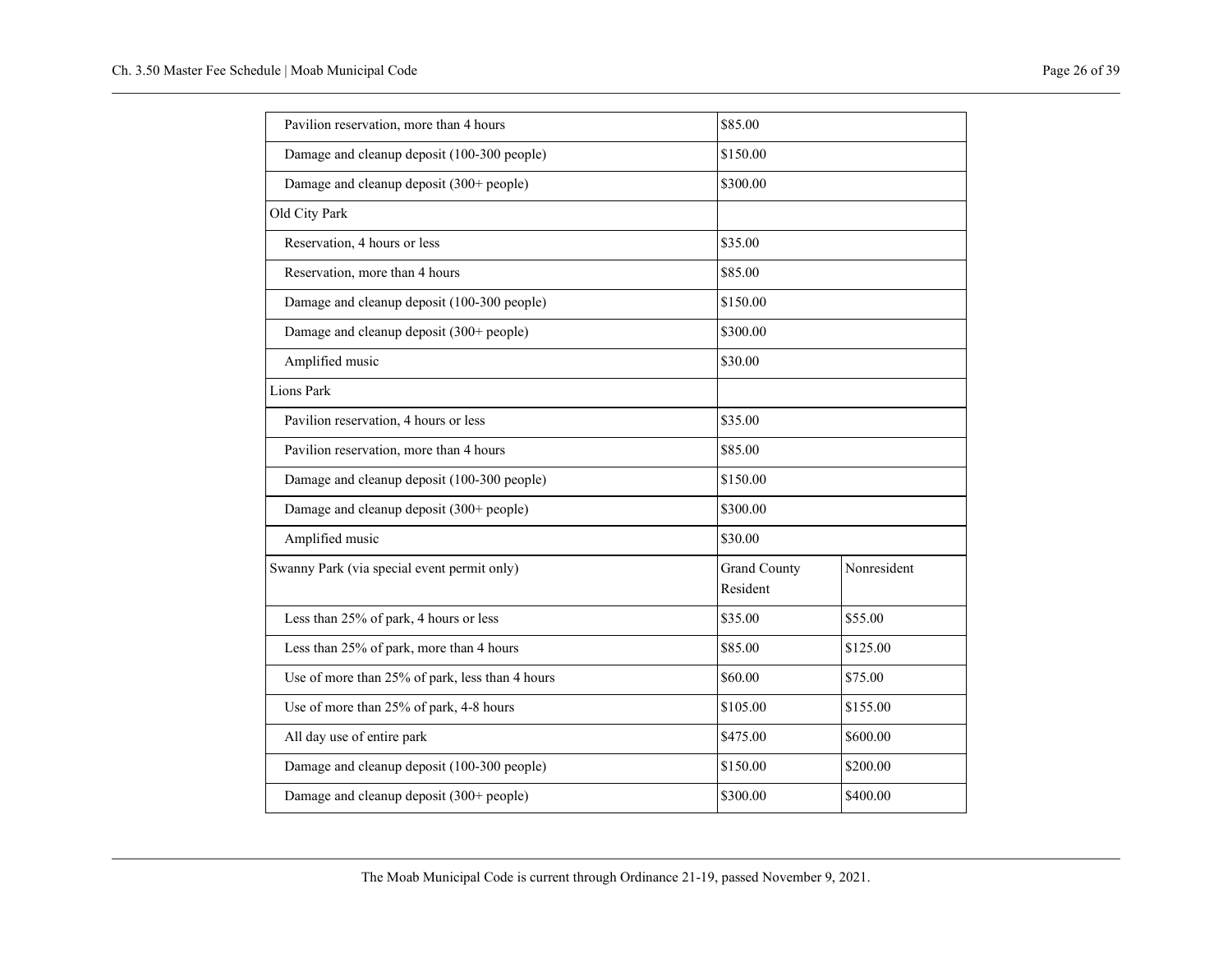| Center Street Ballfield                                      |                                    |
|--------------------------------------------------------------|------------------------------------|
| Nonprofit/resident use (no admission fees)                   | \$15.00/hr or \$100.00/day         |
| Nonprofit/resident use (admission and/or participation fees) | \$25.00/hr or \$150.00/day         |
| Commercial use w/no fees                                     | \$250.00/day                       |
| Commercial use w/fees                                        | \$500.00/day                       |
| Day camp rates                                               | \$50.00/day                        |
| Damage and cleanup deposit                                   | \$150.00                           |
| Use of lights                                                | \$15.00/hr                         |
| Center Street Gym                                            |                                    |
| Private use                                                  | \$25.00/hr                         |
| Commercial use w/no fees                                     | \$250.00/day                       |
| Commercial use w/fees                                        | \$500.00/day                       |
| Day camp rates                                               | \$50.00/day                        |
| Recurring gym groups                                         | \$10.00/use, capped \$100.00/month |
| (No damage and cleanup deposit required)                     |                                    |
| Damage and cleanup deposit                                   | \$200.00                           |
| Sun Court                                                    |                                    |
| Reservations 3 hours or less                                 | \$40.00                            |
| Reservations more than 3 hours                               | \$75.00                            |
| Other areas not listed                                       | \$25.00/day                        |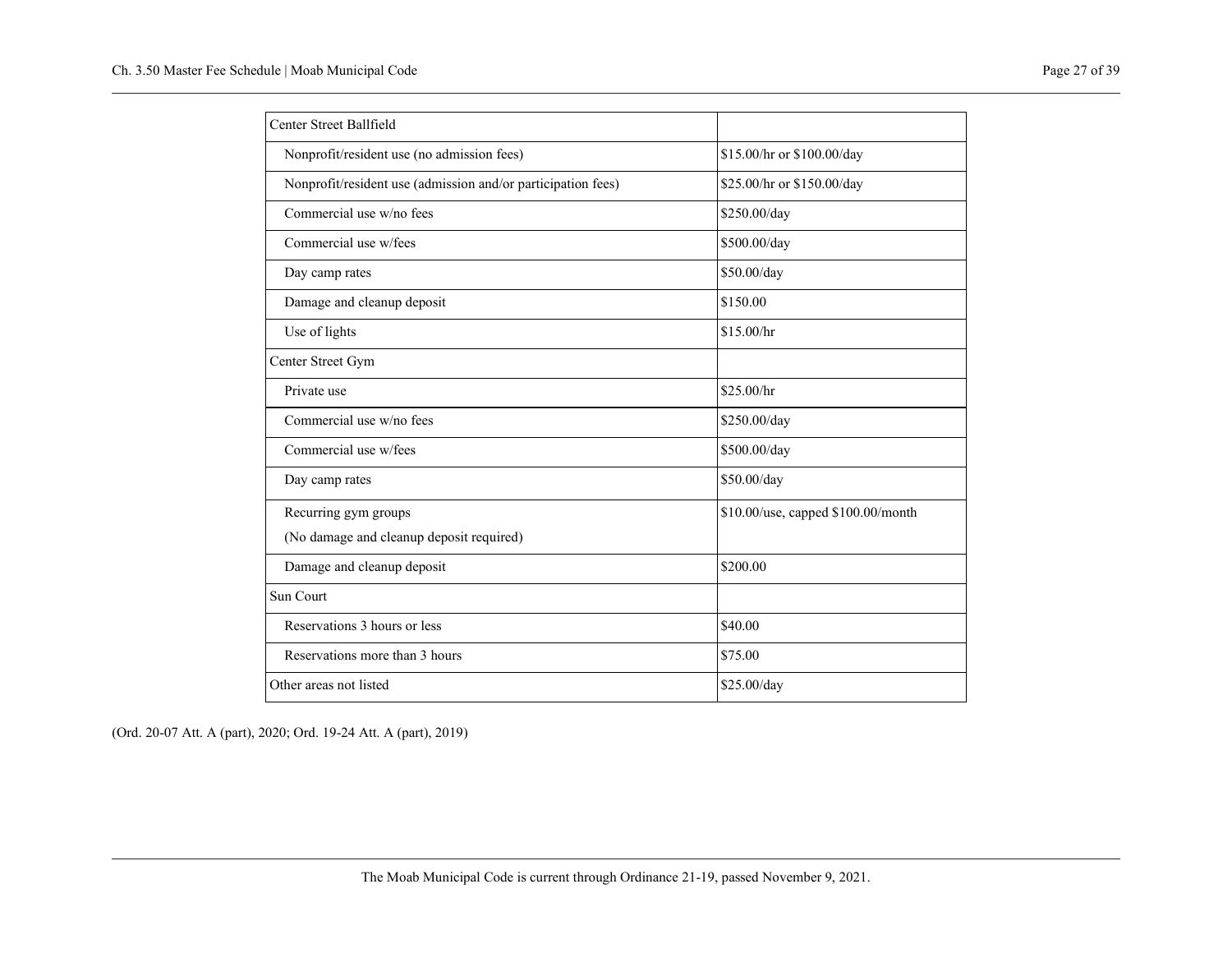### <span id="page-29-0"></span>3.50.220 Moab Arts and Recreation Center fees.

| Room rentals (art events, classes, programs, workshops, public meetings, etc.; one-time or ongoing) |                            |
|-----------------------------------------------------------------------------------------------------|----------------------------|
| Dance room upstairs                                                                                 | \$25.00/hr, \$200.00/day   |
| Stage room upstairs                                                                                 | \$25.00/hr, \$200.00/day   |
| Foyer upstairs                                                                                      | \$25.00/hr, \$200.00/day   |
| Side yard                                                                                           | \$25.00/hr, \$200.00/day   |
| Downstairs studio/kitchen                                                                           | \$15.00/hr, \$120.00/day   |
| Downstairs conference room                                                                          | \$15.00/hr, \$120.00/day   |
| Artillery (community art room)                                                                      | \$20.00/hr or \$140.00/day |
| Private party deposit (refundable)                                                                  | \$500.00                   |
| Wedding fee (includes rental)                                                                       | \$2,000.00                 |
| Private party room rental                                                                           | \$25.00/hr or \$190.00/day |
| Any event with alcohol                                                                              | \$75.00/event additional   |
| Coworking fees                                                                                      |                            |
| Daily membership                                                                                    | \$15.00                    |
| Monthly membership                                                                                  | \$75.00                    |
| ARTillery studio monthly membership                                                                 | \$75.00                    |
| Discounts available (one/agreement)                                                                 |                            |
| Local nonprofit (501(c)3, church, school, etc.)                                                     | 50% discount               |
| Moab-area local multi-day rentals                                                                   | 20% discount               |
| Moab-area local private party                                                                       | 10% discount               |
| Moab City employee                                                                                  | 20% discount               |
| Equipment rentals                                                                                   |                            |
| PA/sound system                                                                                     | \$75.00/day                |
| Digital projector                                                                                   | \$25.00/day                |
|                                                                                                     |                            |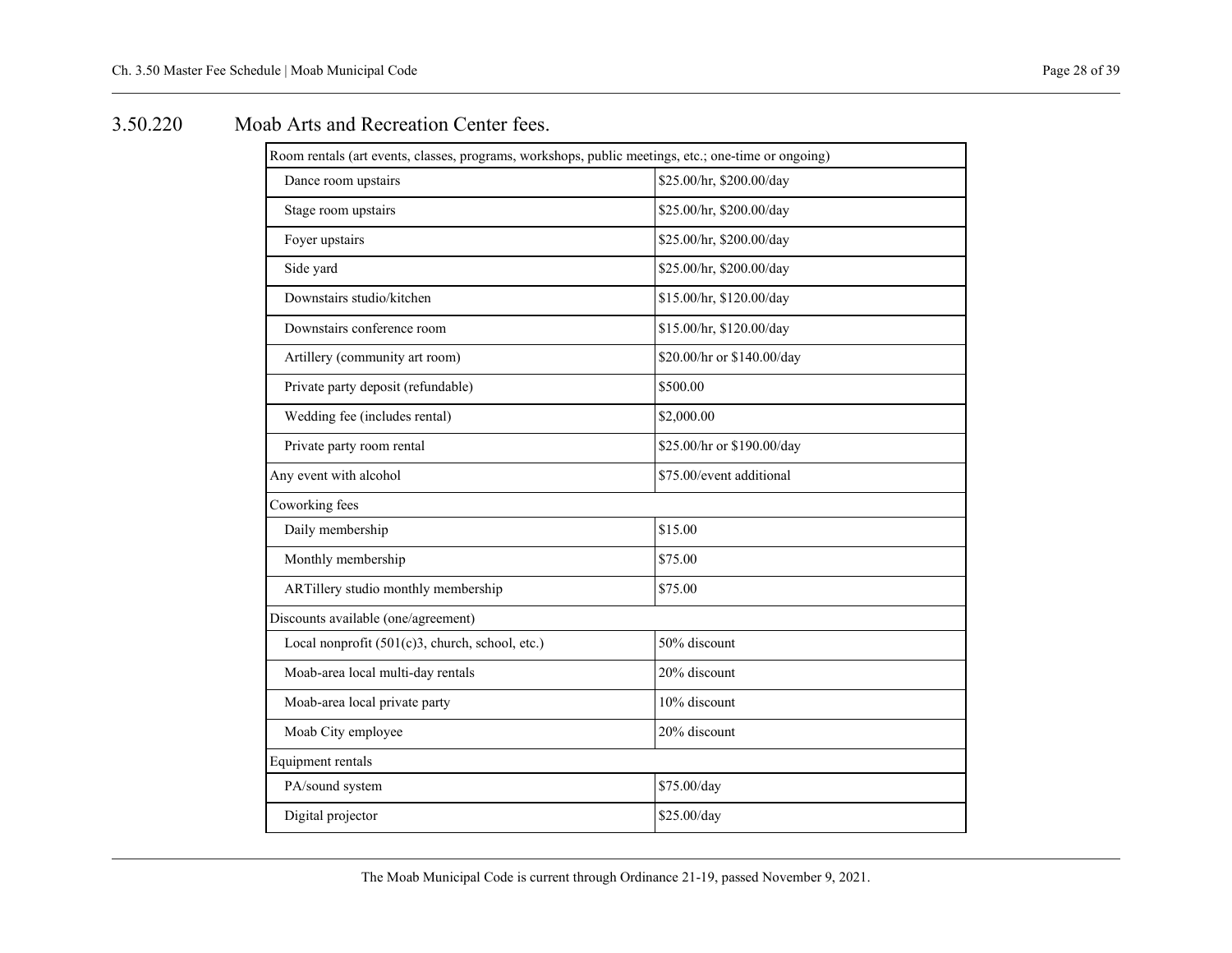| <b>Screen</b>                      | \$20.00/day         |
|------------------------------------|---------------------|
| Tables (included if renting space) | $$10.00$ /day/table |
| Chairs (included if renting space) | $$2.00$ /day/chair  |
| Easels (included if renting space) | \$2.00/day/easel    |
| Yoga mats and blocks               | \$1.00/piece/day    |

## <span id="page-30-0"></span>3.50.230 Moab Recreation and Aquatic Center fees.

| <b>Aquatic Only or Fitness Only</b> |          |             |
|-------------------------------------|----------|-------------|
| Daily admission                     | Resident | Nonresident |
| 3 and under                         | Free     | \$1.00      |
| Youth 4-17 individual (aquatic)     | \$3.00   | \$5.00      |
| Youth 14-17 individual (fitness)    | \$3.00   | \$5.00      |
| Adult 18+ individual                | \$5.00   | \$10.00     |
| Senior 55+ individual               | \$3.00   | \$5.00      |
| Family up to 6                      | \$15.00  | \$30.00     |
| $(14+$ allowed in fitness)          |          |             |
| Annual pass                         |          |             |
| Youth 4-17 individual               | \$115.00 |             |
| Adult 18+ individual                | \$170.00 |             |
| Senior 55+ individual               | \$125.00 |             |
| Adult couple                        | \$250.00 |             |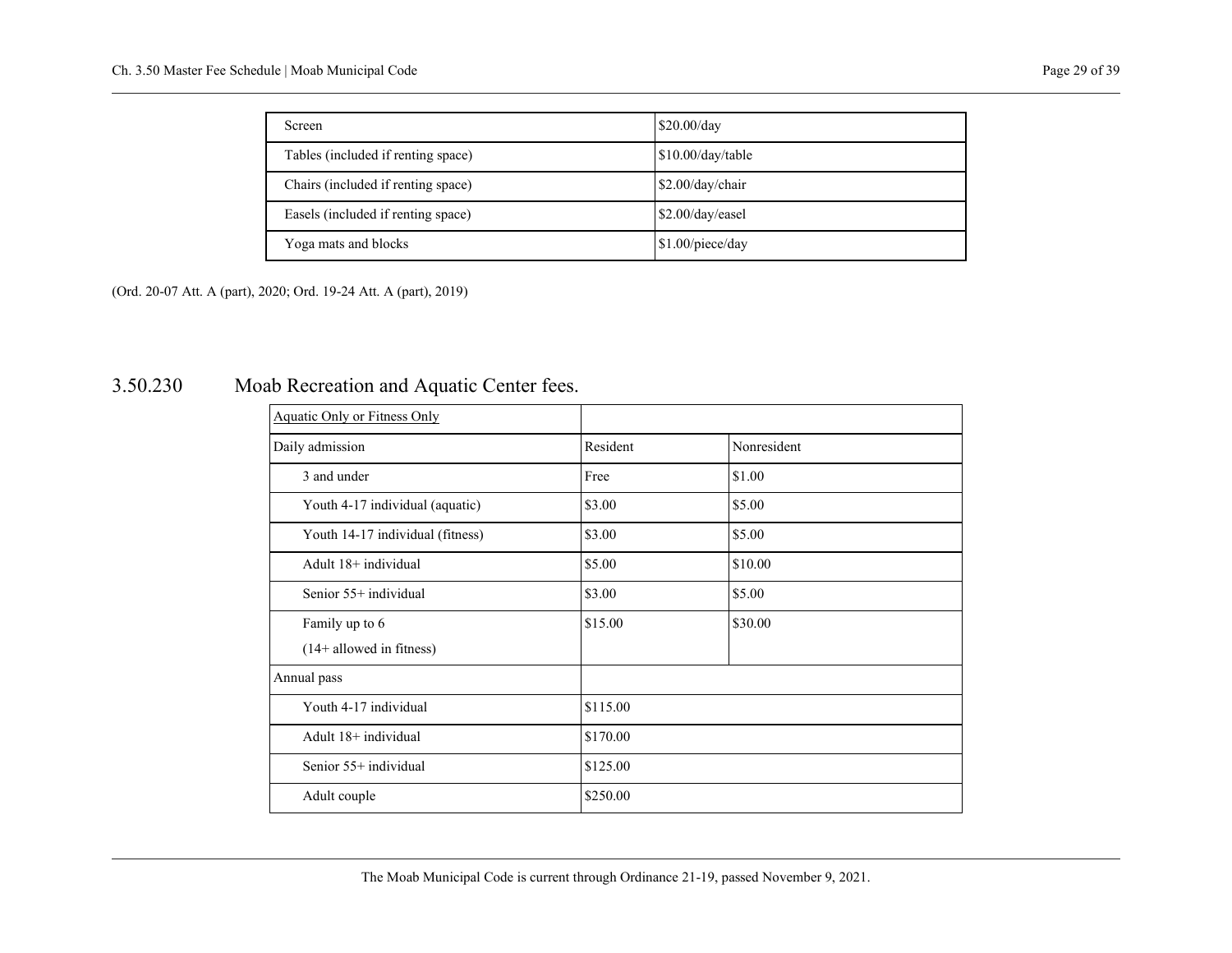| Senior couple                      | \$200.00 |
|------------------------------------|----------|
| Family up to 6                     | \$320.00 |
| $(14 + \text{allowed in fitness})$ |          |
| Additional family member           | \$50.00  |
| Summer season pass                 |          |
| Youth 4-17 individual              | \$75.00  |
| Adult 18+ individual               | \$100.00 |
| Senior 55+ individual              | \$75.00  |
| Adult couple                       | \$150.00 |
| Senior couple                      | \$115.00 |
| Family up to 6                     | \$200.00 |
| $(14 +$ allowed in fitness)        |          |
| Additional family member           | \$40.00  |
| 6-month pass                       |          |
| Youth 4-17 individual              | \$90.00  |
| Adult 18+ individual               | \$120.00 |
| Senior 55+ individual              | \$90.00  |
| Adult couple                       | \$170.00 |
| Senior couple                      | \$130.00 |
| Family up to 6                     | \$210.00 |
| $(14 + \text{allowed in fitness})$ |          |
| Additional family member           | \$40.00  |
| 3-month pass                       |          |
| Youth 4-17 individual              | \$70.00  |
| Adult 18+ individual               | \$85.00  |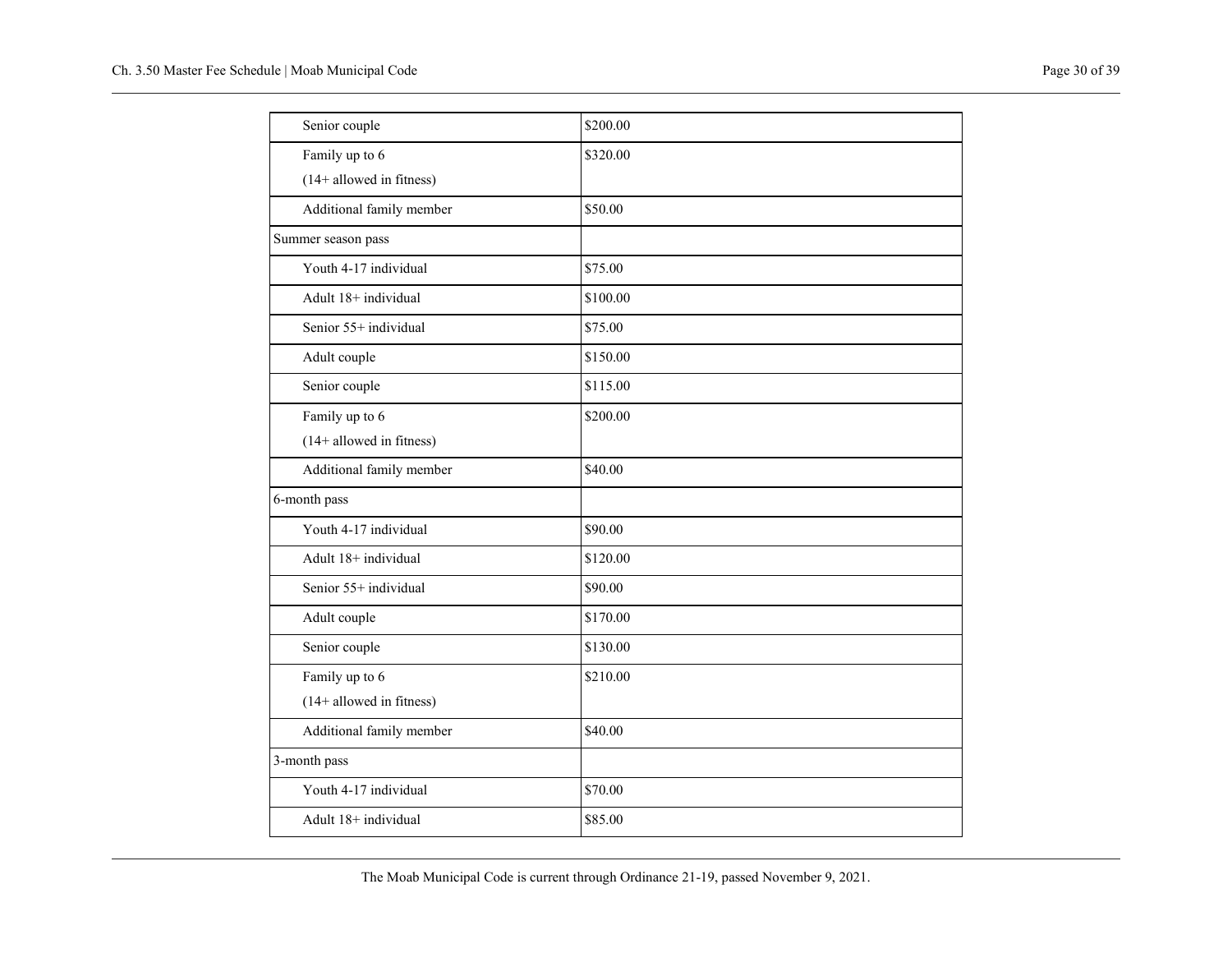|  | Page 31 of 39 |
|--|---------------|
|  |               |

| Senior 55+ individual               | \$70.00  |             |
|-------------------------------------|----------|-------------|
| Adult couple                        | \$135.00 |             |
| Senior couple                       | \$110.00 |             |
| Family up to 6                      | \$165.00 |             |
| $(14 + \text{allowed in fitness})$  |          |             |
| Additional family member            | \$30.00  |             |
| Monthly                             |          |             |
| Youth 4-17 individual               | \$35.00  |             |
| Adult 18+ individual                | \$45.00  |             |
| Senior 55+ individual               | \$35.00  |             |
| Adult couple                        | \$70.00  |             |
| Senior couple                       | \$50.00  |             |
| Family up to 6                      | \$85.00  |             |
| $(14 + \text{allowed in fitness})$  |          |             |
| Additional family member            | \$10.00  |             |
| 25-punch card                       |          |             |
| Youth 4-17 individual               | \$60.00  |             |
| Adult 18+ individual                | \$100.00 |             |
| Senior 55+ individual               | \$60.00  |             |
| 1-week family aquatic only pass     | \$100.00 |             |
| <b>Aquatic and Fitness Combined</b> |          |             |
| Daily admission                     | Resident | Nonresident |
| 3 and under                         | N/A      | N/A         |
| Student 14-17 individual            | \$5.00   | \$7.00      |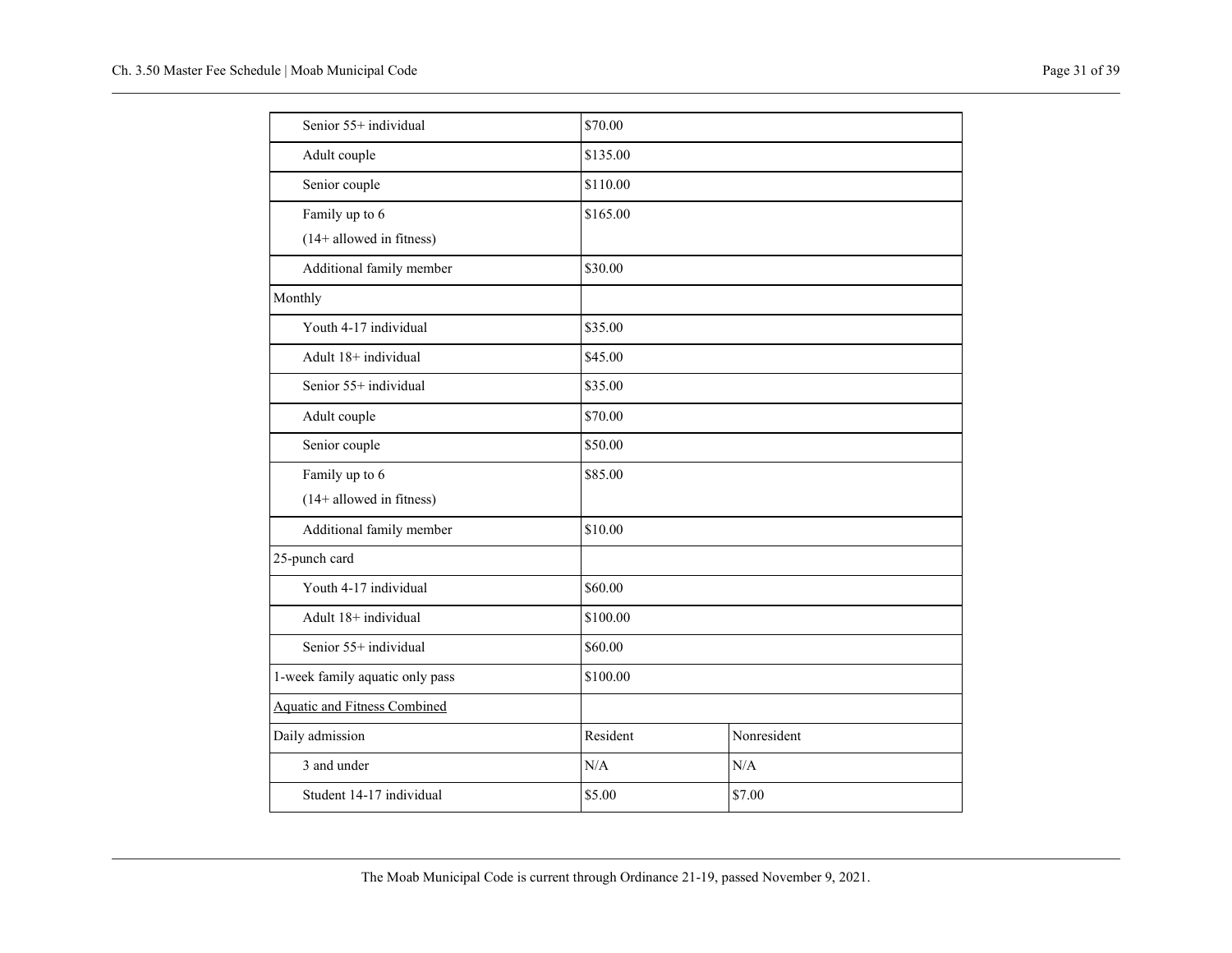| Adult 18+ individual               | \$7.00   | \$15.00 |  |
|------------------------------------|----------|---------|--|
| Senior 55+ individual              | \$5.00   | \$7.00  |  |
| Family up to 6                     | \$20.00  | \$40.00 |  |
| $(14 +$ allowed in fitness)        |          |         |  |
| Annual pass                        |          |         |  |
| Youth 14-17 individual (fitness)   | \$185.00 |         |  |
| Adult 18+ individual               | \$275.00 |         |  |
| Senior 55+ individual              | \$200.00 |         |  |
| Adult couple                       | \$410.00 |         |  |
| Senior couple                      | \$320.00 |         |  |
| Family up to 6                     | \$500.00 |         |  |
| $(14 +$ allowed in fitness)        |          |         |  |
| Additional family member           | \$65.00  |         |  |
| Summer season pass                 |          |         |  |
| Youth 14-17 individual             | \$115.00 |         |  |
| Adult 18+ individual               | \$145.00 |         |  |
| Senior 55+ individual              | \$115.00 |         |  |
| Adult couple                       | \$225.00 |         |  |
| Senior couple                      | \$180.00 |         |  |
| Family up to 6                     | \$300.00 |         |  |
| $(14 + \text{allowed in fitness})$ |          |         |  |
| Additional family member           | \$50.00  |         |  |
| 6-month pass                       |          |         |  |
| Youth 14-17 individual             | \$125.00 |         |  |
| Adult 18+ individual               | \$175.00 |         |  |
|                                    |          |         |  |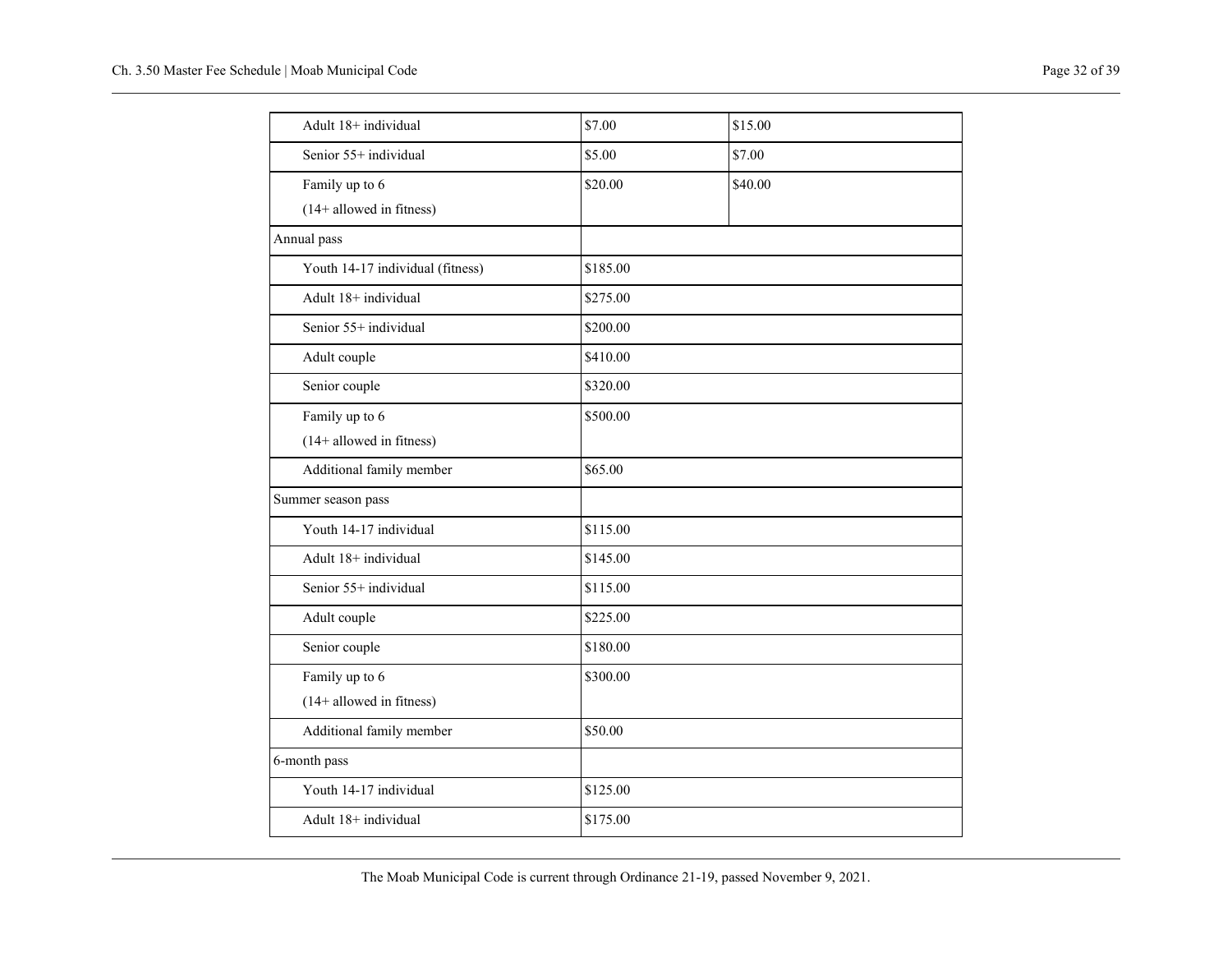| Senior 55+ individual              | \$125.00 |
|------------------------------------|----------|
| Adult couple                       | \$265.00 |
| Senior couple                      | \$210.00 |
| Family up to 6                     | \$325.00 |
| $(14 + \text{allowed in fitness})$ |          |
| Additional family member           | \$55.00  |
| 3-month pass                       |          |
| Youth 14-17 individual             | \$100.00 |
| Adult 18+ individual               | \$135.00 |
| Senior 55+ individual              | \$100.00 |
| Adult couple                       | \$210.00 |
| Senior couple                      | \$165.00 |
| Family up to 6                     | \$265.00 |
| $(14 + \text{allowed in fitness})$ |          |
| Additional family member           | \$45.00  |
| Monthly                            |          |
| Youth 14-17 individual             | \$50.00  |
| Adult 18+ individual               | \$65.00  |
| Senior 55+ individual              | \$50.00  |
| Adult couple                       | \$105.00 |
| Senior couple                      | \$85.00  |
| Family up to 6                     | \$135.00 |
| (14+ allowed in fitness)           |          |
| Additional family member           | \$15.00  |
| 25-punch card                      |          |
|                                    |          |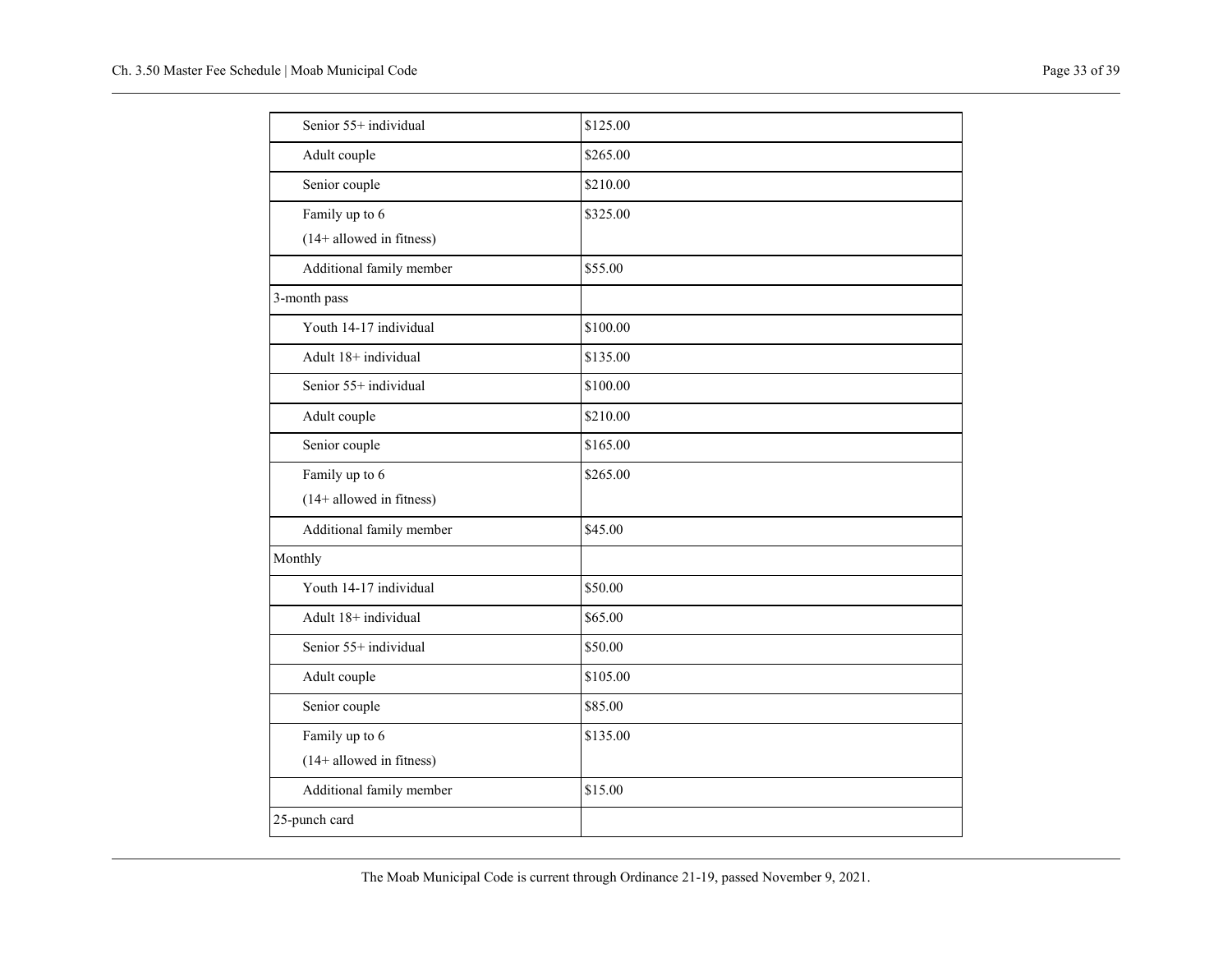| Youth 14-17 individual                    | \$100.00       |               |               |
|-------------------------------------------|----------------|---------------|---------------|
| Adult 18+ individual                      | \$135.00       |               |               |
| Senior 55+ individual                     | \$100.00       |               |               |
| Annual corporate membership               | Regular        | Org. size 4-9 | Org. size 10+ |
| Adult 18+ individual                      | \$275.00       | \$250.00      | \$235.00      |
| Senior 55+ individual                     | \$200.00       | \$175.00      | \$160.00      |
| Adult couple                              | \$410.00       | \$365.00      | \$350.00      |
| Senior couple                             | \$320.00       | \$265.00      | \$250.00      |
| Family up to $6(14 +$ allowed in fitness) | \$500.00       | \$440.00      | \$415.00      |
| Additional family members                 | \$65.00        | \$65.00       | \$65.00       |
| <b>MRAC</b> classes                       | Resident       | Nonresident   |               |
| Swim lessons                              | \$40.00        | \$40.00       |               |
| Jr. lifeguard course                      | \$25.00        | \$30.00       |               |
| Class 20-punch pass - members             | \$45.00        | \$45.00       |               |
| Class 20-punch pass - nonmembers          | \$75.00        | \$75.00       |               |
| Drop-in fee - members                     | \$3.00         | \$3.00        |               |
| Drop-in fee - nonmembers                  | \$5.00         | \$5.00        |               |
| Other fees                                |                |               |               |
| Shower fee                                | \$7.00         |               |               |
| Childcare - individual                    | \$5.00         |               |               |
| Swim club registration fee                | \$60.00        |               |               |
| Locker rentals                            | \$10.00/mo     | \$25.00/3 mo  | \$100.00/yr   |
| Room rental fee                           | \$25.00/hr     |               |               |
| Wibit rental fee                          | \$25.00/rental |               |               |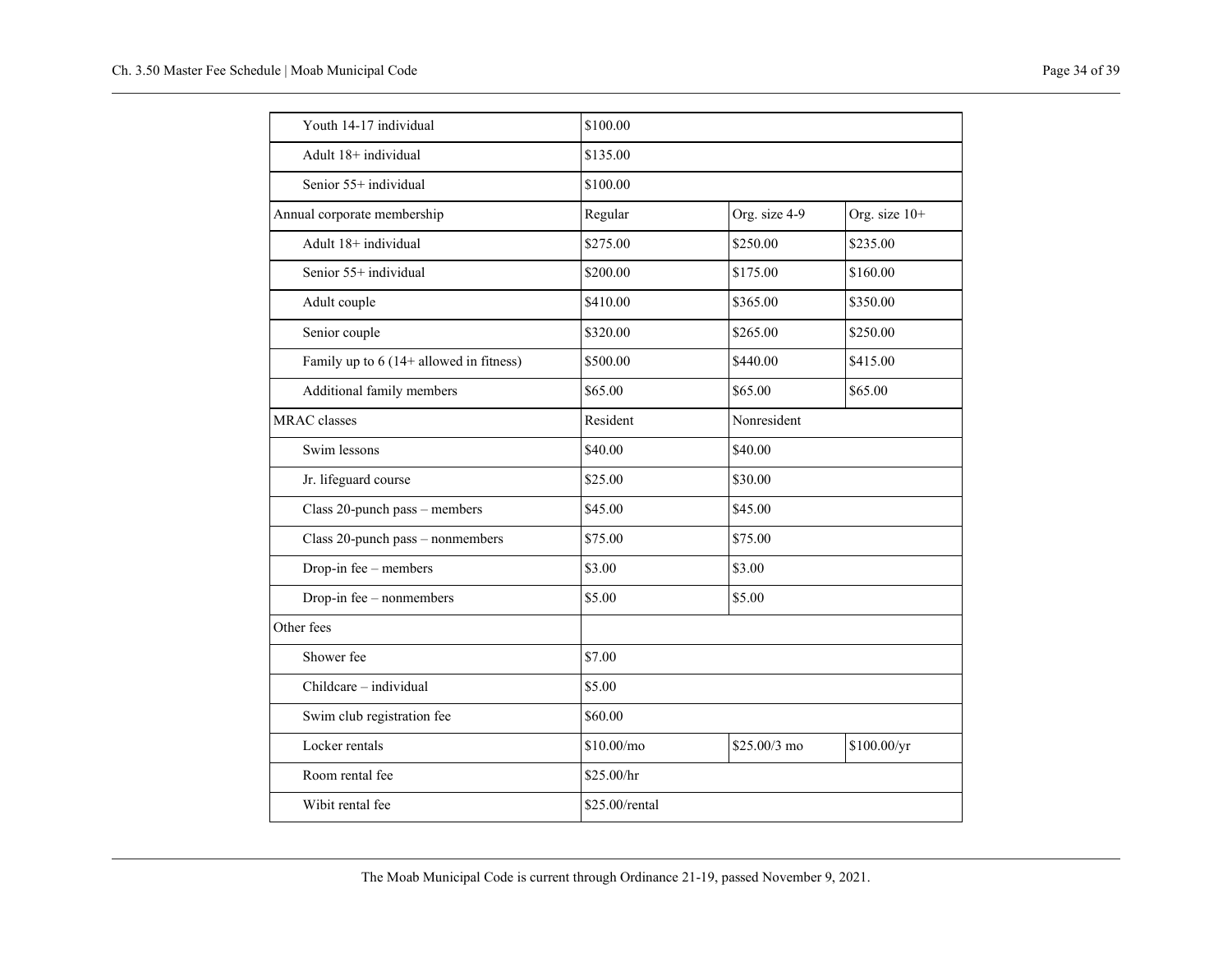## <span id="page-36-0"></span>3.50.240 City sports fees.

| First Kicks 3-4 yrs old                 | \$20.00                          |
|-----------------------------------------|----------------------------------|
| Spring soccer 5 yrs old-4th grade       | $$40.00 + $10.00$ uniform        |
| Spring soccer 5th grade-8th grade       | \$60.00 (uniform included)       |
| Spring youth volleyball 3rd-8th grade   | \$50.00 reg + \$30.00 uniform    |
| Li'l Tykes T-ball 3-4 yrs old           | \$20.00                          |
| T-ball kindergarten                     | \$40.00                          |
| Coach pitch boys $1st + 2nd$ grade      | \$45.00                          |
| Coach pitch girls $1st + 2nd$ grade     | \$45.00                          |
| Baseball/softball 3rd-8th grade         | \$80.00                          |
| Adult soccer 15+                        | \$25.00                          |
| Frisbee golf tournament 15+             | \$25.00/person, \$40.00/team     |
| Adult softball league 15+               | \$275.00/team                    |
| Adult pickleball tournament 15+         | \$50.00/individual, \$75.00/team |
| Fall youth soccer 5 yrs old - 3rd grade | \$40.00                          |
| Tackle football 4th - 7th grade         | \$85.00                          |
| NFL flag football 1st - 4th grade       | \$50.00                          |
| Fall youth volleyball 3rd - 6th grades  | \$45.00                          |
| Adult flag football 15+                 | \$150.00/team                    |
| Adult volleyball 15+ (winter/summer)    | \$30.00/season (drop-in)         |
| Adult volleyball league 15+             | \$150.00/team                    |
|                                         |                                  |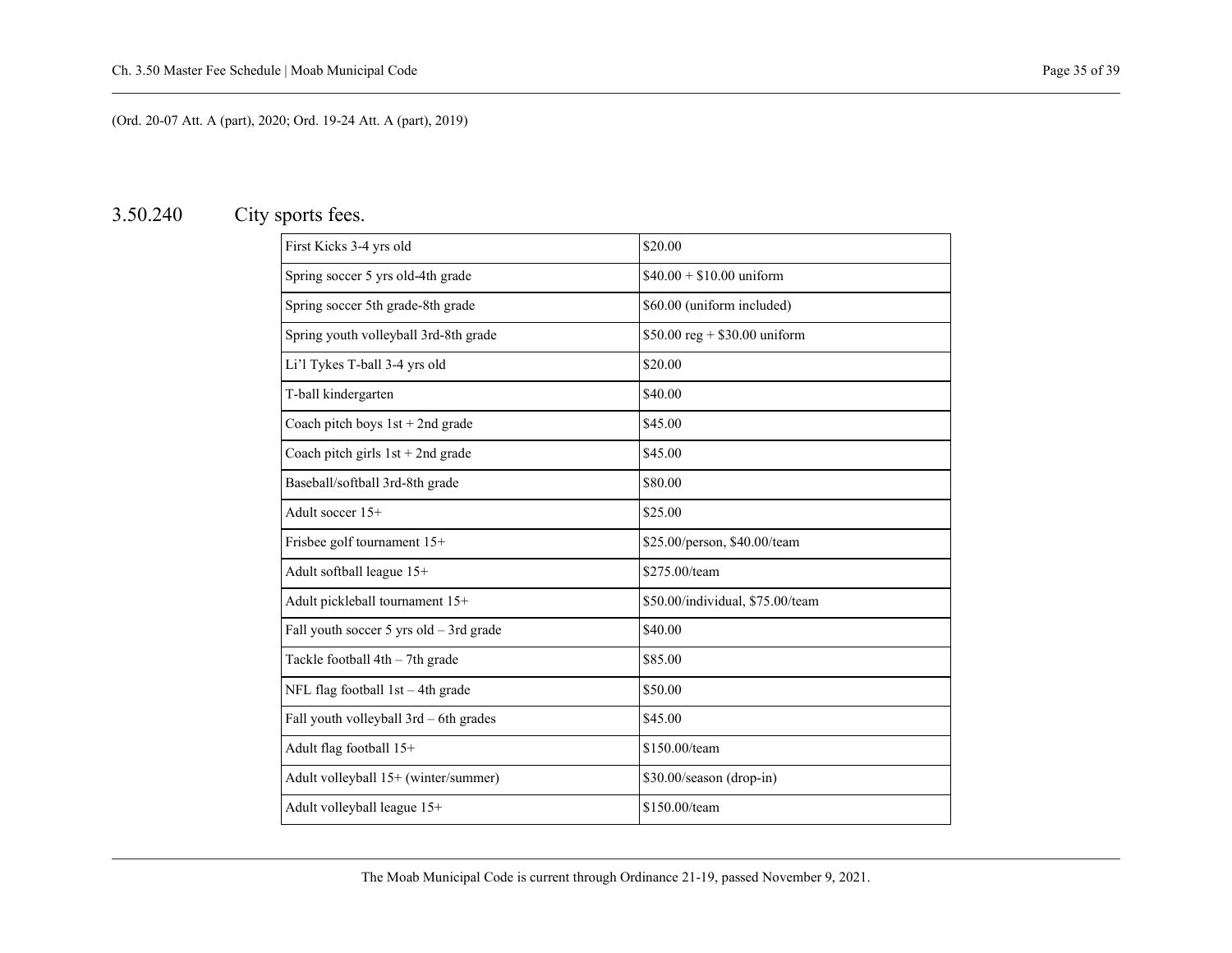| Adult basketball league 15+              | \$100.00/team                                                |
|------------------------------------------|--------------------------------------------------------------|
| Adult spring basketball tournament $15+$ | \$100.00/team (discount with item above to<br>\$175.00/team) |
| Jr. Jazz basketball $3rd - 6th$ grades   | \$65.00 (includes full uniform)                              |
| Youth indoor soccer $7th - 12th$ grades  | \$45.00                                                      |
| Adult indoor soccer $15+$                | $$30.00/\text{season (drop-in)}$                             |
| Ultimate frishee $15+$                   | \$10.00                                                      |
| Ultimate frisbee tournament 15+          | \$75.00/team                                                 |

## <span id="page-37-0"></span>3.50.250 Dogs and cats.

| \$25.00                                   |
|-------------------------------------------|
|                                           |
| \$0                                       |
| \$10.00                                   |
| \$100.00 annually                         |
| \$100.00 plus applicable registration fee |
|                                           |
| Cats: $$40.00 + $5.00/day of$             |
| impoundment                               |
| Dogs: $$40.00 + $10.00/day$ of            |
| impoundment                               |
| \$50.00 refundable deposit, if animal is  |
| spayed or neutered within 30 days of      |
|                                           |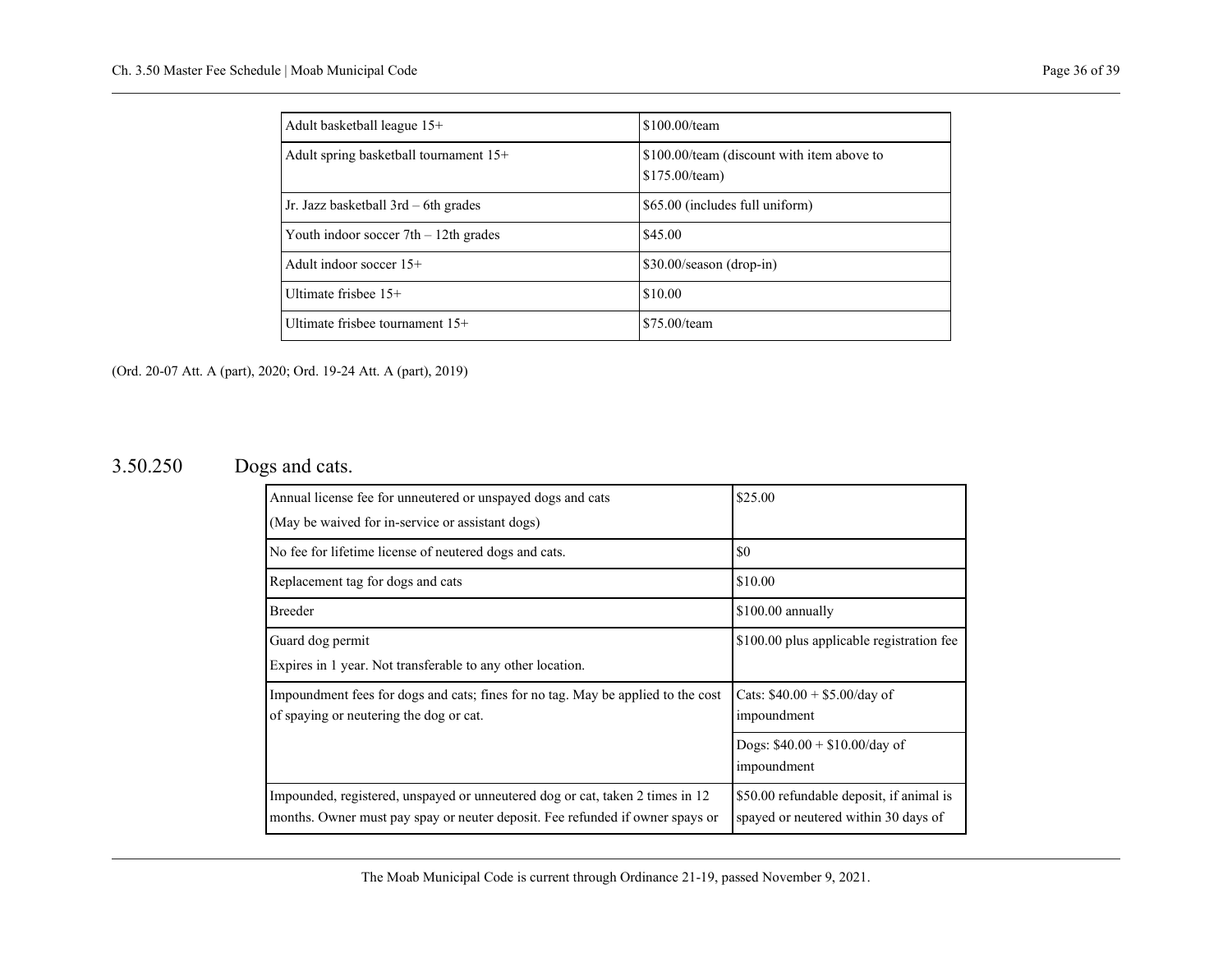| neuters within 30 days of release.                                                   | release                                                                                                         |
|--------------------------------------------------------------------------------------|-----------------------------------------------------------------------------------------------------------------|
| Shelter relinquishment fees                                                          |                                                                                                                 |
| Cats if altered and current on rabies vaccination                                    | \$25.00                                                                                                         |
| Cats if unaltered and not current on rabies vaccination                              | \$50.00                                                                                                         |
| Cats if altered and not current on rabies vaccination                                | \$35.00                                                                                                         |
| Dogs if altered and current on rabies vaccination                                    | \$35.00                                                                                                         |
| Dogs if altered and not current on rabies vaccination                                | \$45.00                                                                                                         |
| Dogs if unaltered and not current on rabies vaccination                              | \$45.00                                                                                                         |
| Presentation of strays at shelter                                                    | First two presentations of strays: \$0                                                                          |
| (One mother dog with puppies or one mother cat with kittens counts as one<br>stray.) | Presentation of strays after first two:<br>\$25.00/stray                                                        |
| Adoption fees                                                                        |                                                                                                                 |
| (Deposit is refundable upon presentation of proof of spay/neuter and rabies          |                                                                                                                 |
| vaccination within 30 days of adoption if animal is over six months of age, and      |                                                                                                                 |
| within 6 months if animal is under 6 months of age.)                                 |                                                                                                                 |
| Altered and current on rabies vaccination                                            | \$50.00                                                                                                         |
| Unaltered and not current on rabies vaccination                                      | $$50.00 + $50.00$ deposit                                                                                       |
| Altered and not current on rabies vaccination                                        | $$50.00 + $25.00$ deposit                                                                                       |
| Rabies quarantine at shelter                                                         | \$15.00/day of quarantine                                                                                       |
| Rabies deposit at shelter.                                                           | \$25.00                                                                                                         |
| For all animals released without current rabies vaccination. Deposit is refundable   |                                                                                                                 |
| if proof of rabies vaccination is provided within 30 days of release.                |                                                                                                                 |
| Rabies vaccination performed at shelter                                              | \$25.00                                                                                                         |
| Veterinary fees for reclaimed animals                                                | Owners of reclaimed animals shall be<br>charged the actual cost of any<br>veterinary services needed during the |
|                                                                                      |                                                                                                                 |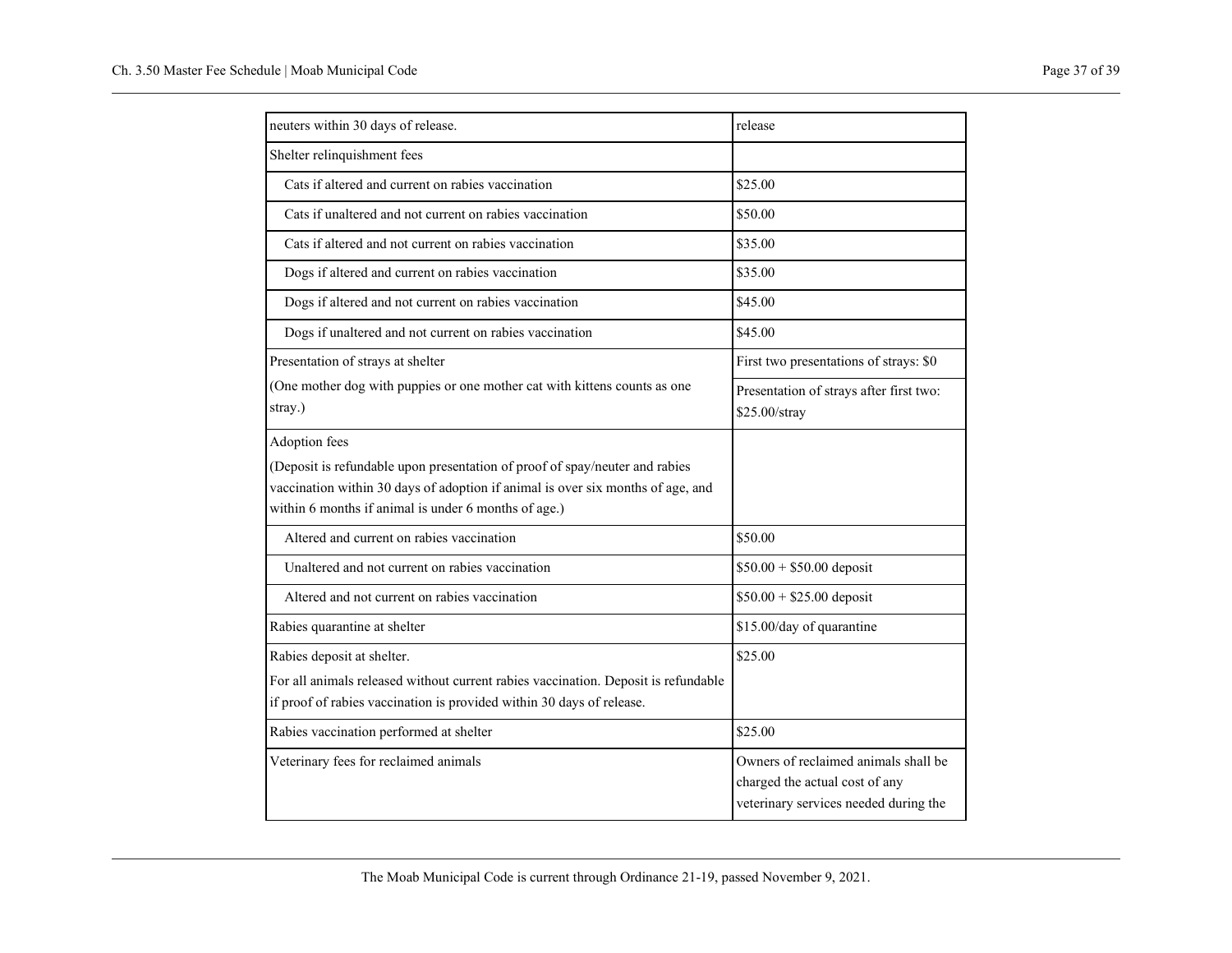impoundment plus 5%.

<span id="page-39-0"></span>(Ord. 20-07 Att. A (part), 2020; Ord. 19-24 Att. A (part), 2019)

#### 3.50.260 Miscellaneous fees.

| Check given as payment to City that is returned for insufficient<br>funds | \$25.00                                                                                  |
|---------------------------------------------------------------------------|------------------------------------------------------------------------------------------|
| Late payment penalty $-$ assessed 10 days after payment due date          | Commercial accounts – greater of $3\%$ of billing or<br>\$25.00;                         |
|                                                                           | Residential accounts $-$ \$15.00                                                         |
| Finance charge on accounts receivable that are over 30 days past<br>due   | 3% or \$25.00/month, whichever is higher                                                 |
| Designation of historic structure                                         | $$75.00 + public notice expenses and recording fees$<br>associated with the designation. |
| Conference room rental                                                    | \$15.00/hr, \$120.00/day                                                                 |
| Council Chambers room rental                                              | \$15.00/hr, \$120.00/day                                                                 |
| Conference room and Council Chambers rental (open wall)                   | \$25.00/hr, \$200.00/day                                                                 |

(Ord. 20-07 Att. A (part), 2020; Ord. 19-24 Att. A (part), 2019)

#### **The Moab Municipal Code is current through Ordinance 21-19, passed November 9, 2021.**

Disclaimer: The City Recorder's Office has the official version of the Moab Municipal Code. Users should contact the City Recorder's Office for ordinances passed subsequent to the ordinance cited above.